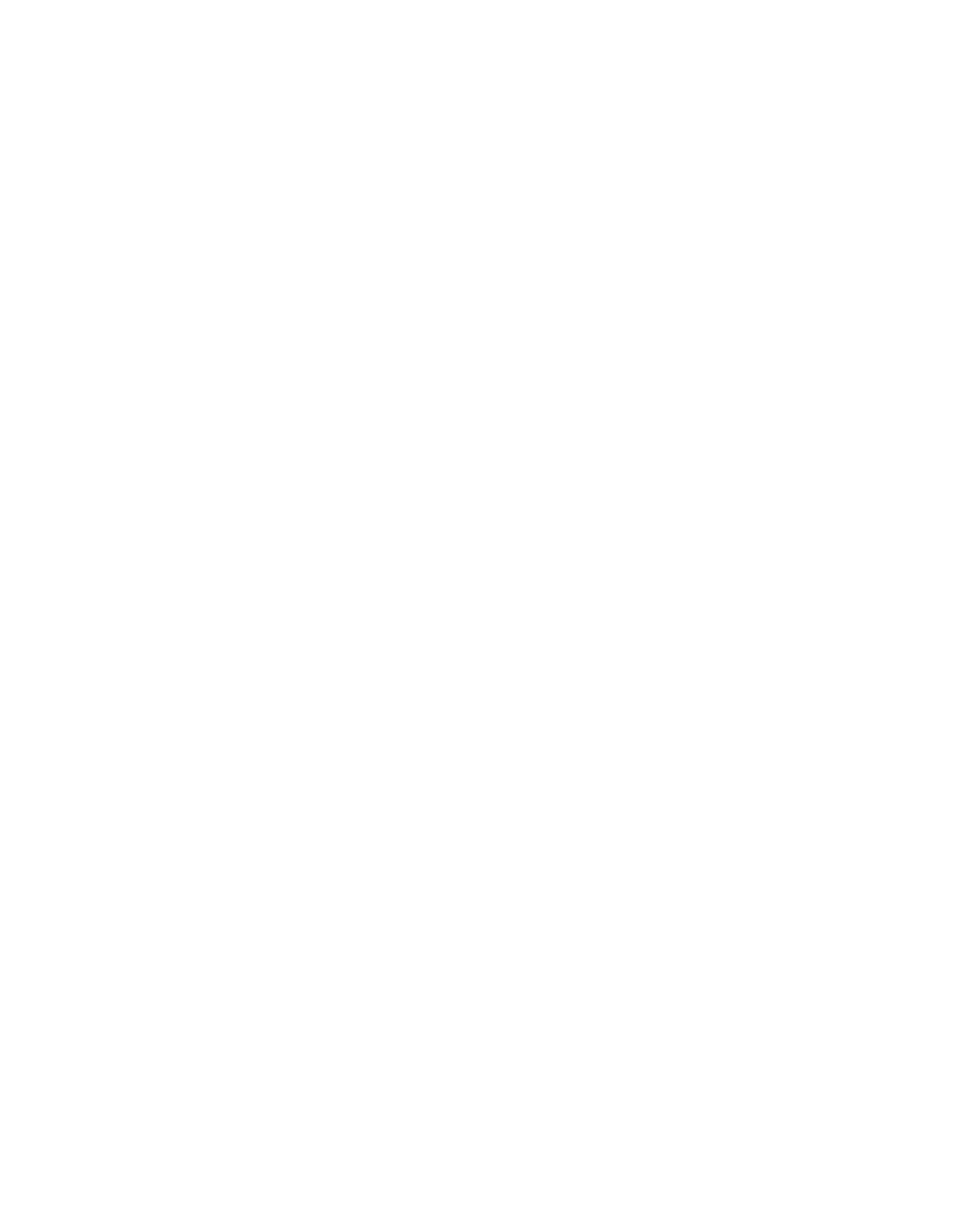# **Portfolio School Districts for Big Cities:**

*An Interim Report*

#### **October 2009**

Authors: Paul Hill, Christine Campbell, David Menefee-Libey, Brianna Dusseault, Michael DeArmond, Betheny Gross

**Center on Reinventing Public Education**

University of Washington Bothell 2101 N. 34th Street, Suite 195 Seattle, Washington 98103-9158

www.crpe.org



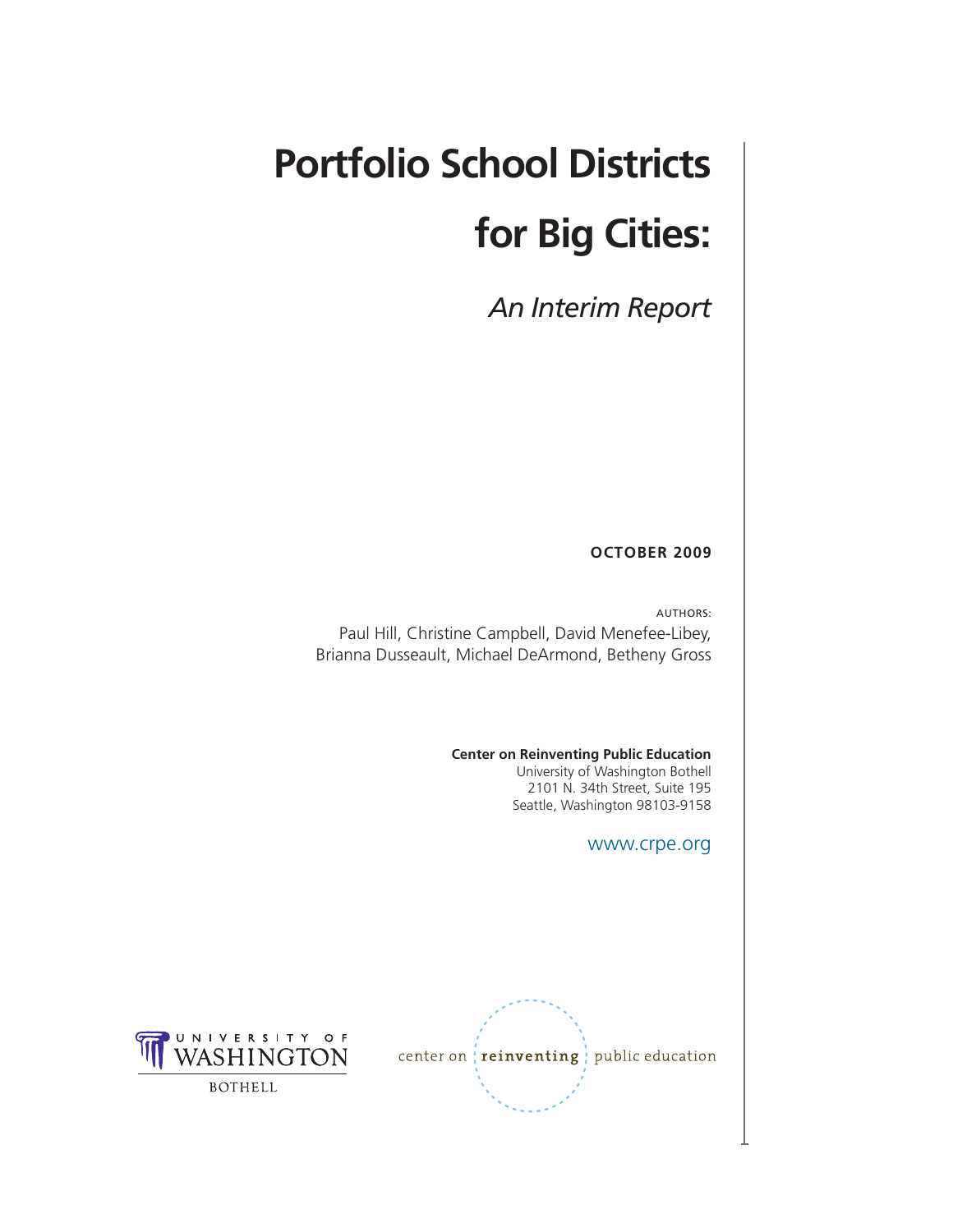#### **About the Center on Reinventing Public Education**

The Center on Reinventing Public Education (CRPE) was founded in 1993 at the University of Washington. CRPE engages in independent research and policy analysis on a range of K–12 public education reform issues, including finance & productivity, human resources, governance, regulation, leadership, school choice, equity, and effectiveness.

CRPE's work is based on two premises: that public schools should be measured against the goal of educating all children well, and that current institutions too often fail to achieve this goal. Our research uses evidence from the field and lessons learned from other sectors to understand complicated problems and to design innovative and practical solutions for policymakers, elected officials, parents, educators, and community leaders.

This report was made possible by grants from Carnegie Corporation of New York and the Joyce Foundation. The statements made and views expressed are solely the responsibility of the author(s).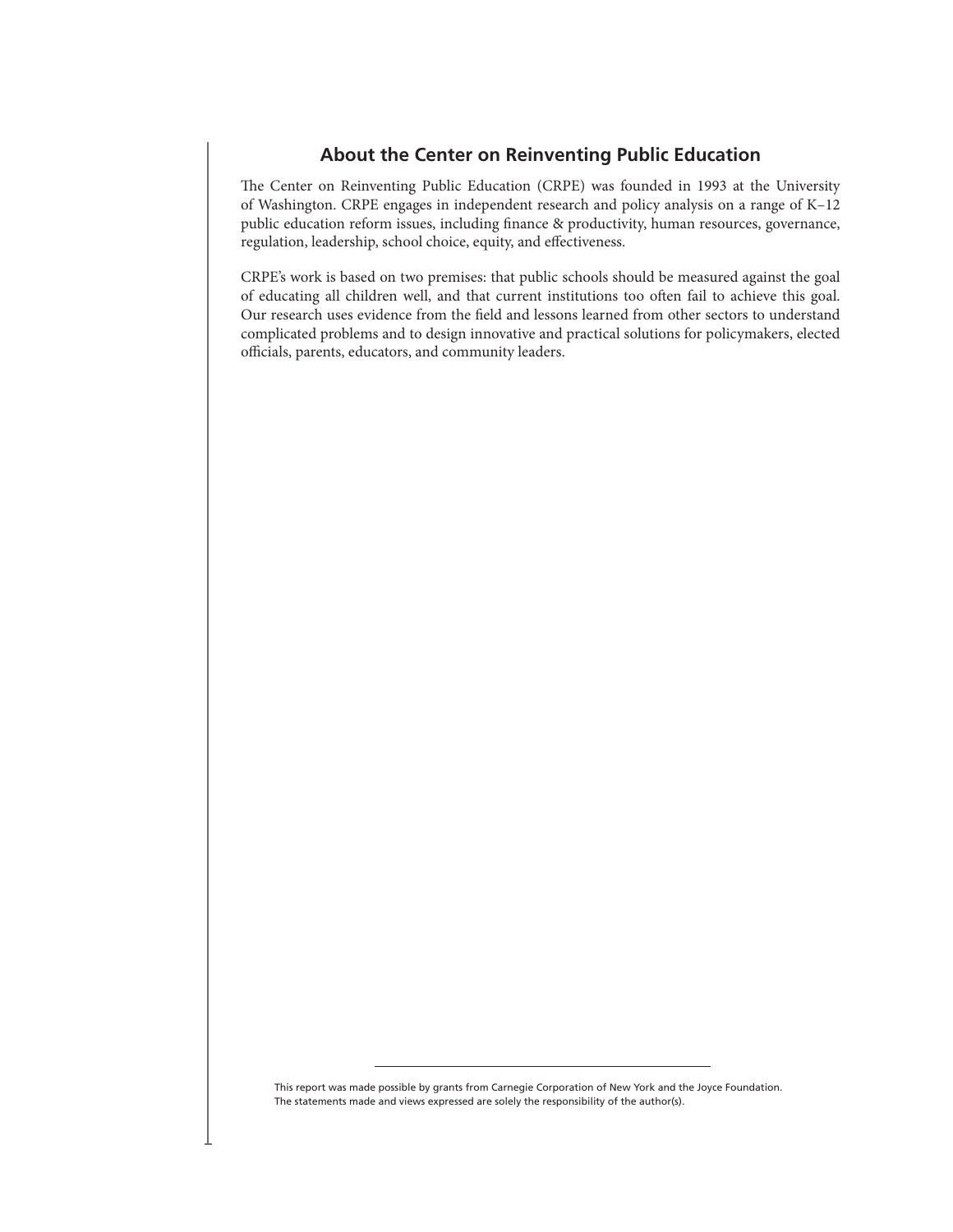# **CONTENTS**

| <b>ACKNOWLEDGMENTS</b>                                                                                                                                                                                                           |    |  |
|----------------------------------------------------------------------------------------------------------------------------------------------------------------------------------------------------------------------------------|----|--|
| <b>INTRODUCTION</b>                                                                                                                                                                                                              | 1  |  |
| <b>BACKGROUND</b>                                                                                                                                                                                                                | 3  |  |
| THE PORTFOLIO IDEA                                                                                                                                                                                                               | 6  |  |
| THIS PROJECT                                                                                                                                                                                                                     |    |  |
| <b>FINDINGS</b>                                                                                                                                                                                                                  | 11 |  |
| New Orleans<br>New York<br>Chicago<br>Washington, D.C.                                                                                                                                                                           |    |  |
| WHAT PORTFOLIO DISTRICT LEADERS FIND THEY MUST DO                                                                                                                                                                                | 16 |  |
| WHAT'S IMPLIED BY THE COMMITMENT TO NEW SCHOOLS                                                                                                                                                                                  | 19 |  |
| New School Providers<br>External Providers of Key School-Improvement Services<br>A Talent Strategy<br>New Terms of Employment for Incumbent Educators<br>Links Between Old and New Cultures<br>New Approach to Facilities        |    |  |
| WHAT CLOSING UNPRODUCTIVE SCHOOLS IMPLIES                                                                                                                                                                                        | 25 |  |
| A Portfolio Management System<br>Family Choice<br>A System for Shifting Funds as Students Transfer<br>Pupil-Based Funding and Devolution of Key Decisions to Schools                                                             |    |  |
| WHAT'S NECESSARY FOR DATA-BASED DECISIONS ABOUT SCHOOLS                                                                                                                                                                          | 29 |  |
| Longitudinal Data on Performance<br>A Formal Accountability System<br>An Independent Data Analytic Capacity                                                                                                                      |    |  |
| <b>MANAGEMENT AND POLITICS OF PORTFOLIO DISTRICTS</b>                                                                                                                                                                            | 33 |  |
| Precipitating events<br>An Analytically Oriented District Leadership Team<br>New Actors and New Forums for Decisionmaking<br>Control of Legal Interpretations<br>Philanthropic Support for New Schools and Support Organizations |    |  |
| UNRESOLVED QUESTIONS                                                                                                                                                                                                             | 41 |  |
| Moving from Fragmentary to Complete Implementation<br>Sustaining Portfolios over Time<br>Continuing to Get Needed Teachers and Principals<br>Weaning Reformers off Philanthropy<br>Governing over the Long Haul                  |    |  |
| <b>BOTTOM LINES</b>                                                                                                                                                                                                              | 46 |  |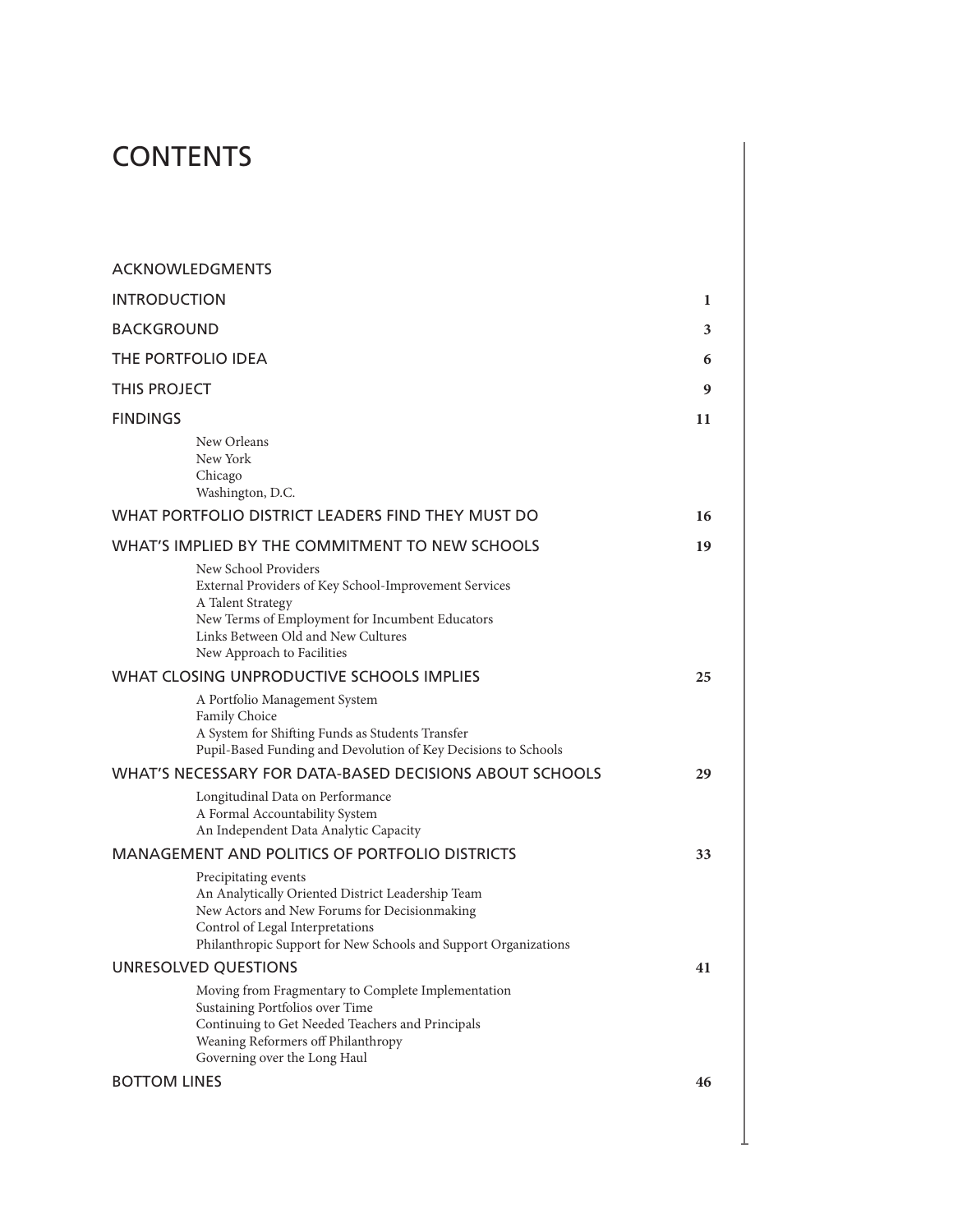### <span id="page-5-0"></span>ACKNOWLEDGMENTS

This report reflects the work of many people. Michele Cahill of Carnegie<br>Corporation of New York and John Luczak of the Joyce Foundation not only<br>secured funding for the work but also helped sharpen its focus. Joel Klein,<br> Corporation of New York and John Luczak of the Joyce Foundation not only secured funding for the work but also helped sharpen its focus. Joel Klein, Michelle Rhee, Paul Pastorek, and Paul Vallas opened doors to the people who are doing the daily work in portfolio districts. Respondents (too many to mention) also put up with our questions and requests for data; in fairness we must single out Eric Nadelstern and Lynn Cole, without whose advice we would have wasted even more of the time of busy educators.

University of Washington colleagues Stephen Page, Debra Britt, Robin Lake, James Harvey, Sam Sperry, and Julie Angeley also contributed their good work to this report. However, any blame for omissions or misinterpretations must stop with the authors.

Our thanks to Carnegie Corporation of New York and the Joyce Foundation for their generous support of this work.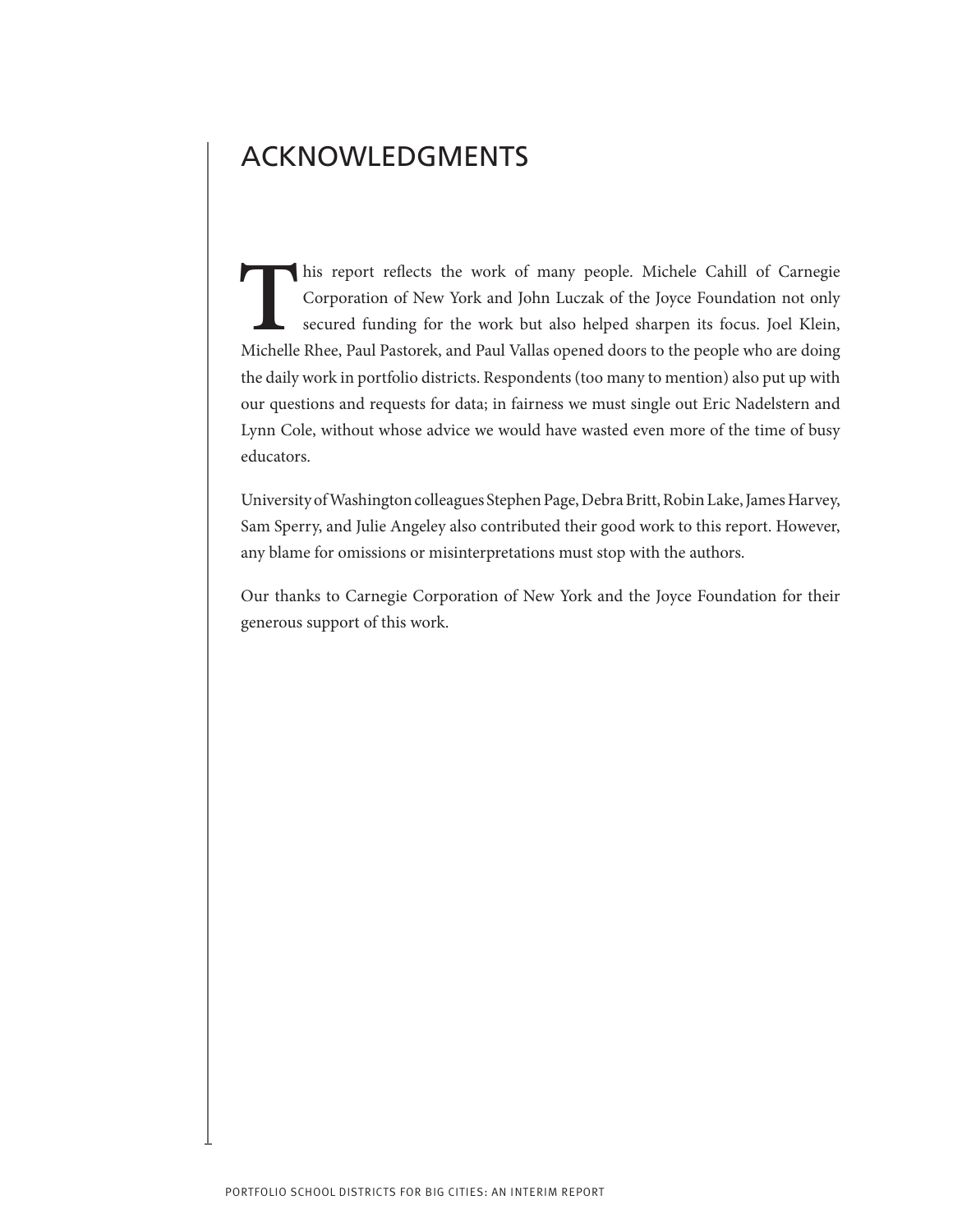### <span id="page-6-0"></span>INTRODUCTION

This is the first report from an ongoing study of four urban school districts<br>(New York, New Orleans, Chicago, and the District of Columbia) that are<br>experimenting with new school designs and new ways of holding schools<br>ac (New York, New Orleans, Chicago, and the District of Columbia) that are experimenting with new school designs and new ways of holding schools accountable for performance. This report introduces the idea of a "portfolio school district," and shows how some leading school districts have put the idea into practice. The report's goal is to help district and community leaders throughout the country judge whether a similar approach could improve the schools in their localities, and if they decide in the affirmative, how to approach building a portfolio strategy of their own.

"Portfolio school district" is a broad term based on a simple set of ideas: a district that provides schools in many ways—including traditional direct operation, semi-autonomous schools created by the district, and chartering or contracting to independent parties—but holds all schools, no matter how they are run, accountable for performance. In a portfolio district, schools are not assumed to be permanent but contingent: schools in which students do not learn enough to prepare for higher education and remunerative careers are transformed or replaced. A portfolio district is built for continuous improvement via expansion and imitation of the highest-performing schools, closure and replacement of the lowest-performing, and constant search for new ideas.

However, as leaders in key localities are discovering, that basic description is deceptively simple. Creating a portfolio district requires a big and often wrenching change, from an emphasis on controlling inputs to an open search for better ways to use teacher skill, students' time, technology, and money. Many things traditional school districts were originally built to do (for example, centralize control of spending, hiring, and teacher assignments and make lifetime commitments to staff; and standardize instruction in all schools) are at odds with operation of schools by diverse providers and replacing schools and staff that do not perform. Adopting a portfolio model means rebuilding a school district from the ground up, both to stop doing some things, and to cause it to do other things.

At present the portfolio approach is evident only in large central city districts. It might also be useful in smaller cities and in larger suburban districts, but it might not be applicable to small districts with only one high school and a few elementary schools.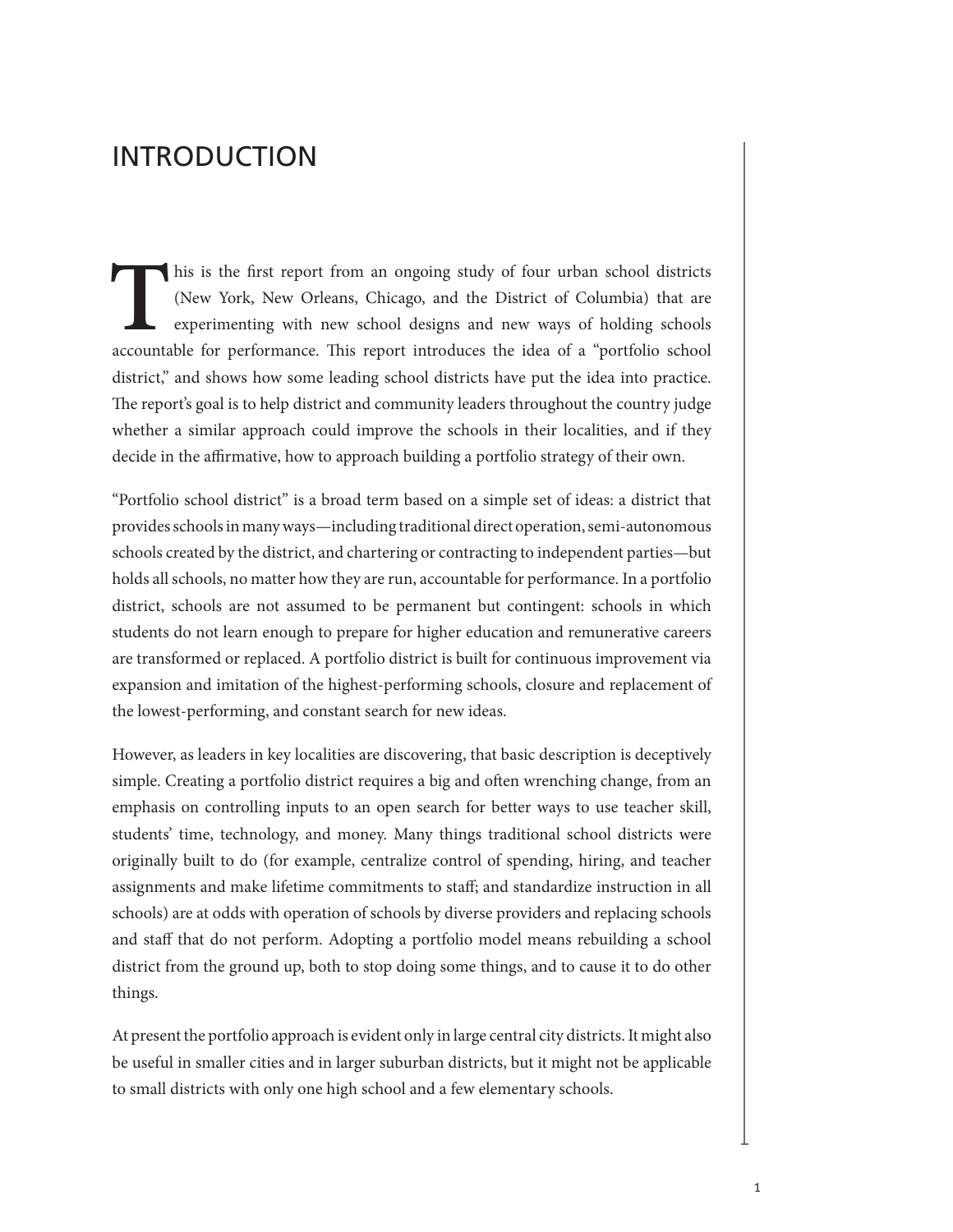It is hard to imagine that a portfolio strategy could be introduced into a major city without significant conflict. The strategy redefines the enterprise of public education, from the application of assumed professional principles into a search for solutions to problems that had long gone unsolved: how to educate poor and minority children so they enter adult life without educational disadvantages. This redefinition greatly stresses educators, who for generations have been held accountable for meeting standards of practice, not for getting particular results. It advantages people from other fields, trained to seek everbetter results through experimentation and repeated transformations of organization and practice. Traditional educators, and citizens who do not want their schools to change, inevitably feel insulted and dispossessed.

As this report will show, rebuilding a school district on the portfolio model involves challenges of many kinds—technical, organizational, and political. Reform leaders in the districts we have studied have made great progress but still have many problems to solve.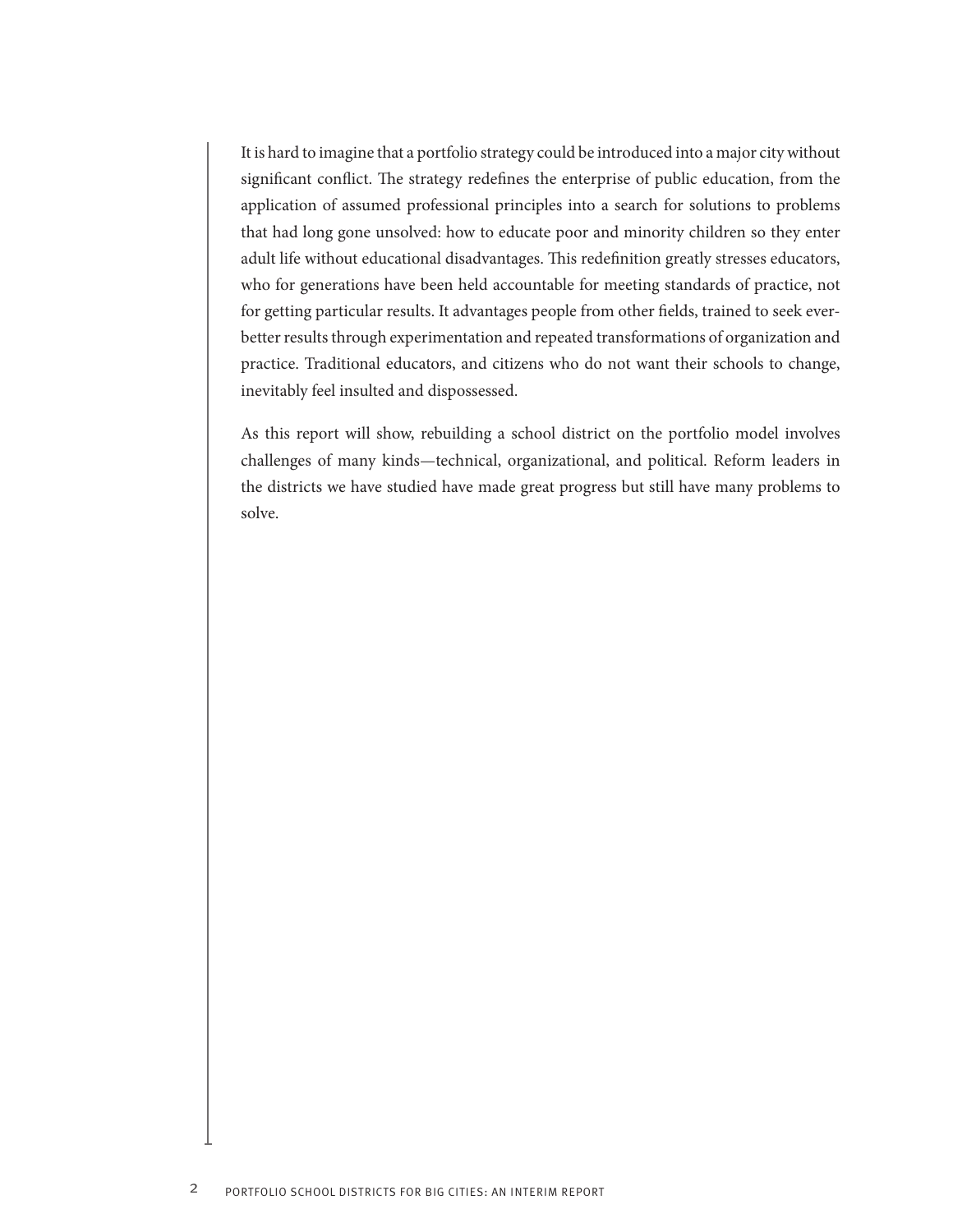### <span id="page-8-0"></span>BACKGROUND

*Frown v. The Board of Education* changed everything in public education. Until<br>then it was possible for school districts to provide reasonably effective schools<br>in middle-class white neighborhoods, but to accept relativel then it was possible for school districts to provide reasonably effective schools in middle-class white neighborhoods, but to accept relatively low performance among schools serving low-income and minority—mostly African American—children. After *Brown*, school districts experienced waves of pressure from lawsuits, federal and state programs, and the national standards movement to provide effective instruction for all students.

Fifty-five years after *Brown,* it is still not possible to say that any school district has fully attained this goal. Some districts have adopted bold reforms only to abandon them after a few years. Community-based school councils in Chicago, site-based management in Miami, uniform curriculum and instructional methods in San Diego, and a succession of reform approaches in D.C. have all created hope for a while. Though supporters of these reforms could claim with some justification that they hadn't been fully tried—that results would improve with more time and better implementation—local politics and inconsistent funding rendered such initiatives unsustainable.

Two districts that have stuck with efforts to raise teacher quality and improve instructional methods—Boston and Atlanta—have moved the needle with these efforts, though their low-income and minority students still lag in test scores, graduation rates, and readiness for college work.

Building districts that can provide effective schools for all students has proven to be a "wicked problem"—a problem of great importance on which serious people can agree on neither the cause nor the solution.<sup>1</sup>

There are, for example, competing views about how much low achievement is due to ineffective schooling versus students' home and neighborhood environments. These disagreements lead to different prescriptions—don't expect schools to improve until other issues in students' lives improve, versus increase the quality of instruction in schools even if that can't solve all the problems students face.

<sup>1.</sup> H. J. Rittel and M. M. Webber, "Planning problems are wicked problems," in *Developments in Design Methodology*, ed. N. Cross (Chichester: Wiley and Sons, 1984), 135-144.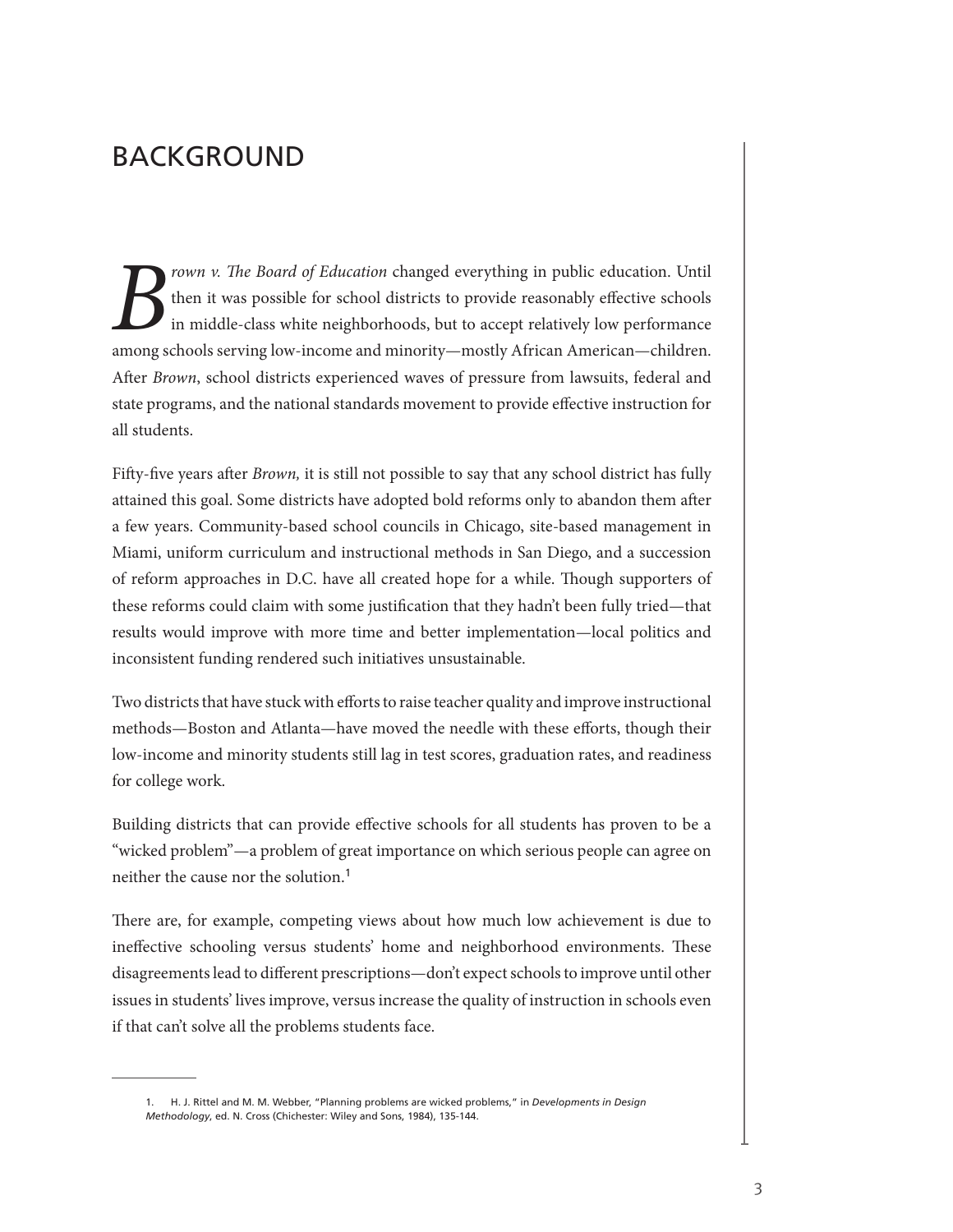Though no one doubts that poverty works against student achievement, most educators think schools are also important factors. They argue that low-income and minority students can learn a great deal more than they do now, and either eliminate or greatly narrow the achievement gap between themselves and middle-class students, if only they get better instruction. They point to schools, if not to whole districts, that have reversed patterns of low achievement and helped move disadvantaged students into four-year colleges and the economic mainstream.

In fact, no school reform effort or antipoverty program has come anywhere near eliminating gaps in achievement, school completion, college success, or family income. The most successful initiative to date, the Harlem Children's Zone, is a rich combination of interventions in school, family, and neighborhood factors.<sup>2</sup> But even that initiative leaves many students far less well prepared for college and work than students who benefit both from advantaged homes and schools with long track records of high performance.

People who work closely with children from poor parts of big cities know that it is not possible to specify the problem so well that the solution is obvious. They argue that the only sensible approach is to improve whatever you can—whether in schools or in students' neighborhoods and family circumstances—and see what works. Schools serving disadvantaged students need to change instruction, starting with what students already know, offering help when students fall behind, and providing more time to learn. Schools also need to take greater account of students' needs for social, health, and emotional support.

Serious educators and antipoverty workers are far from certain about what instructional methods are most effective and what combination of instructional and student service reforms is best—in fact they know that different combinations will work for different student groups. Nor are they certain how much of the achievement gap can be closed immediately. They therefore favor broad experimentation with many possibilities, careful tracking of results, and constant adaptation in light of what appears to work.

This orientation—essentially treating public education as an enterprise driven by research, development, and constant adaptation in light of evidence—implies a profound change in school districts. In order to find schools and methods that work, and to match them to the needs of particular students, districts need to try many different approaches to instruction and supportive services.

<sup>2.</sup> Paul Tough, *Whatever It Takes: Geoffrey Canada's Quest to Change Harlem and America* (New York: Houghton Mifflin Harcourt, 2008).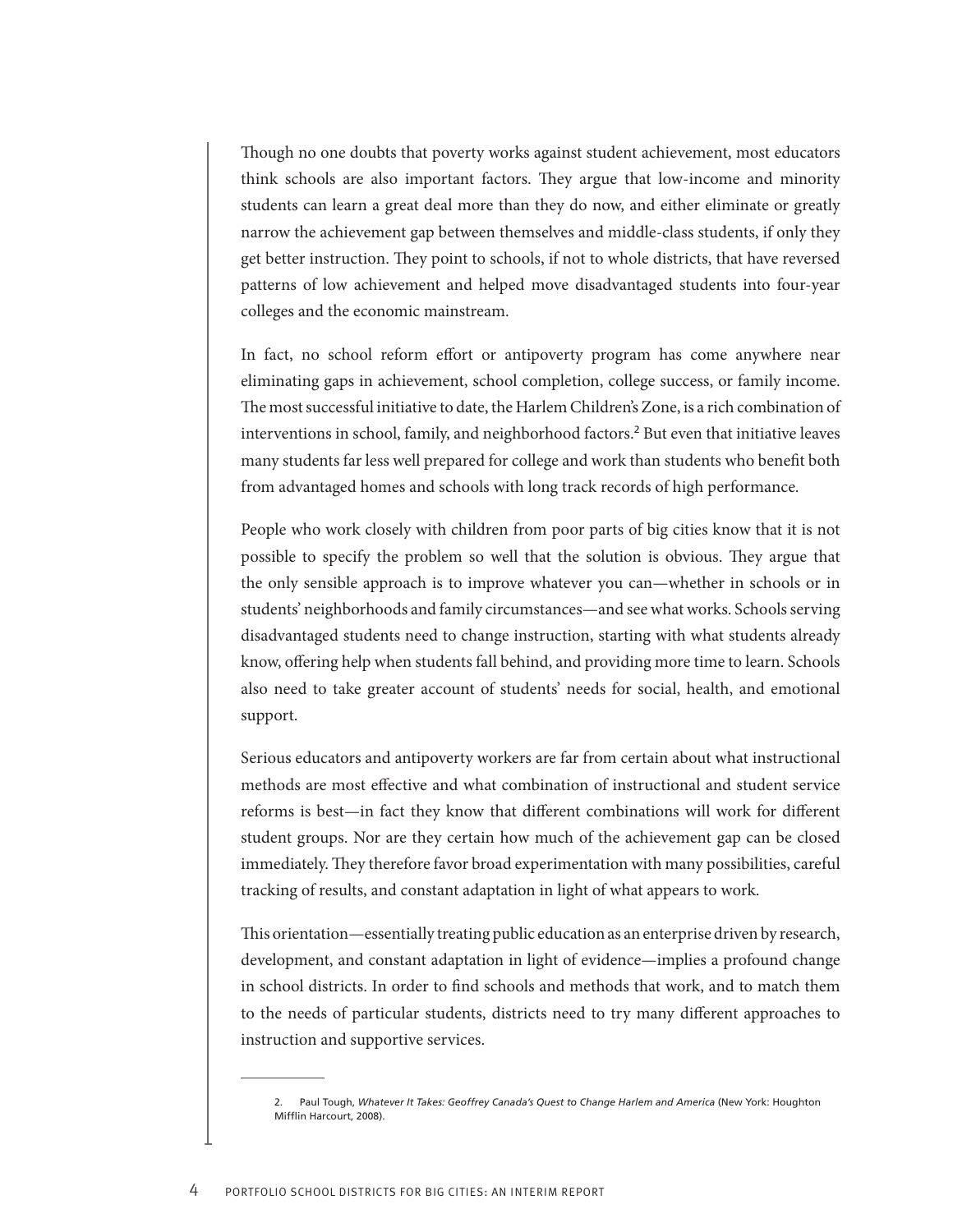In contrast, traditional school districts have tried to educate as many children as possible in the same way, mandating uses of particular textbooks, prescribing the hours schools could be open and how teachers would use their time, creating common staffing and pay schedules for schools, hiring teachers who could be assigned via impersonal processes to any school, and assigning administrators to schools via a districtwide process that took little account of school-specific needs. This dominant approach supported many good schools but also many mediocre ones. When faced with unsolved problems—for example, how to meet the needs of minority, low-income, and immigrant students who were not doing well in the schools provided—the traditional approach imposed serious constraints on invention and problem solving.

Though schools could offer different elective courses and extracurricular activities, and some schools were allowed to be different in order to serve a specially gifted or needy population, most of what they did was governed by districtwide policies set by the school board, collective bargaining agreements, or state regulations.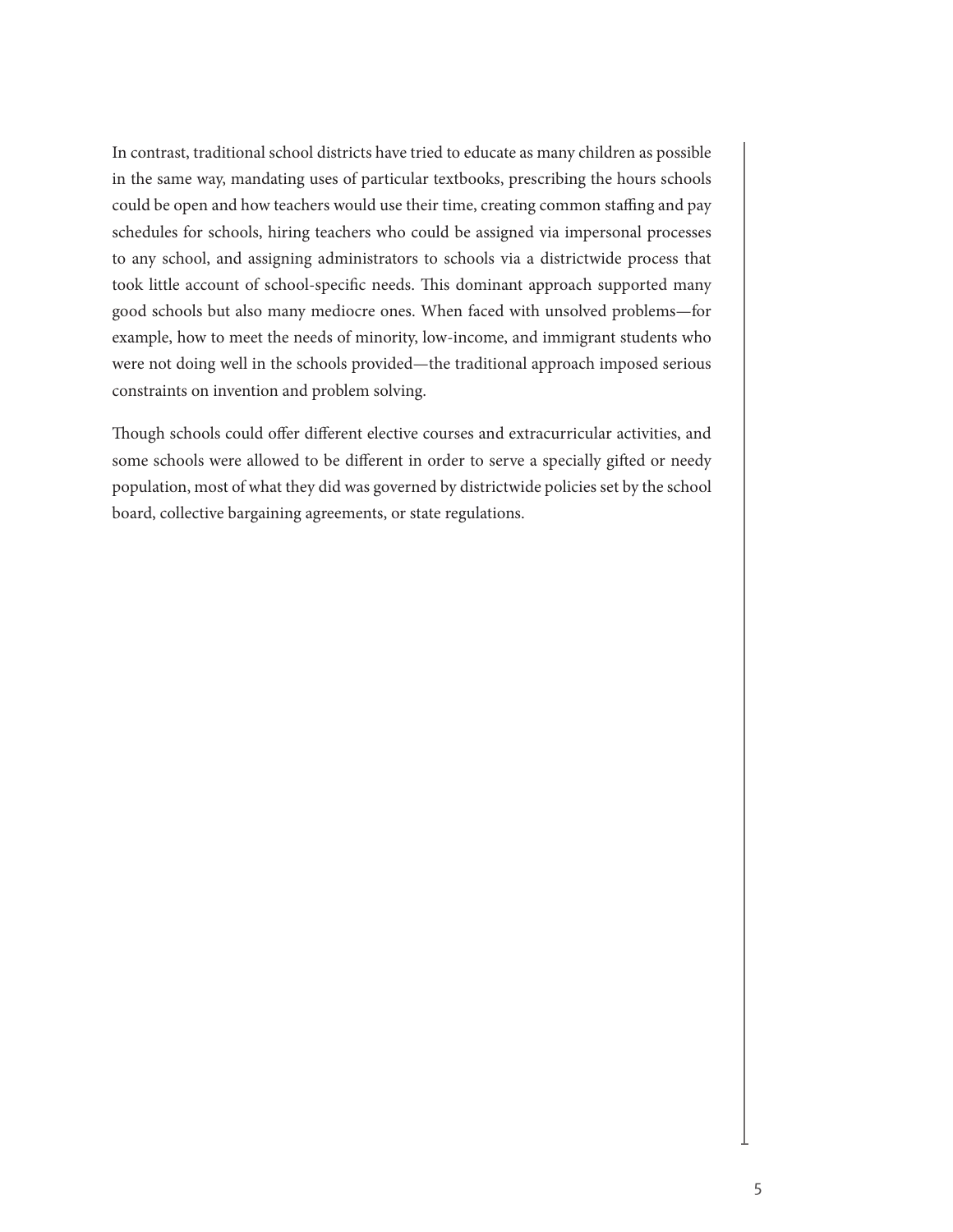### <span id="page-11-0"></span>THE PORTFOLIO IDEA

The research and development approach transforms a school district from the operator of a uniform set of schools and related services (with a few exceptions on the edge) to a holder of a diverse portfolio of schools, each operator of a uniform set of schools and related services (with a few exceptions on the edge) to a holder of a diverse portfolio of schools, each meant to meet a particular need, and all subject to evaluation and change in light of evidence. This approach incorporates three key ideas:

- The school, not the district, is directly responsible for instruction and must therefore have the freedom of action necessary to adapt its use of time, money, talent, and instructional materials to meet the particular needs of its students;
- Differences among schools are good and necessary as long as they represent efforts to meet distinctive needs of groups of students, take advantage of special teacher talents, or represent disciplined efforts to try out new ideas; and
- Schools' existence and freedom of action are contingent on performance, so that every school is under pressure to improve and the district as a whole is constantly searching for a mix of schools that will better meet the needs of the city's population.

The idea of a school district as the manager of a diverse portfolio of schools is relatively new. It emerged in the early 21<sup>st</sup> century as a successor to four reform efforts that had neither fully succeeded nor fully failed: common standards and assessments for all schools, district decentralization to increase schools' freedom of action, test-based accountability for schools, and increased diversity of public schools via investment in new instructional designs and support of new school providers via chartering. The portfolio district idea incorporates elements of all those ideas, so they work together not separately.<sup>3</sup>

A district managing a portfolio of schools serves students by providing schools in many ways—supporting existing schools that serve students well, developing new sources of help for educators in struggling schools, creating new options for students in schools where student gains have been low for many years, encouraging new schools that incorporate

<sup>3.</sup> See for example Paul T. Hill, *Put Learning First: A Portfolio Approach to Public Schools* (Washington, DC: Progressive Policy Institute, 2006).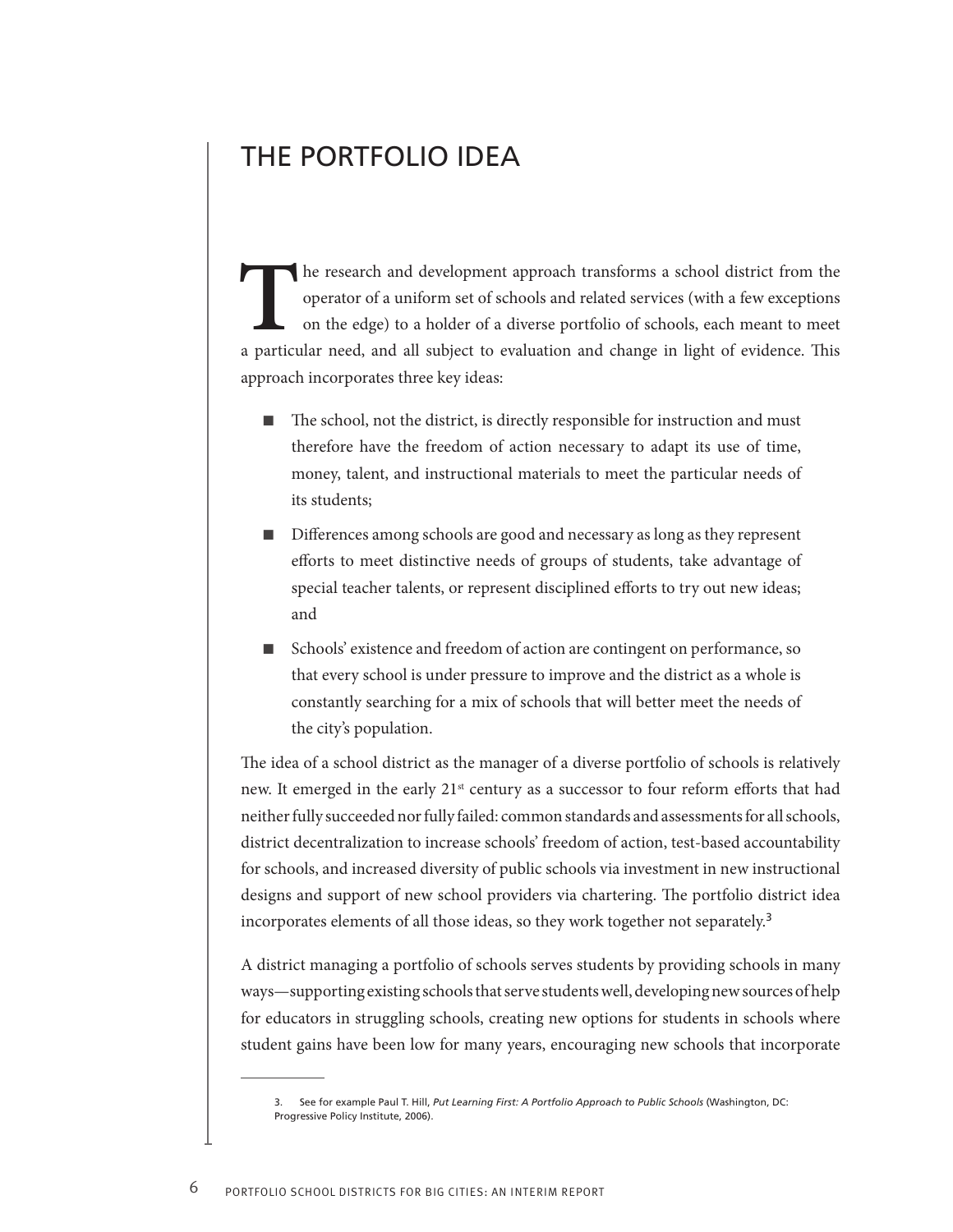promising ideas about how to meet the needs of a particular group of students, and seeking promising ideas about instruction and school culture from groups both inside the school system and in the broader community (and nationally). Such a district might both operate some schools in the traditional way and sponsor some schools in new ways, via chartering, contracting with independent groups, and increasing freedom of action for educators employed in district schools.

A district fully committed to portfolio management would hold all schools, educators, and providers, no matter whether they are district employees or outsiders, equally accountable for performance defined by student achievement and attainment, abandoning less productive schools and arrangements, and sustaining or expanding more productive ones.

As New York City Chancellor Joel Klein has said, a portfolio is an approach to continuous improvement, not a fixed program. The essence of the portfolio idea is the provision of public education by multiple means. A portfolio district is both a reform of a key local institution and an R&D strategy, seeking to make full use of the expertise of local educators (including many not now employed by the public schools), cultural institutions, nonprofit organizations, businesses, colleges, universities, and foundations. It allows public education leaders to customize the supply of learning options to their communities' diverse needs. Different localities will hold different portfolios depending on local needs and capacities, and a given locality will sponsor different groups of schools, depending on needs and experience.

Some localities are overtly pursuing such strategies. New York, Chicago, New Orleans, and the District of Columbia, for example, have been widely covered in the national media. Other localities have gone a long way toward creating portfolio-based strategies without capturing a great deal of national attention—for example, Denver, Oakland, and Hartford. A large number of additional cities, most recently including Los Angeles, either have adopted some elements of the portfolio strategy, or are considering adopting it.

The idea is foreign to traditional educators. Typically, mayors or state officials introduce the idea when they are forced to take responsibility for the schools in a time of crisis. To our knowledge a local school board has never initiated adoption of the portfolio idea. This is so in part because the portfolio idea breaks up myriad political deals among school board members, between the board and unions, and between the central office bureaucracy and schools and neighborhood groups, that held the old system into place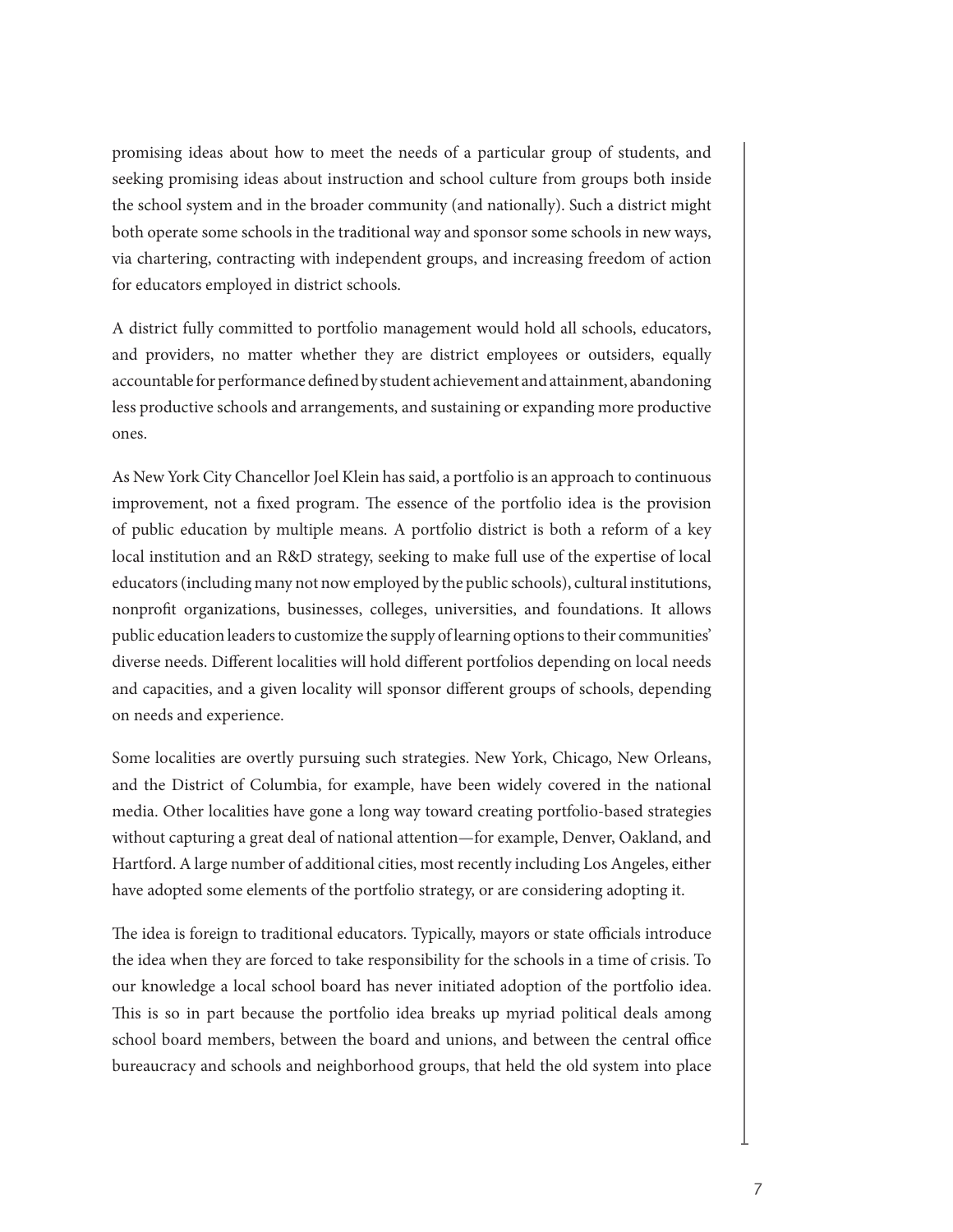but also created serious inefficiencies and inequities.<sup>4</sup>

Once crisis has led to changes in control and broken up the old political arrangements, the portfolio idea is put into action by unconventional leadership teams led by lawyers, MBAs, public policy experts, or educators with unconventional backgrounds, for example Teach for America (TFA) alumni. These actors are often recruited from lucrative careers elsewhere; they don't appear on lists assembled by headhunters who serve traditional local school boards.

No one has a complete roadmap for the creation of a portfolio district. In fact, local leaders who adopt the basic idea are often surprised by how much they must do to make it work.

<sup>4.</sup> See, for example, Marguerite Roza's series of short papers about how school districts can rationalize spending in response to the current fiscal crisis, part of the *Schools in Crisis: Making Ends Meet* initiative, at http://www.crpe.org/cs/ crpe/view/projects/5?page=initiatives&initiative=28.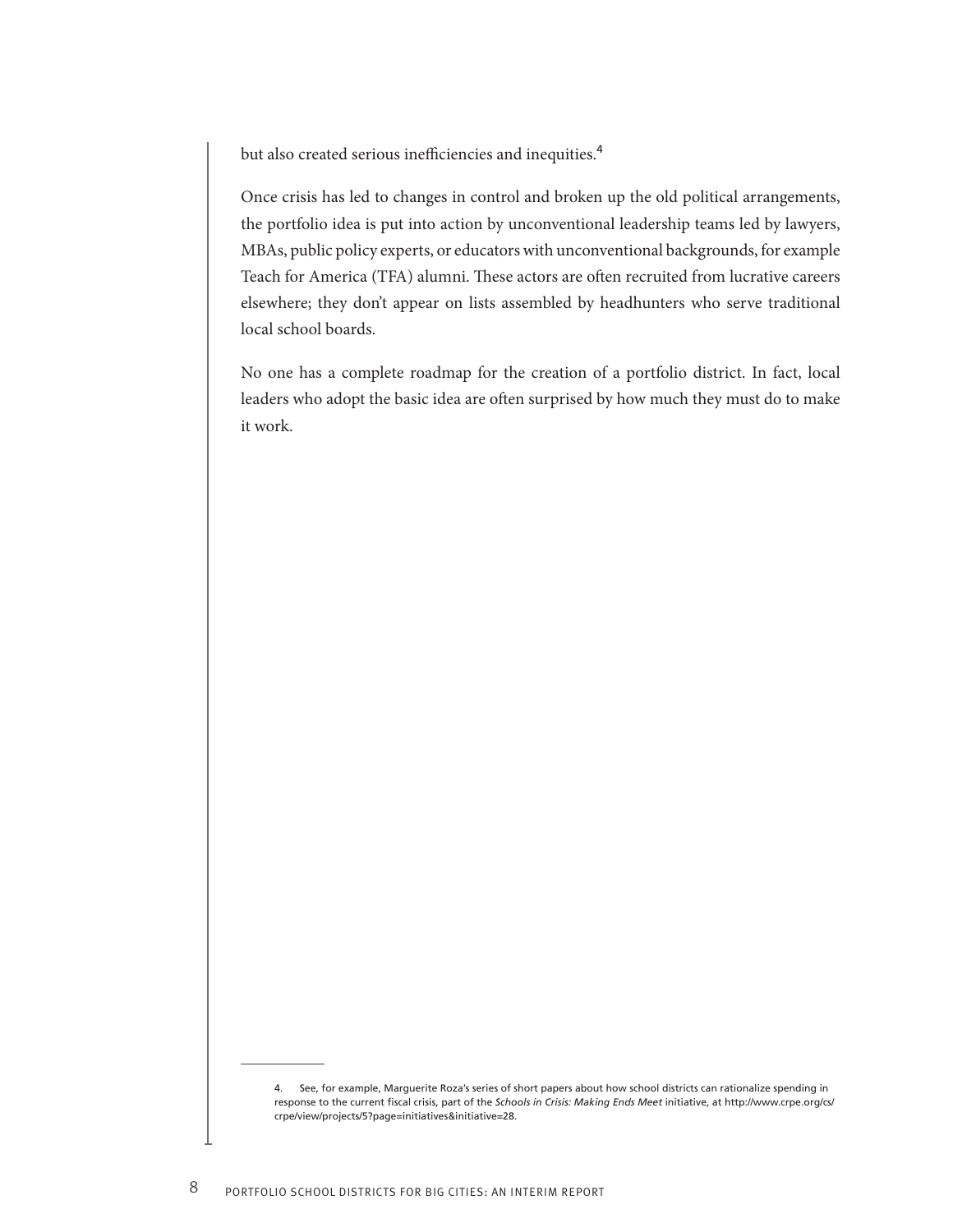# <span id="page-14-0"></span>THIS PROJECT

Foundation, CRPE's research team has conducted extensive case studies of four localities that are using the portfolio district idea: New York, Chicago, New Orleans, and the District of Columbia. In the near future we will Foundation, CRPE's research team has conducted extensive case studies of four localities that are using the portfolio district idea: New York, Chicago, New Orleans, and the District of Columbia. In the near future we will initiate case study work in Denver and Los Angeles.

We set out to understand what leaders in those localities have tried to do and what they have learned in the process. This is a preliminary report, which we hope will be a resource for leaders of other cities who are considering adopting the portfolio idea.

For each of the four cities, our research identifies the events that led to adoption of the portfolio idea, tracks key decisions about how to redesign the district to support a diverse and changing set of schools, and identifies technical and political problems that arose and how these affected the district and its relationships with independent local groups. The report also analyzes sources of support and opposition to the portfolio idea in each locality, and poses issues about sustainability after current leaders go on to other things.

A concluding section argues that it is too soon to make a bottom-line assessment of the effects of the portfolio idea on student achievement, but suggests how such an assessment can (and in what ways it should not) be done.

Our information sources include district policy documents and websites, news reports, academic reports and case studies written by others (for example, business schools), and interviews with top city and district leaders and key school administrators, foundation staff engaged in the reform, leaders of nonprofits and school assistance providers, and whenever possible teacher union leaders and publicly identified critics of the local version of the portfolio idea. We recorded all interviews but promised not to identify interview respondents by name and to seek permission before using any direct quotes.

Our final report due in 2011 will provide an updated and more complete assessment on all these topics, plus summaries of the evidence of consequences for student achievement, persistence in school, course completion, and graduation.

This report cannot be regarded as an evaluation of the ultimate results of a portfolio strategy. It is meant to explain what local leaders have done under the umbrella of a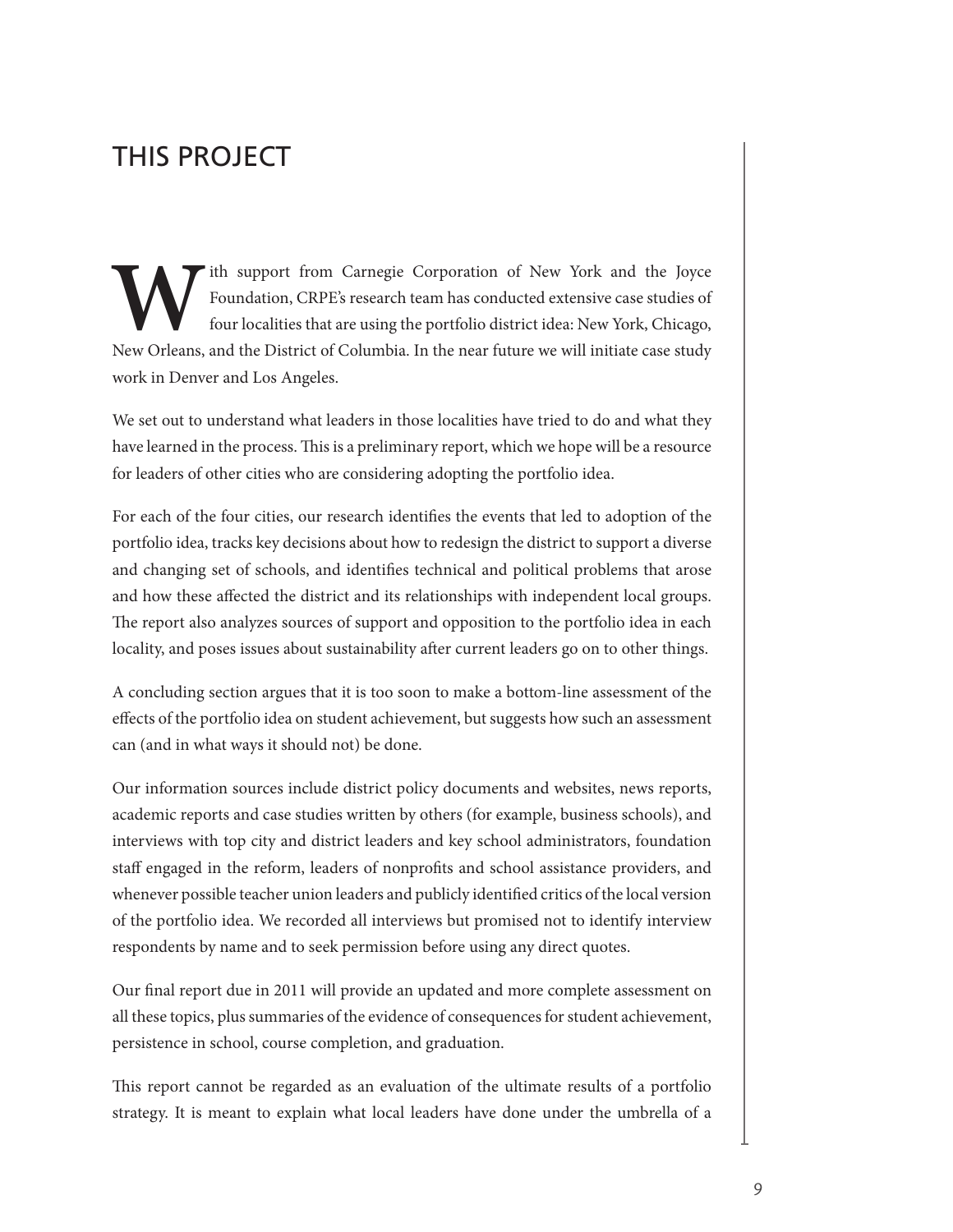portfolio strategy and point out some issues that might threaten its ultimate effectiveness and survival. We hope this report will reach a broad public audience, including opinion leaders in localities that face circumstances similar to those that led New York and other districts to adopt the portfolio idea. However, we also hope civic and educational leaders in the four cities we have studied will benefit from the analysis and city-to-city comparisons we provide. Even the most experienced localities are struggling with many issues, and can benefit from the experience of others.

To telegraph this report's message: the portfolio idea has great promise, but making it work requires a great deal of time, money, and political capital applied over many years. No locality is likely to benefit by adopting it temporarily as a "flavor of the month" or by cherry picking some parts of it and leaving other parts unimplemented.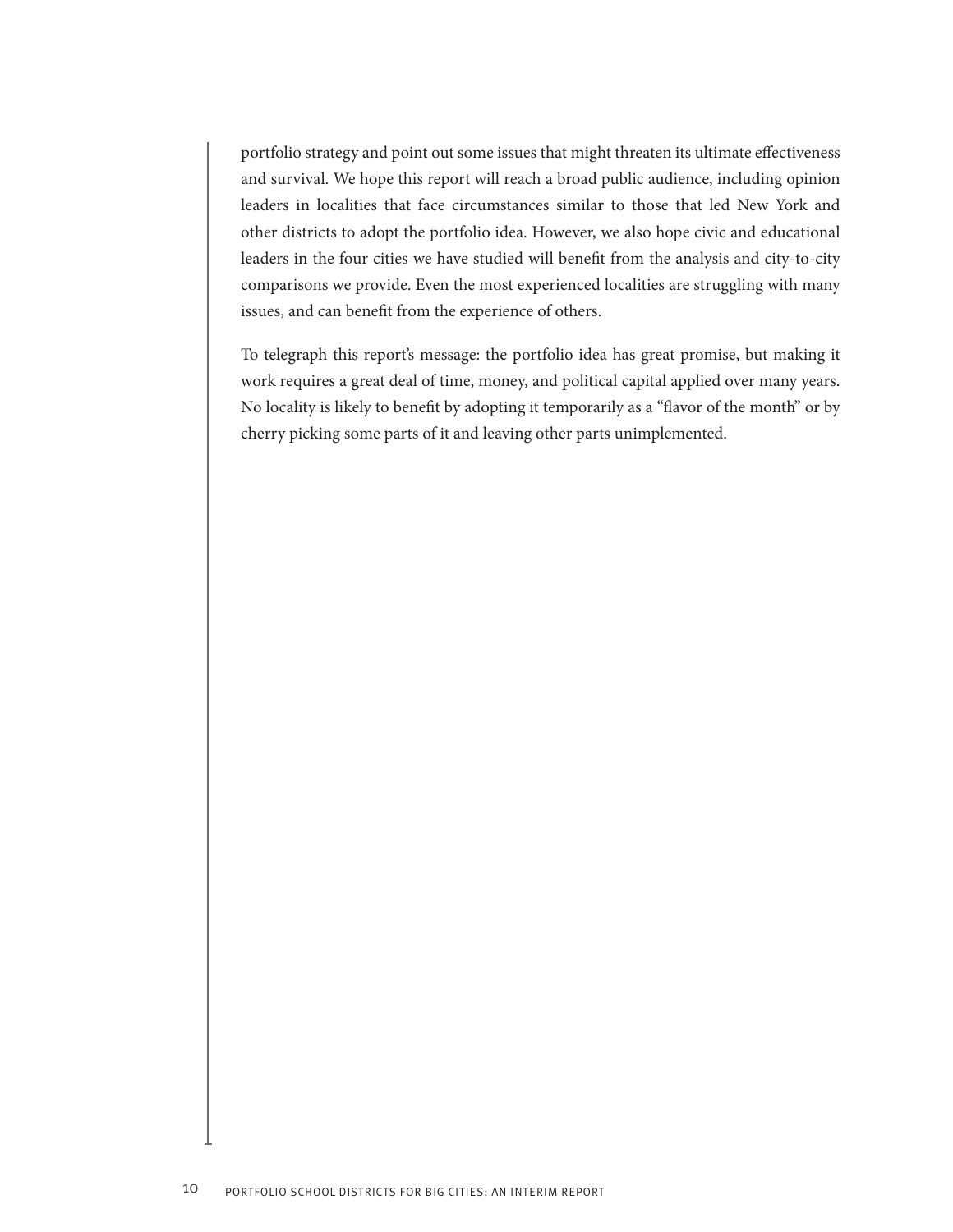### <span id="page-16-0"></span>FINDINGS

II is section we summarize the development of the portfolio idea in each of our four districts. A quick reading of the four summaries will demonstrate that the portfolio idea does not lead all localities to emphasize the s n this section we summarize the development of the portfolio idea in each of our four districts. A quick reading of the four summaries will demonstrate that the portfolio idea does not lead all localities to emphasize the same set of actions. Our based on community histories, availability of financial resources and necessary expertise, and local politics.

- **1. The Louisiana Recovery District**, anticipating the return of students to a city (New Orleans) with few undamaged school buildings and no intact school staffs after Hurricane Katrina, sought to open new schools immediately, and to staff them with educators, both traditional and from alternative sources, from across the country.
- **2. New York City** took a first step toward becoming a portfolio district by creating an autonomy zone in which less than one-fifth of the district's schools gained freedom over hiring and use of funds in return for accepting performance-based accountability, and by adopting pupil-based funding of schools citywide. Within three years the autonomy zone expanded to include the entire district.
- **3. Chicago** committed to the creation of 100 new schools in a *Renaissance 2010* zone on the near south side, where low-performing district schools were most concentrated, closed many schools to make room for new ones, and slowly expanded the numbers of new schools in the rest of the district. Chicago uses several approaches to the creation of new schools, but it is not yet committed to citywide implementation of the portfolio strategy.
- **4. The D.C. Public Schools**, which have no relationship with the city's more than 50 charter schools and 54 voucher-redeeming private schools, de-emphasized new school creation, choosing first to lure new teachers and principals from outside the district and negotiate a new teacher contract that traded tenure for much higher productivitybased pay. Once teacher contract negotiations are finished, D.C. school leaders hoped to create new schools internally and by attracting charter school providers, and to create a common accountability system for all schools.

These differences in approach reflect local needs and capacity, as well as political circumstances and leadership preferences. As we shall see below, all starting places might not be equal. The D.C. and Chicago initiatives will take a new commitment from city leadership if they are to take new schools and closure of low-performing schools districtwide.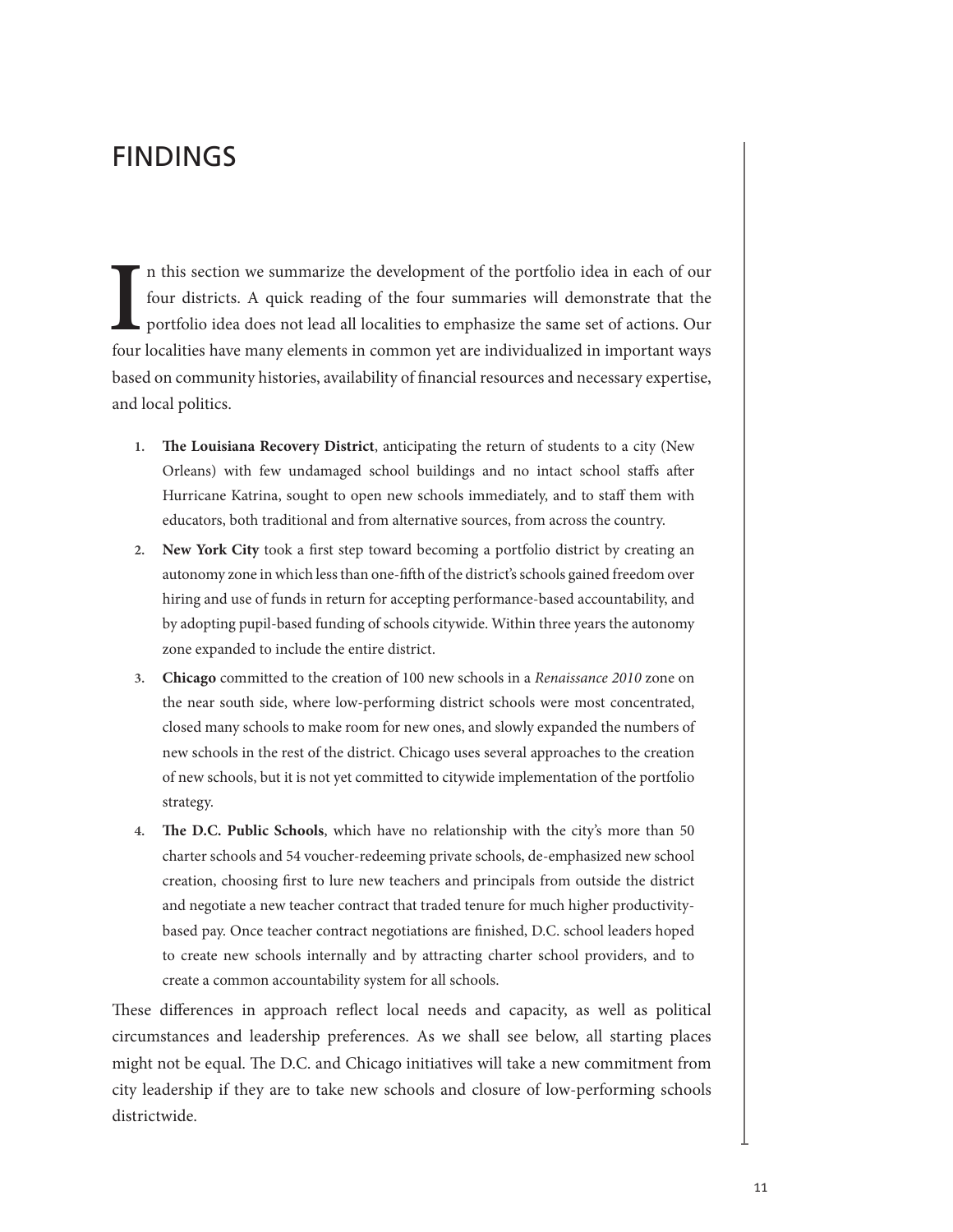### **New Orleans**

<span id="page-17-0"></span>**1**

Following Hurricane Katrina in August 2005, New Orleans students and teachers were dispersed throughout the country and most facilities were heavily damaged. The state used legislation authorizing a Recovery School District (RSD) to take over all but a handful of schools previously run by the Orleans Parish School Board.

The RSD opened schools quickly to serve students as they returned. Though RSD leaders preferred to reopen most schools as charters, they could not find enough qualified charter operators, so were forced to manage roughly half the schools directly.

The RSD survived a change in the governorship in 2007. Attorney Paul Pastorek continued as State Superintendent, and former Philadelphia and Chicago Superintendent Paul Vallas remained head of the RSD. Both are committed to building a system of autonomous schools accountable for performance.

State assessment results show that schools run directly by the RSD are the lowest performing in the city. Thus, the RSD is determined to charter all schools as quickly as it can find competent providers. A senior member of the RSD staff will create a charter management organization to develop new KIPP-style schools. Low-performing charter schools could also be closed.

Vallas intends to make the RSD into a recruiter of talent, service provider, and accountability monitor for an all-charter local public school system. The RSD recruits teachers and administrators nationwide, and is aggressively re-training local school administrators.

There are many loose ends. The state could cede control of New Orleans schools to a local school board in 2011, but there is no clear plan for transition of governance. The RSD has not figured out how to fund major repairs still needed in more than half of all school buildings. To date there is no uniform financial reporting system for charter schools.

New Orleans public schools have steadily improved their state test achievement scores since the RSD assumed control, with the greatest gains taking place this 2008-09 school year. Preliminary testing data show that 2009 growth in the RSD's direct-run and charter schools outpaced the state's gains in 25 of 30 categories this year.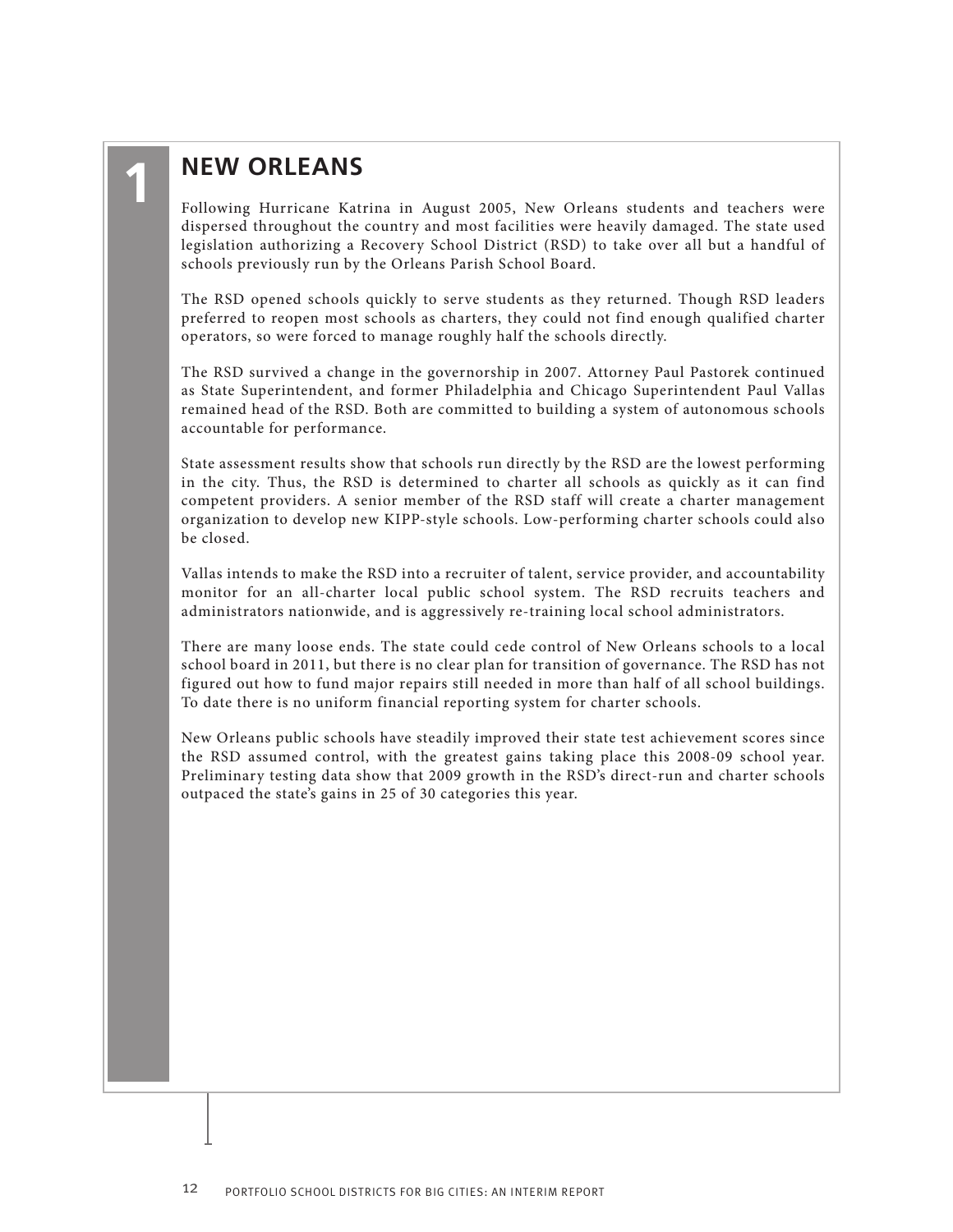## **New York City**

**2**

<span id="page-18-0"></span>A year after Michael Bloomberg was elected mayor in 2001, he gained control of the city's troubled school district of 1,200 schools and over a million students. He recruited Joel Klein to the position of schools chancellor. Klein was himself an education outsider—a former corporate attorney and assistant United States attorney general and prosecutor of the government's anti-trust case against Microsoft.

Klein's strategy is simple: build a system of great schools. The Chancellor and his leadership team believe that the way to do this is to empower principals and then hold them accountable for results and make every decision flow from these principles. The reform has passed through three phases: first, depoliticizing the system (replacing the 32 community districts with 8 and increasing principals' authority by delegating control over budgets and hiring); second, after the mayor's re-election, working to improve the quality and preparation of principals and teachers; and third, building a set of independent providers of everything from professional development services to management of whole schools.

Klein has rebuilt the district's central office on the same principles of empowerment and accountability. He's not a micro-manager—he puts smart people in charge of big problems and expects them to be bold and solve them. Central office staff members are encouraged to take risks, and to model risk-taking for principals and teachers. There may be mistakes along the way, but those are expected and not necessarily avoided.

The reform can be divided into five major areas:

- a talent strategy that looks for the best available teachers and principals and is open to people from fields other than education, and provides highly focused evaluation and support for principals, teachers, and central office leadership;
- a fiscal alignment strategy where money follows students and is controlled by principals;
- a transparent accountability strategy where similar schools are rated against each other and educators and researchers have ready access to data about teachers and students;
- a portfolio management strategy whereby the district opens schools in neighborhoods with the fewest high-quality options and closes low-performing schools;
- a private partners strategy where independent nonprofits are developed and hired on a performance-contingent basis to take over functions frequently controlled by the central office.

The initiative is expected to continue through four years of Bloomberg's third term.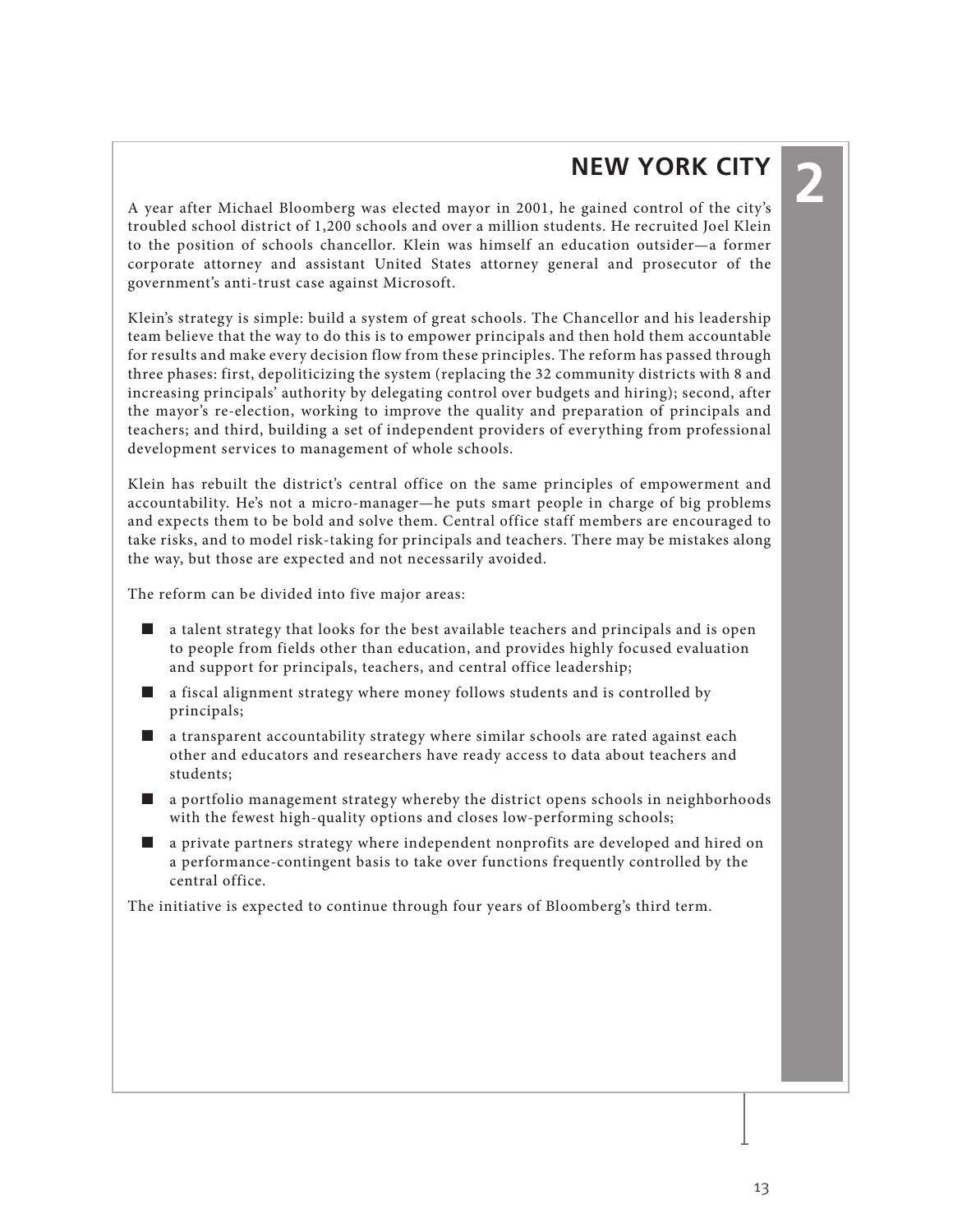# **Chicago**

In 2004, Mayor Richard M. Daley and Superintendent Arne Duncan announced the launch of *Renaissance 2010* (nicknamed Ren10), a major new initiative planned to turn around the Chicago Public Schools (CPS by replacing or revitalizing the worst-performing schools. The third largest district in the U.S., Chicago has over 650 schools and 440,000 students. The goal of Ren10 is to create 100 new schools by 2010, offering new choices for families, and to focus the district on schoolwide reform.

Ren10 was not a "from scratch" policy. It adapted and redirected existing school-level programs of CPS, the five most important of which were:

- a 1989 state law that devolved many hiring and curricular decisions to individual schools, governed by elected local site councils.
- test-based accountability that former Superintendent Paul Vallas committed the district to in the 1990s. The district collaborates with the Consortium on Chicago School Research to develop more thorough school performance measures, and CPS is using them to identify schools for intervention or grants of increased autonomy.
- the Illinois charter school law passed in 1996, ultimately allowing the creation of nearly 70 charter schools in the district. Charters have shown mixed results, and the district is working to hold them to the same standards as conventional schools.
- contract schools first established in 2001, based on the 1995 state law granting mayoral control over the whole system. Superintendent Duncan encouraged this unusual improvisation because of state "caps" on the number of charters in the district.
- human capital initiatives developed under Duncan to increase and improve the pool of principals capable of leading cohesive and high-quality schools. The district partners with the University of Illinois-Chicago, charter school providers, and several nonprofits.

Duncan pulled these programs together in Ren10 and worked to align the closing of underperforming schools with the creation of new schools to serve the predominantly lowincome and minority students affected by the closings. Importantly, he also encouraged the "differentiation" of existing schools, using performance indicators to trigger intervention or grant autonomy from close district oversight. He established an Office of Autonomous Schools to work with nearly 140 existing schools that demonstrated stronger performance.

The district has several new-schools initiatives in addition to Ren10. However, many traditional public schools remain untouched by these initiatives. Ren10 has nearly met its goal of establishing new schools, but that number includes many created prior to 2004. Several recent evaluations have questioned the effectiveness of some of the new schools, and unions and neighborhood groups have organized in opposition to school closings.

Ron Huberman, former Chicago police officer, chief of staff to Mayor Dailey, and most recently President of the Chicago Transit Authority, was appointed the new CEO of Chicago Public Schools in 2009 when Duncan was named U.S. Secretary of Education. Huberman has signaled an even stronger commitment to Ren10 and a consolidation of CPS management around differentiated interventions and school accountability and autonomy.

<span id="page-19-0"></span>**3**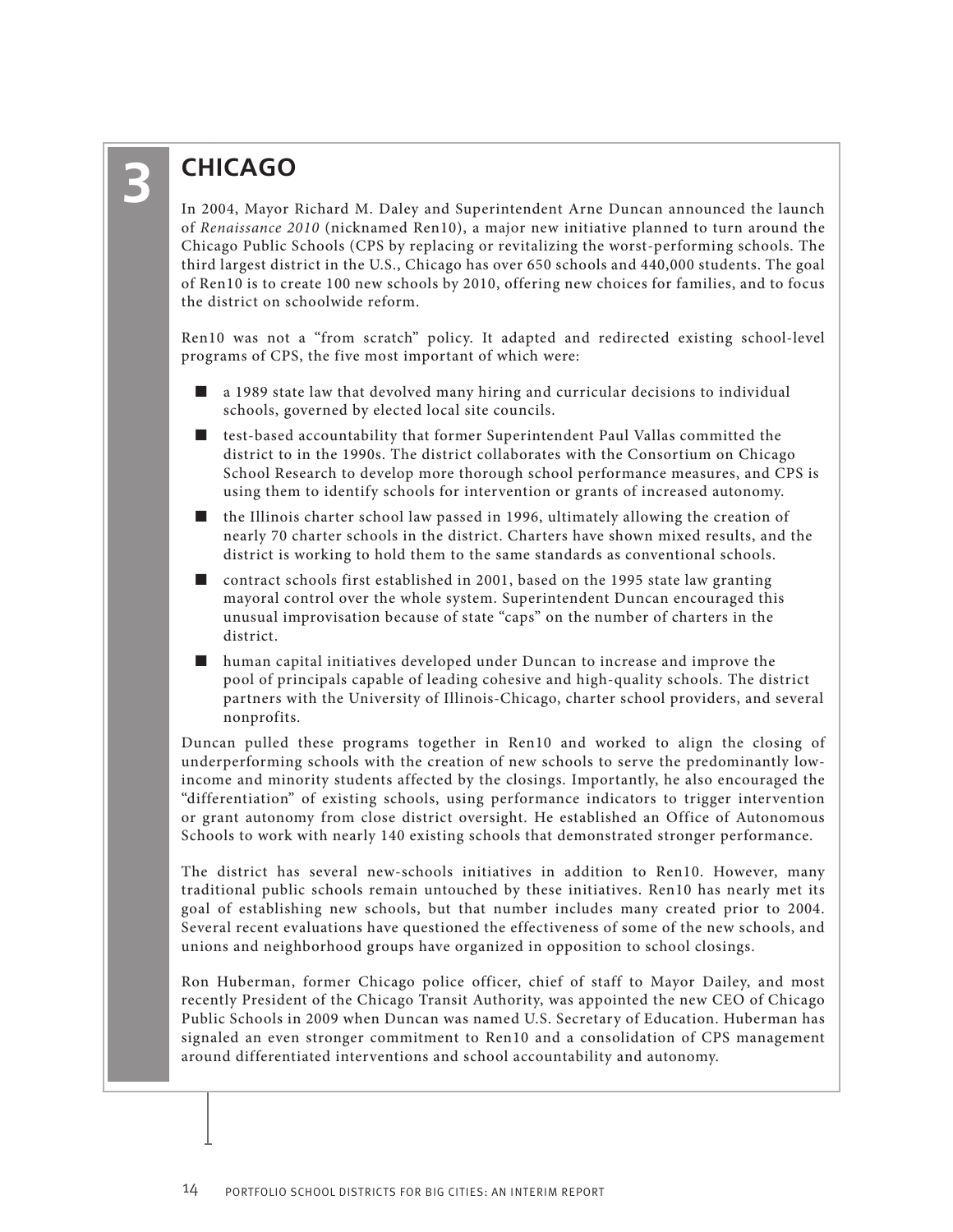### **Washington, D.C.**

**4**

<span id="page-20-0"></span>For decades, D.C. Public Schools (DCPS) has been characterized as a dismal failure. Like many urban school districts, it has long been plagued by leadership turnover, chaotic reform efforts, and outright mismanagement; more recently, DCPS has faced stiff competition from charter schools that enroll tens of thousands of students in the nation's capital. Today, under the leadership of Mayor Adrian Fenty and Chancellor Michelle Rhee, it has "become ground zero for the national school reform debate."i

In the spring of 2007, less than a year after his election, Mayor Fenty assumed control of the ailing school system. "This system needs radical change," Fenty said, "It really needs a shake up."ii He quickly fired the superintendent and appointed education reformer Rhee as chancellor. Rhee had never run a school system before (she was founder and director of The New Teacher Project and a former Teach for America corps member). Some worried about her lack of experience, but others thought she would provide exactly what Fenty wanted and the system needed—a shake up.

Rhee's tenure has been full of activity and controversy. In her two years as chancellor she has closed under-enrolled schools, restructured low-performing schools, sought and gained the authority to fire central office personnel (eventually firing 123 of them), fired close to 50 school administrators, used an existing teacher review plan to remove weak teachers, and proposed a compensation plan that offers teachers higher salaries in exchange for giving up tenure rights (DCPS' contract negotiations with its union are ongoing and now involve Randi Weingarten, national president of the American Federation of Teachers).

Although Rhee has imported some of the central office structure and, at least rhetorically, reform theory established by Joel Klein in New York City, her early efforts have emphasized human resources and individual accountability instead of portfolio management, new schools, and independent school and assistance providers. Rhee hopes to broaden the reform in the future, but whether she and Fenty do so will depend on many things, including their ability to manage the fiery politics that that their shake up has created so far.

i. Andrew J. Rotherham and Richard Whitmire, "Making the grade: Can AFT president Randi Weingarten satisfy teachers and reformers at the same time?" *The New Republic*, 2009; retrieved July 1, 2009, from [http://www.tnr.com/politics/story.](http://www.tnr.com/politics/story.html?id=82f9ab6f-32c0-46aa-8c27-37cb23e99acc) [html?id=82f9ab6f-32c0-46aa-8c27-37cb23e99acc.](http://www.tnr.com/politics/story.html?id=82f9ab6f-32c0-46aa-8c27-37cb23e99acc)

ii. Jane Hannaway and Michael D. Usdan, "Mayoral Takeover in the District of Columbia," in *The Transformation of Great American School Districts: How Big Cities are Reshaping Public Education*, ed. W. L. Boyd, C. T. Kerchner, and M. Blyth (Cambridge, MA: Harvard Education Press, 2008), 120.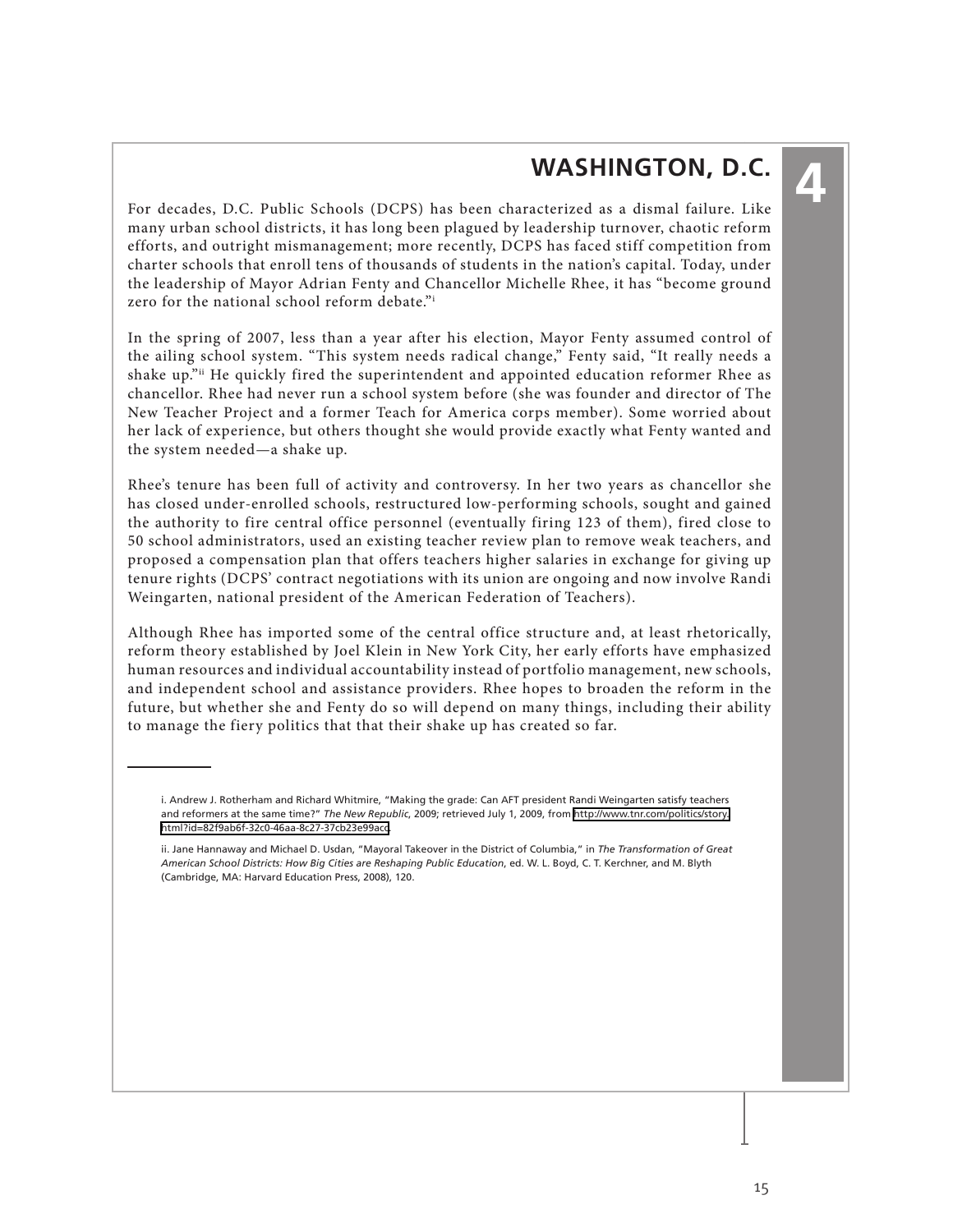# <span id="page-21-0"></span>WHAT PORTFOLIO DISTRICT LEADERS FIND THEY MUST DO

Ifferent localities have adopted the portfolio idea in slightly different ways. New York and New Orleans are committed to adopting the idea citywide, so that all schools will have the same freedoms and performance-based ac York and New Orleans are committed to adopting the idea citywide, so that all schools will have the same freedoms and performance-based accountability, while Chicago and D.C. have adopted the idea only in part. Though there are important lessons to be learned from every city, the New York and New Orleans examples reveal the most about what the necessary parts of a functioning portfolio strategy are and how they can be developed. This section draws heavily on the New York and New Orleans experiences to identify those necessary parts, and at the end shows how these parts have—or have not—been developed in each of the four districts.

All four districts started with the same objective, of ensuring that no child attends a school in which he or she is not likely to learn. All were committed both to closing unproductive schools and to creating new, potentially more productive options for children. In order to identify unproductive schools, and also to help parents and administrators identify the kinds of schools that ought to be made available to as many students as possible, the districts tried to build data systems that would allow assessment of schools by measuring the amount of learning attained each year by their students.

These three actions, working together as in **figure 1**, are the core of the portfolio idea. The district seeks continuous improvement by assessing performance of all schools, closing the lowest-performing schools, and creating alternative opportunities for students in the least productive schools. This process continues indefinitely, so that the district is progressively less tolerant of unproductive schools. Schools—new and old—that were once considered "good enough" will ultimately experience pressure for continuous improvement.

None of the actions in figure 1 is unique to portfolio districts. States and localities have been opening new schools from time to time, assessing school performance, and closing schools that lost enrollment or maintained chaotic environments in which students could not learn. What is new in portfolio districts is the determination to make these actions complement one another, and to adopt the continuous improvement process represented in figure 1 as the district's core strategy. Closing schools accomplishes little unless linked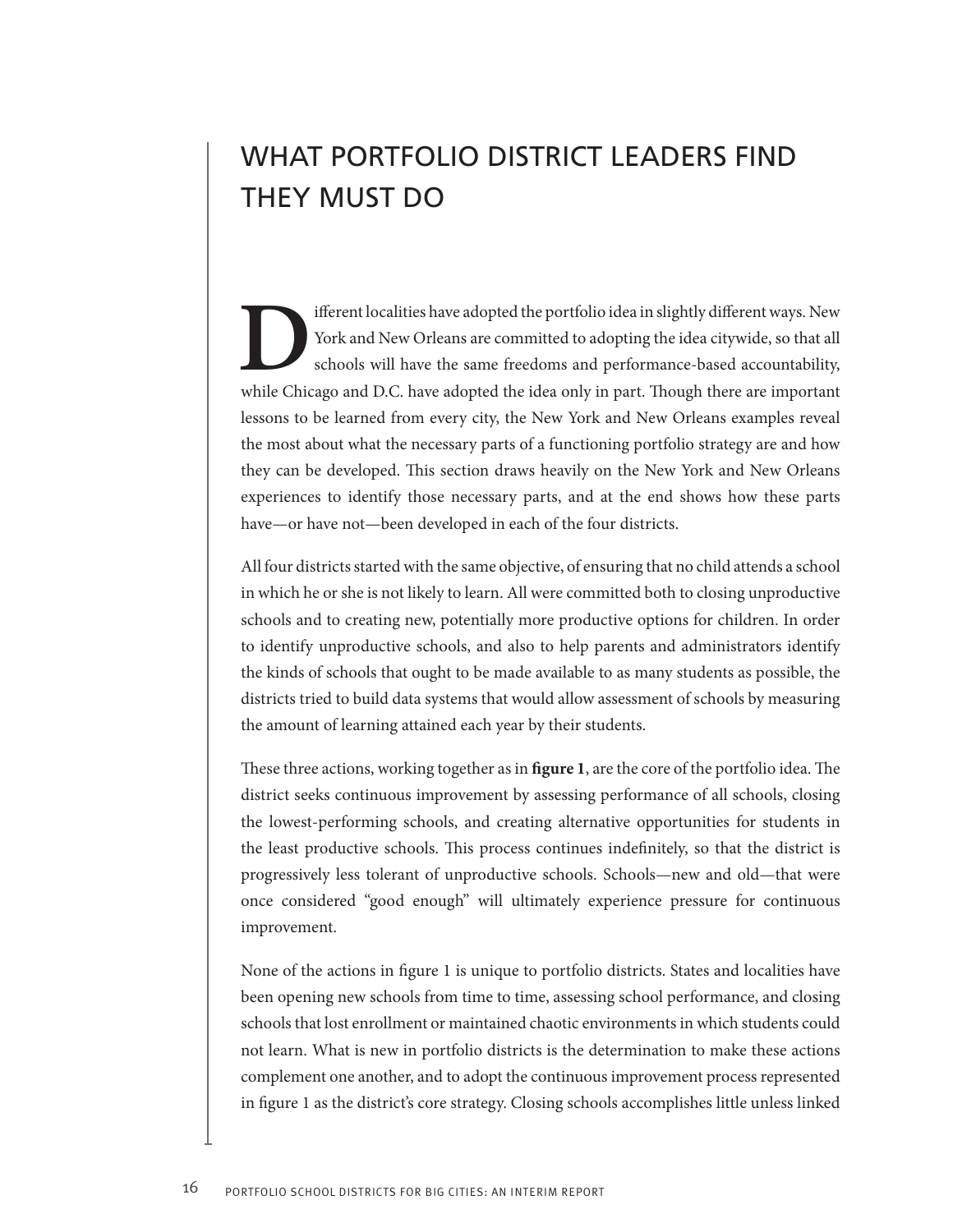to a strategy for creating new options for children and neighborhoods that have been poorly served, and both those actions need to be informed by real performance data, not just by hunches and advocacy.

The continuous improvement process is most evident in New York and New Orleans. In Chicago, it applies only to about one-fifth of the district, including the 100 schools in the *Renaissance 2010* initiative. In D.C., it is visible primarily in planning and development efforts; district employees know school openings and closings are coming in the future, but the district is now using quite different management principles.

#### **Figure 1. Continuous Improvement Process in Portfolio Districts**



In applying the portfolio idea to their entire districts, leaders in New York and New Orleans quickly learned that the three core elements are necessary but not sufficient. Other actions must be taken and capacities developed to supplement the core elements. The following three sections present the needed elaborations in detail. **Table 1** provides a visual guide to this discussion, showing how the most complete portfolio districts have started with the three core elements and developed additional arrangements linked to the core elements as needed.

The table serves as a guide to the sections that follow, but it cannot sketch all the connections among the elements of a portfolio district as well as the following narrative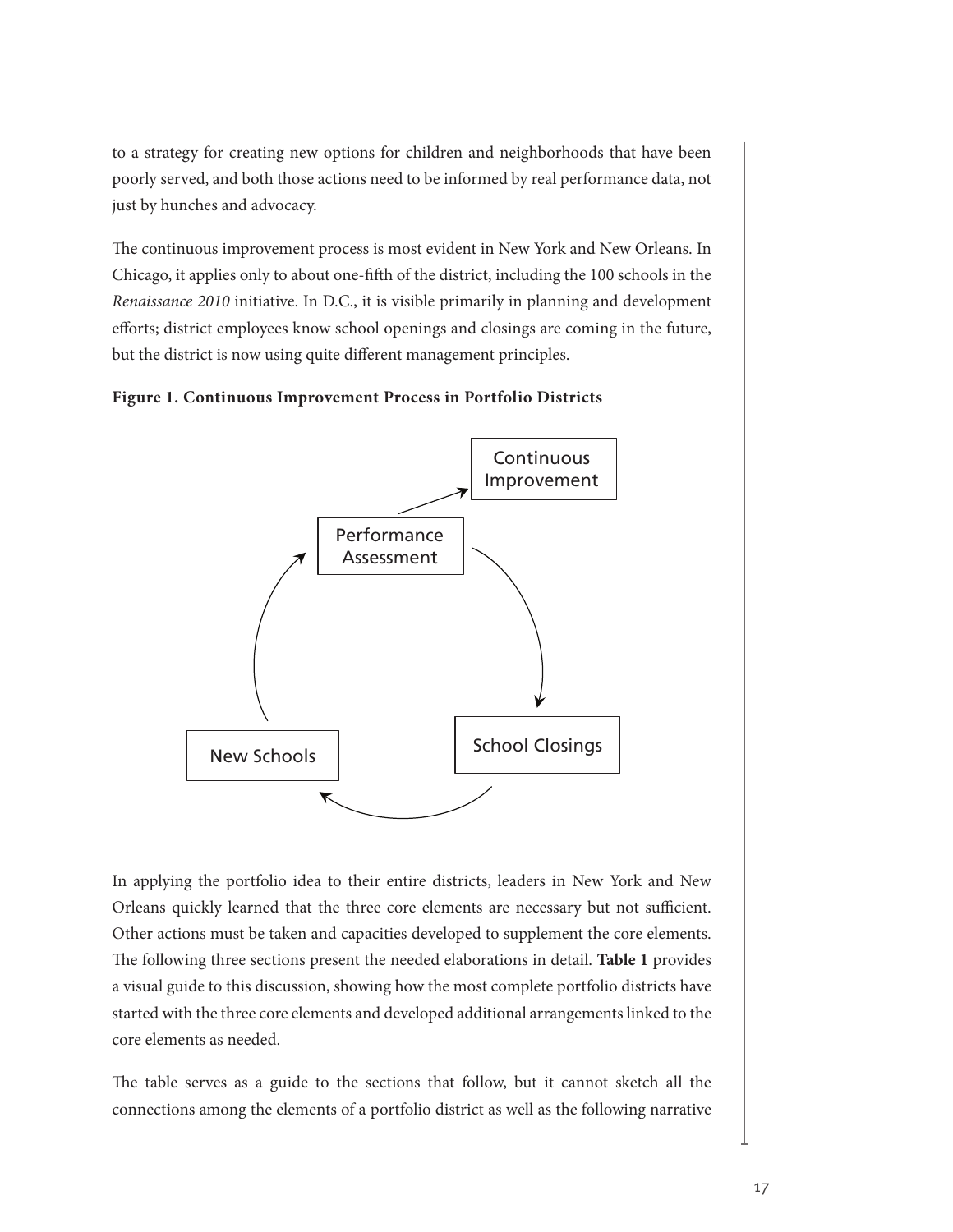can. Given that district leaders are still learning what must be done to make a portfolio strategy work, this table is probably incomplete: our next report might include some new elaborations of the basic strategy, and better formulations of elements described here. For example, in the future there might be a great deal more to say about how school boards, now forced into the background by mayoral takeovers and other extraordinary circumstances, operate in a portfolio district. Similarly, districts are just learning how to use technology and other means to document what has been learned in one school about instructional methods and student services and communicate to others who might use that information.

| <b>NEW SCHOOLS</b>                      | <b>CLOSING UNPRODUCTIVE</b><br><b>SCHOOLS</b>                    | <b>DECISIONS BASED ON</b><br><b>PERFORMANCE DATA</b> |
|-----------------------------------------|------------------------------------------------------------------|------------------------------------------------------|
| New school providers                    | Portfolio management<br>system                                   | Longitudinal performance<br>data                     |
| External assistance providers           | Family choice                                                    | Independent analytical<br>capacity                   |
| Talent strategy                         | Pupil-based funding and<br>devolution of decisions to<br>schools | Formal accountability system                         |
| New terms of employment<br>for teachers | System for shifting funds                                        |                                                      |
| Links between old and new<br>cultures   |                                                                  |                                                      |
| New approach to facilities              |                                                                  |                                                      |

#### **Table 1. What Districts Have Done to Put the Main Strategy Elements into Action**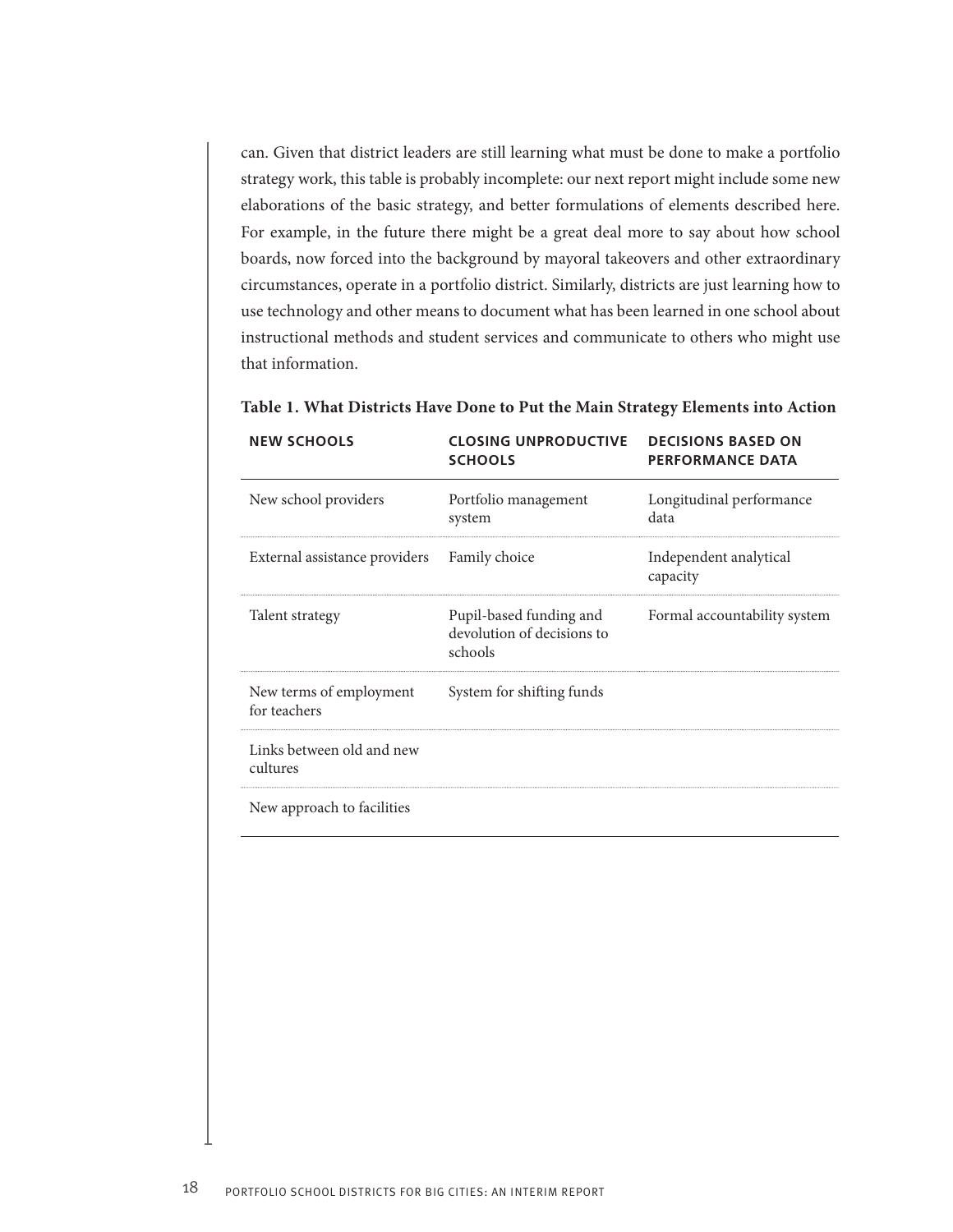# <span id="page-24-0"></span>WHAT'S IMPLIED BY THE COMMITMENT TO NEW SCHOOLS

EW York and Chicago had extensive experience opening new schools—via<br>chartering, conversion, and development by independent parties—before they<br>adopted full portfolio strategies. The districts in our study also learned fro chartering, conversion, and development by independent parties—before they adopted full portfolio strategies. The districts in our study also learned from the experience of charter authorizers. New Orleans relied on the National Association of Charter School Authorizers to recruit and evaluate providers for the first 16 schools opened by the Recovery School District. Moreover, each of these districts had been forced to turn around existing schools under pressure from *No Child Left Behind*. However, none had made opening of new schools a core strategy until it adopted the portfolio idea and thought through all its implications.

#### **New School Providers**

Districts that want to provide options for children in unproductive schools must identify groups of educators capable of running schools that will be coherent and effective. Some of these groups might be found inside the district (for example, groups of principals and teachers who have an idea for how they would work together if given the freedom to put their plans into action). However, in big cities with large university-educated populations and many colleges and nonprofit groups with educational expertise, internal groups are not the only possible new school providers. To make large numbers of new options, and to make sure children get the best possible new schools, leaders of portfolio districts look both inside and outside their districts.

Thus, New York has both given new freedom to groups of school employees and has relied on nonprofit groups with relevant expertise. A good example is New Visions for Public Schools, a nonprofit organized to create new schools in low-income areas of New York City 20 years before Chancellor Klein and Mayor Bloomberg came onto the scene. New York, New Orleans, and Chicago's *Renaissance 2010* initiative have all built on existing nonprofits, encouraged formation of others, and recruited national school suppliers like KIPP and, in New York, Green Dot. D.C. Chancellor Michelle Rhee has started recruiting national providers but has not yet tried to develop local ones.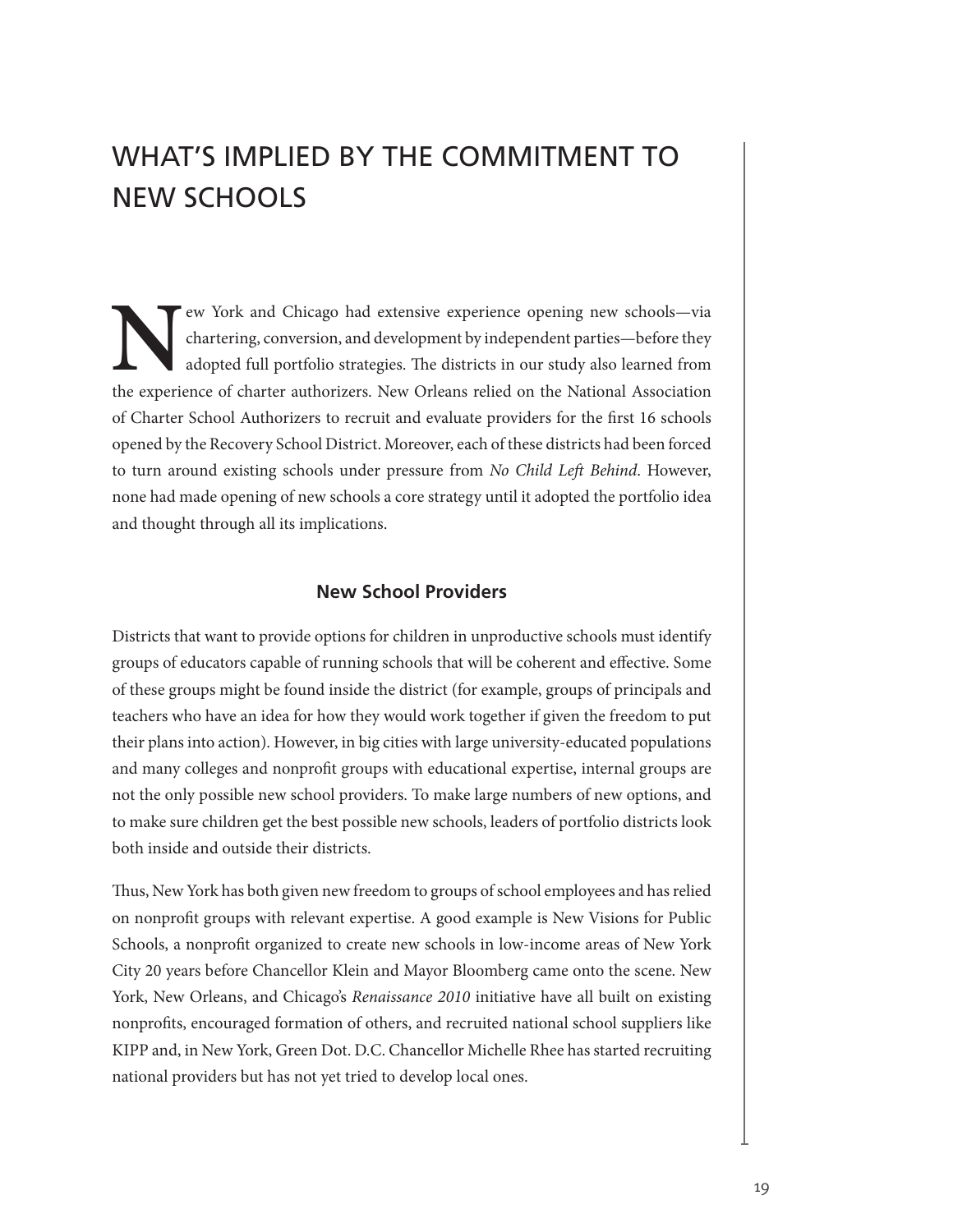#### **External Providers of Key School-Improvement Services**

<span id="page-25-0"></span>Past efforts to encourage greater school-based initiative and variety have often run up against the rigid structure of district central offices. Central office units intended to provide help improving instruction often had some expertise and not others; schools that needed something for which the central office was not staffed could be out of luck. Central office units often regulated schools in ways that went beyond what the school board or superintendent had intended. Portfolio leaders in all four cities hoped to get the central office out of the way, in part by reducing its staff and capacities but also by creating a more diverse set of assistance organizations to which schools could turn.

In New York and Chicago, the number of options available to school leaders is enormous, ranging from professional development providers set up by colleges and former heads of central office units, to major multi-service operators like New York's New Visions for Public Schools, which can provide everything from teacher training to board development, leadership training, self-assessment tools, and overall management of entire schools. New Visions for Public Schools also acts as a School Support Organization (SSO), one of eleven voluntary assistance networks that schools can join (and pay for). Other SSOs are internal to the district, run by former superintendents of district regional offices.

The District of Columbia is just starting to recruit potential providers.

New Orleans, whose leadership would prefer to rely heavily on independent providers, can find only a few locally. Recovery School District leaders have been forced to recruit elsewhere (starting with KIPP, whose schools are popular and successful in New Orleans) and to cooperate with local universities and other institutions that can offer packages of services, including teacher professional development, student services, and school operation. A senior district staff member has created a new charter management organization (CMO) to redevelop several low-performing schools. These had been operated directly by the RSD because no qualified charter operators were available when schools needed to be opened. New Orleans is also trying to encourage formation of additional local CMOs and to attract national school providers. Given the draw on funds from post-Katrina population decline and charter school proliferation, the district believes that in order to be financially sustainable it must shave off support operations and become a broker of services needed by schools rather than a central provider.

In addition to building new capacities and greater flexibility of provision, reliance on independent support organizations also creates new sources of support for and commitment to the portfolio-based strategy.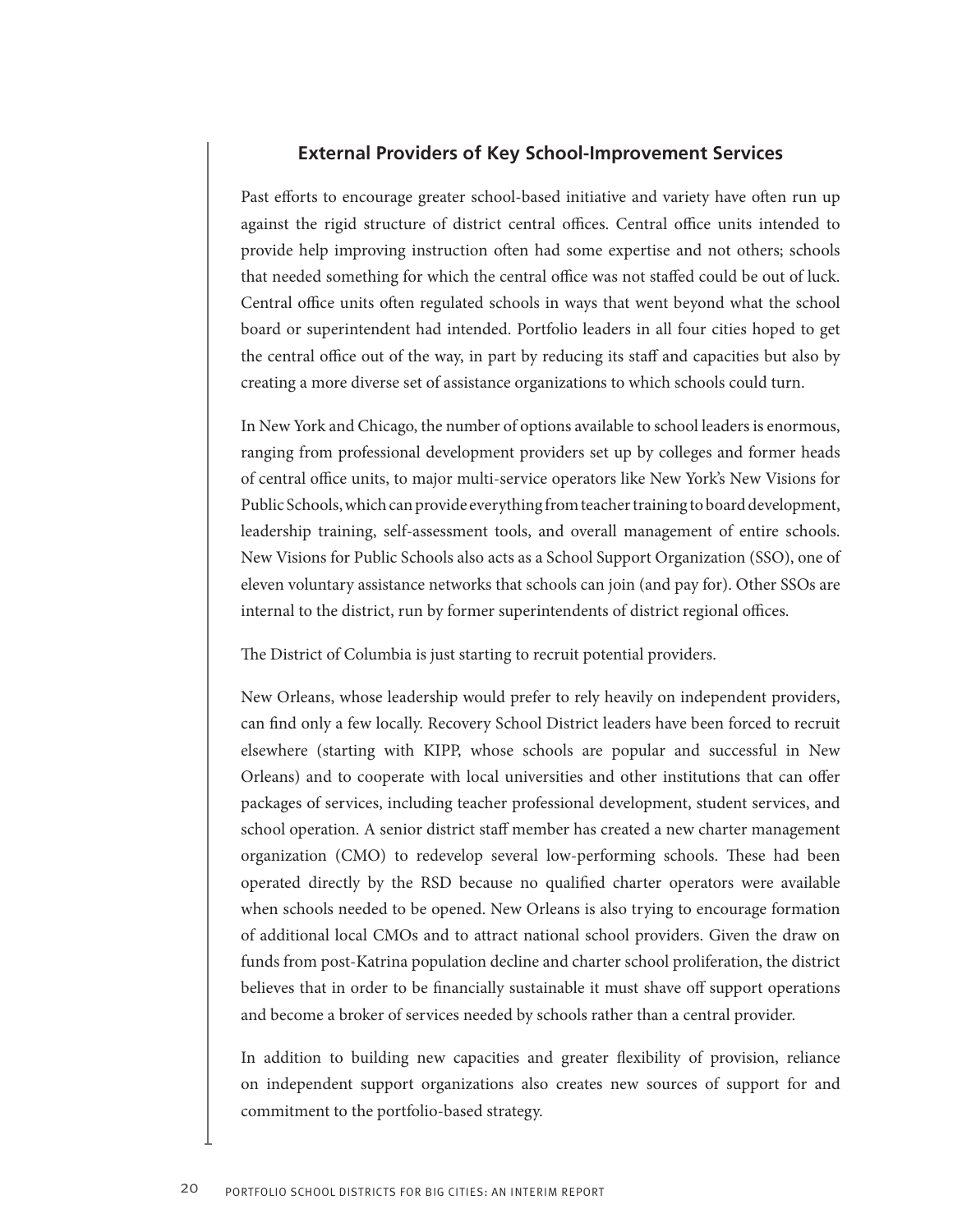#### **A Talent Strategy**

<span id="page-26-0"></span>New York and New Orleans have also learned that new schools require leaders and teachers who are willing to work in new ways, experiment with teacher roles and working conditions, and adopt a "whatever it takes" attitude about working hours. Moreover, district leaders who believe that teacher union contracts are another barrier to innovation prefer to rely on chartering and other special arrangements to establish new schools.

Teachers and administrators with the necessary skills and attitudes may be found in district schools, but district leaders believe they are too few in number to staff all the open positions. District leaders therefore seek nontraditional teachers, including new college graduates provided by Teach for America (TFA), others trained by organizations like The New Teacher Project, and middle-aged career changers who can obtain alternative certification. New York and New Orleans call the recruitment, training, and placement of teachers from new sources the "talent strategy." In both systems, a senior district administrator manages the talent strategy, and also tries to attract incumbent district teachers and administrators who want to work differently.

District leaders also recognize the need to recruit and train school heads who are prepared for the challenges of leading schools that have freedom to design their own management structure, control budgets, and hire and fire staff. Both New Orleans and New York do some of this training in-house. New York has its own principal training program for school leaders, but like New Orleans it also has partnerships with both local and national principal training programs such as New Leaders for New Schools.

The traditional district human resource system, which processed applications and hired individuals with proper certification until the numbers of slots available were filled, remains. However, the talent strategy means that the district searches much more widely for excellent people than before, and exercises a great deal more discretion about whom among the eligible applicants to hire. This has in effect demoted human resources staff, and generated opposition from incumbents and from unions who are often uncomfortable with the backgrounds and attitudes of some of the people hired.

#### **New Terms of Employment for Incumbent Educators**

In New York and D.C., portfolio district leaders sought to change the rules and union contracts governing days and hours of work, assignments, automatic longevity pay increases, and senior teachers' rights to "bump" junior teachers from jobs. Chancellor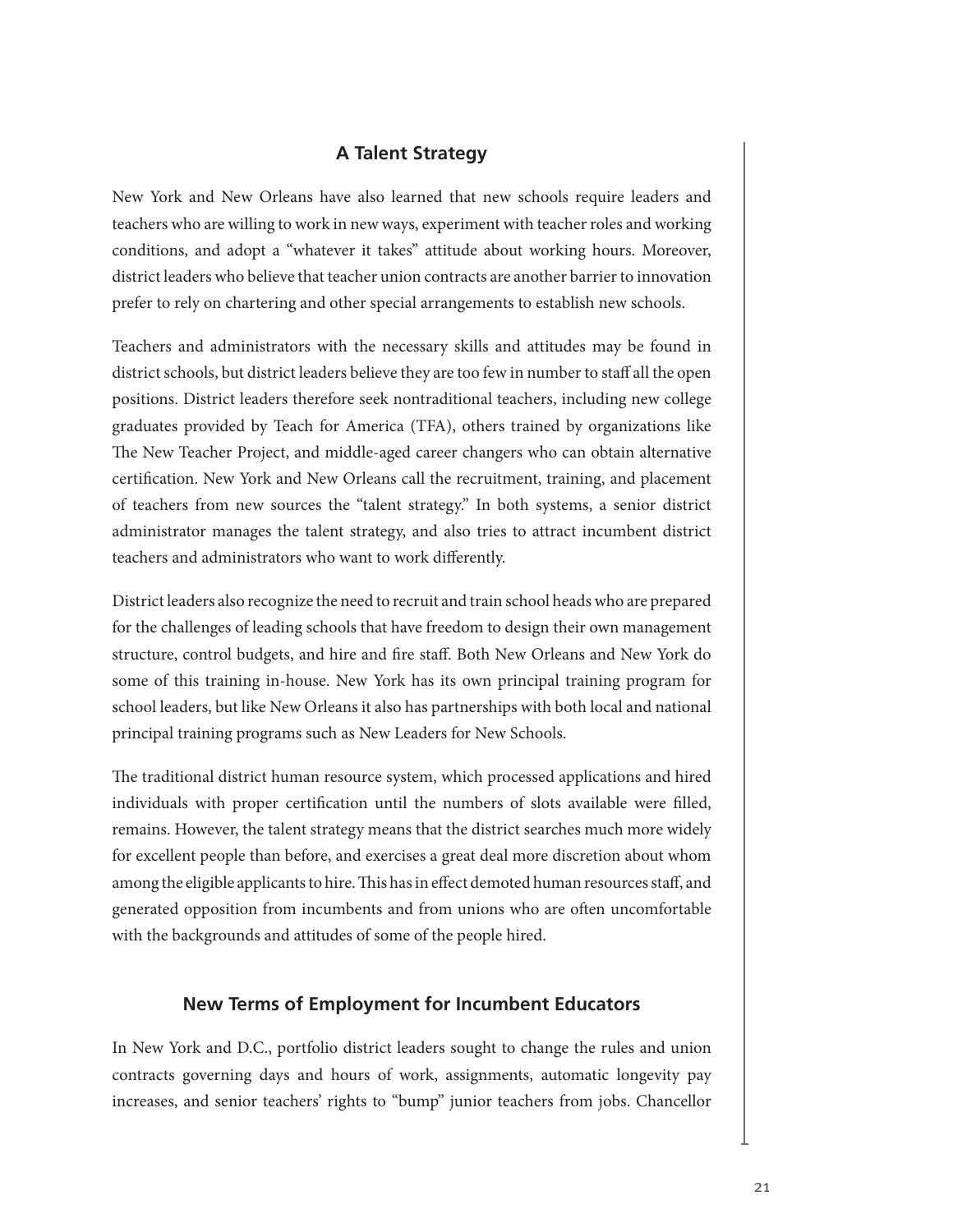<span id="page-27-0"></span>Klein and Randi Weingarten, who was head of the United Federation of Teachers, also reached an agreement giving teachers greater roles in school decisionmaking in return for new rules that would let principals decide who teaches in their schools. (The growing number of teachers in charter schools, most of whom are not covered by union agreements, also weakens the union's claim to represent all teachers, and slightly reduces its bargaining power.)

Chicago has worked on a similar package of changes for teachers in the *Renaissance 2010* schools, but not districtwide. In New Orleans, the new Recovery School District had no union and few work rules to start, and they have resisted proposals that would formalize work rules and reduce principals' authority, actions meant to increase schoollevel flexibility and make room for innovations in instruction and student services. But they are not intrinsically anti-union, as the United Federation of Teachers' acceptance of the New York system proves. Other changes in pay and career structure are proving more difficult to negotiate, such as D.C. Chancellor Rhee's proposal to eliminate teacher tenure in return for much higher pay levels for high-performing teachers.

#### **Links Between Old and New Cultures**

District leaders do not think they can transform instruction citywide by hiring teachers and principals from alternative sources. They must also persuade a large number of incumbent teachers and principals to adopt a "whatever it takes" approach to their work, and to constantly adapt their methods of teaching in light of evidence.

Though it is not necessary to convert all incumbents—some intransigents will find other jobs or quit as their schools are closed and their only option is to join new schools—large numbers must be converted. In New York, Chicago, and D.C., district leaders try to resocialize incumbent educators in many ways—by providing training in new methods, creating financial incentives for gaining new skills, and offering bonuses for educators in highly effective schools.

New York's culture strategy includes encouragements to use data in day-to-day instructional decisionmaking. The district has developed a data system accessible to all administrators and teachers (the Achievement Reporting and Innovation System, ARIS) by which educators can compare schools and classrooms to similar ones districtwide, and track the progress of particular groups of students. The district has also paid to train and equip teachers to use computer-based testing methods (developed and supported by a vendor, Wireless Generation) that provide quick feedback on student skill acquisition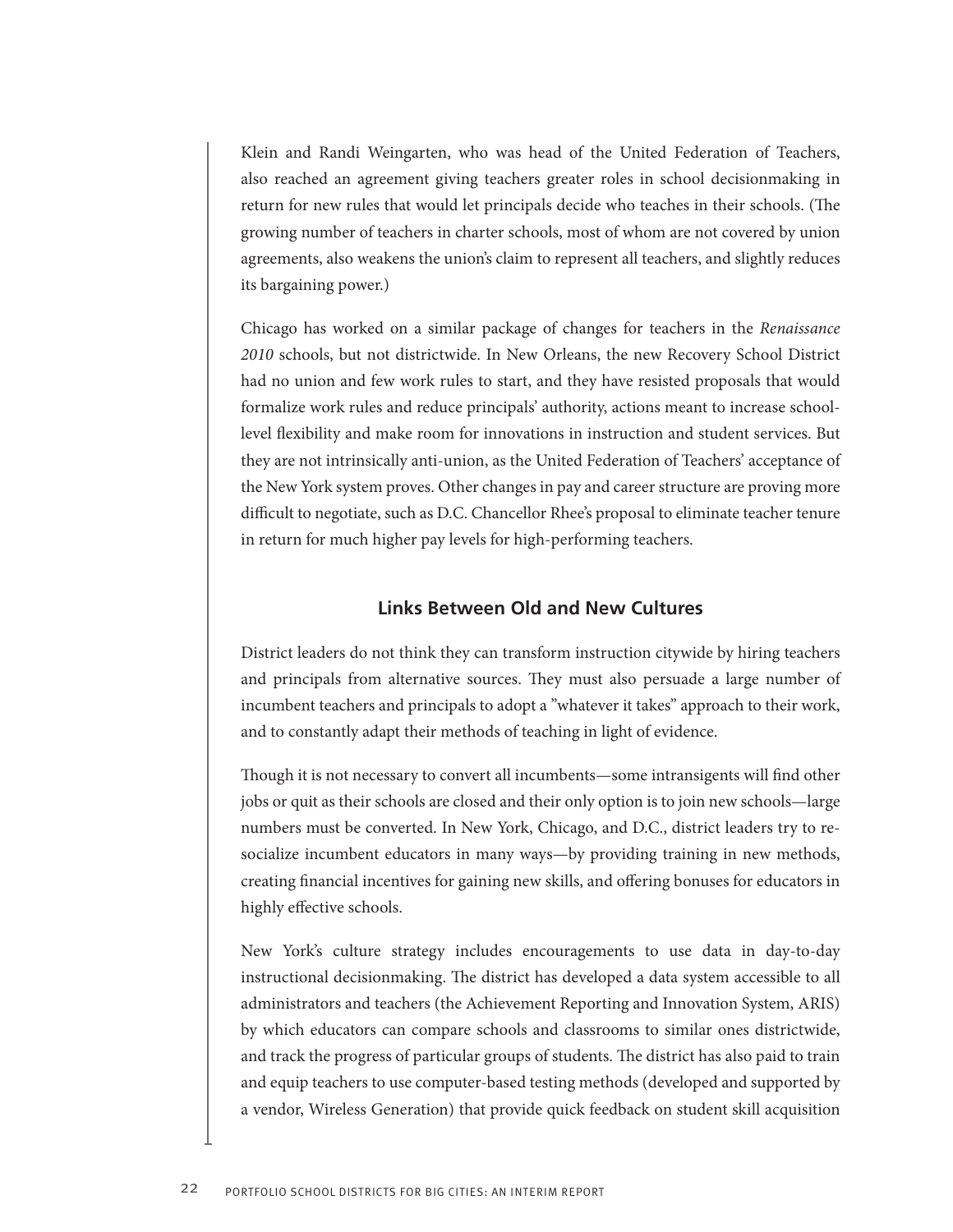<span id="page-28-0"></span>and prescribe quick remedies. By these methods, district leaders hope to re-socialize all educators, incumbent and new, to the idea that educators' practice must adapt to evidence.

New York, D.C., and Chicago have also employed "boundary spanners"—well-known and respected teachers and principals who can explain the reform but also listen to educator concerns and respond by adjusting policy and creating new incentives and learning opportunities. Denver, a district that will be covered by our future reports, similarly employs a former teacher union head in this function.

Finally, D.C. Chancellor Rhee has adapted a version of *ComStat*, a service and outcomes monitoring system credited with improvements in local law enforcement, to force discussion of the performance of key central office units. By subjecting higher ups like the General Counsel and the Chief Talent Officer to scrutiny and criticism, Rhee hopes to send the message to all district employees that performance, and only performance, counts.

#### **New Approach to Facilities**

Opening new schools implies finding facilities for them. This has been a sticking point in three of our cities, and each has tried to manage it in different ways.

After Hurricane Katrina, New Orleans had to reconstruct school buildings in anticipation of students' return, but many buildings are still inadequate. The RSD will continue renovating buildings and relocating schools as it tries to charter out the 25 lowestperforming district-run schools. Chicago has struggled with facilities issues since 1998, when some of its first charter schools could not open as planned for lack of facilities. Charter schools, assisted by the Illinois Facilities Fund, are developing many of the new facilities in Chicago. However, Chicago still struggles to create needed facilities in the lowest-income neighborhoods, where new school development is most urgent.

New York started by closing mega-schools and renovating their buildings to hold multiple small schools. (Chicago has had less success creating "multiplex" schools because it has not resolved questions about which principal in a multi-school facility "owns" the building.) New York is also seeking funds to build and buy new buildings. Alone among the districts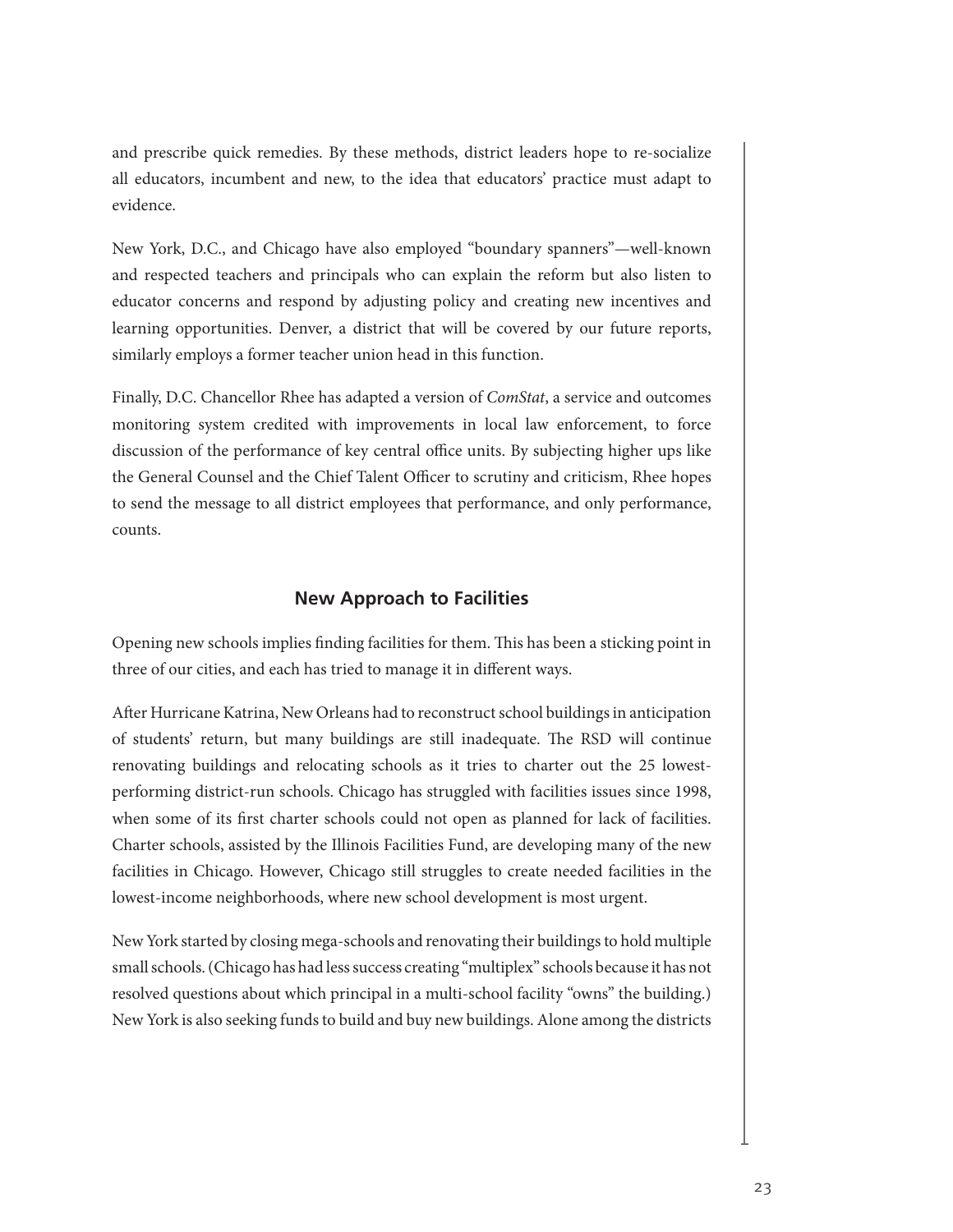we have studied, New York also leases commercial space to house schools.<sup>5</sup> New York is also hoping to create some technology-based schools that need small facilities, or can share one building with many schools, each of which gathers students together for only a few hours or days each week.

D.C. has not created enough new schools to encounter facilities limitations, but these will become problems as it tries to attract charter operators.

<sup>5.</sup> On the promise of a leasing strategy, see Michael DeArmond, Sara Taggart, and Paul Hill, *The Future of School Facilities: Getting Ahead of the Curve* (Seattle: Center on Reinventing Public Education, 2002).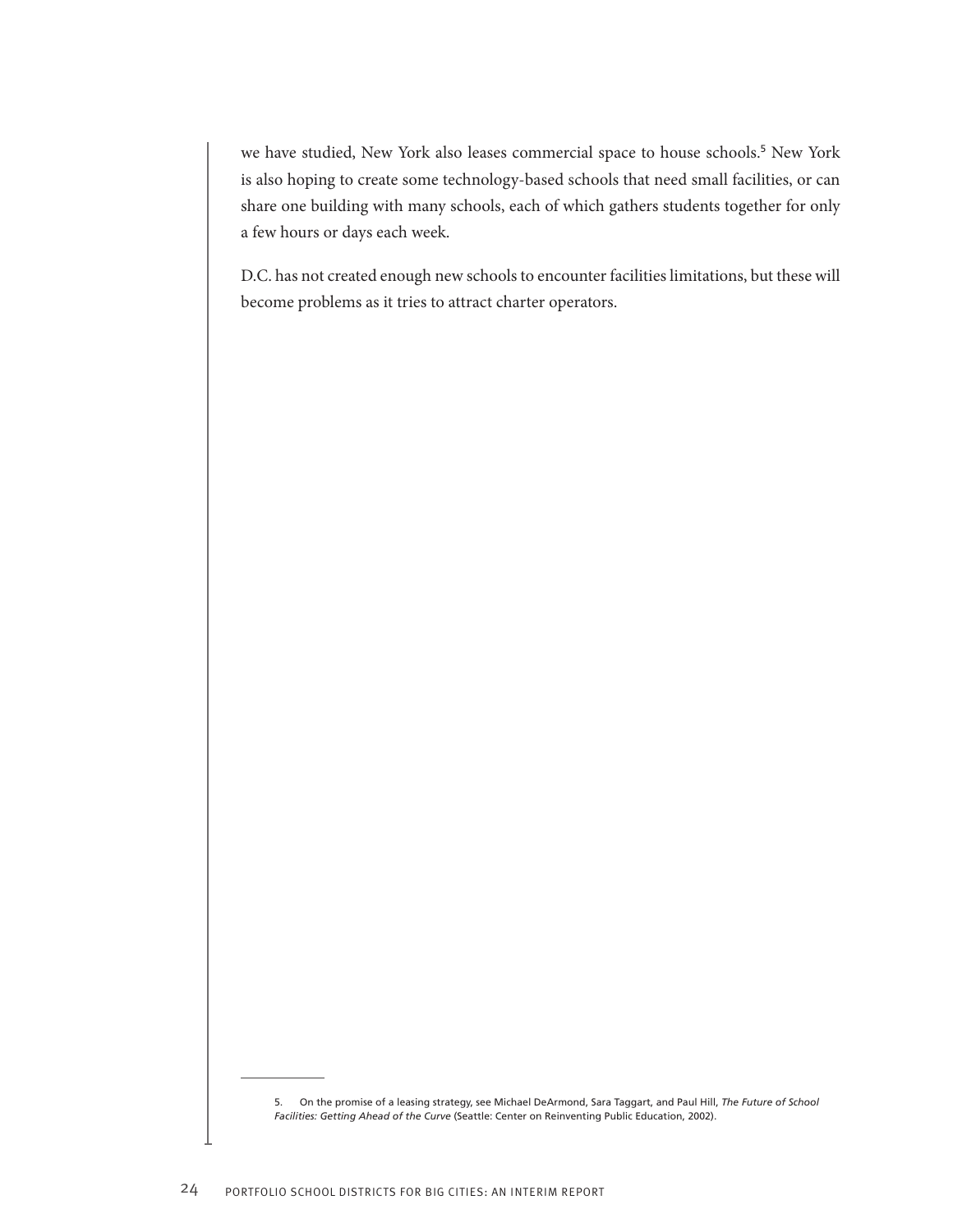# <span id="page-30-0"></span>WHAT CLOSING UNPRODUCTIVE SCHOOLS IMPLIES

**T**he commitment to closing unproductive schools implied a number of actions, including some that district leaders might not have anticipated.

#### **A Portfolio Management System**

After closing a number of schools, New York leaders could see that children in particular neighborhoods were left with few if any options. Moreover, allowing new school providers to decide what neighborhoods they served often created mismatches between the numbers of students and school desks in a neighborhood, and between the location of a new school and the homes of students who might want the particular instructional method or climate it offered. Thus, New York recognized the need to coordinate the opening and closing of schools and to take account of neighborhood demographics in deciding where to open particular schools.

Portfolio management is a constraint on the formal performance accountability system discussed below. District leaders do not automatically close a school because it is low performing; they must first have a better alternative for the children now attending the school. Similarly, district leaders can consider closing a school that is not the lowest performing in the district because they have a more promising alternative.<sup>6</sup> Portfolio management is a challenge that special-purpose charter authorizers like state universities do not have to meet: they simply close a low-performing charter school without also opening an alternative to serve the same students. Portfolio management involves judgment and balancing; district leaders are inevitably criticized if some schools are closed while equally low-performing ones are left open.

Chancellor Klein appointed a very senior member of the core leadership team to perform these functions. In some cases this involved delaying school closings until options could be made available in certain parts of town, and aggressively seeking providers to start a

<sup>6.</sup> For a more complete discussion of the links between performance accountability, school opening and closing, and portfolio management, see Paul T. Hill and Robin J. Lake, *Performance Management in Portfolio School Districts* (Seattle: Center on Reinventing Public Education, 2009).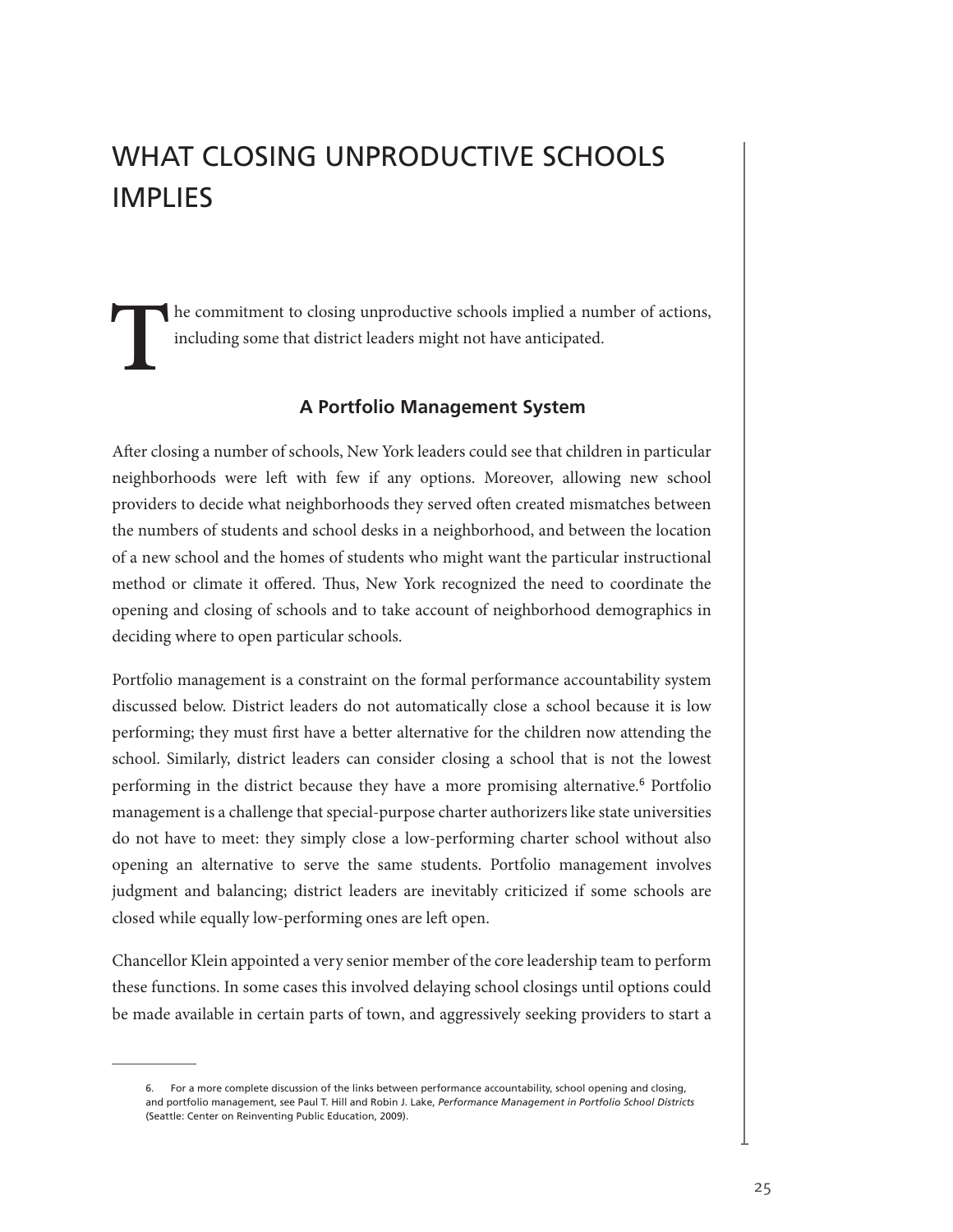<span id="page-31-0"></span>school of a particular kind in a neighborhood where the demand for it was high.

In New Orleans, the district recognizes that a number of low-performing schools will need to be shut down or replaced with a new school leader and mission. To this end, the district coordinates with community chartering groups, such as New Schools New Orleans (NSNO), to ensure that there are enough new school leaders to take over failing district schools. NSNO and the district are also creating a district-affiliated charter management organization (CMO) that will redevelop low-performing traditional district schools as charter schools.

D.C. has a portfolio management office that is ready to get to work as soon as the district starts opening new schools. Chicago conducts portfolio management in *Renaissance 2010* neighborhoods, but not districtwide.

#### **Family Choice**

Though district leaders were willing to urge families to consider schools known to be productive, they tried to avoid mandating that a family choose a particular school. Because many of the new schools developed by the districts were designed for particular purposes—to follow an instructional theory, create a definite student culture, or offer special kinds of student support—district leaders did not think children should simply be assigned to such schools.

Thus, New York worked hard to provide information about school options, run fair selection processes for schools with many applicants, and provide transportation whenever possible. New Orleans has tried to do the same but is handicapped by its rudimentary post-Katrina public transportation system. Chicago tried to ensure family choice within the parts of the city served by *Renaissance 2010*. As a recent report indicates, transportation challenges may prevent as many as one-quarter of parents in the Denver and Washington, D.C., school systems from exercising school choice.<sup>7</sup>

Leaders in all the cities were reminded how difficult it can be to build a workable and fair student assignment system. Productive and unproductive schools are unevenly distributed across the district—that after all is a key motivation for adopting a portfolio approach. But the result is that some schools have multiple applicants for every seat and

<sup>7.</sup> Paul Teske, Jody Fitzpatrick, and Tracey O'Brien, *Drivers of Choice: Parents, Transportation, and School Choice* (Seattle: Center on Reinventing Public Education, 2009).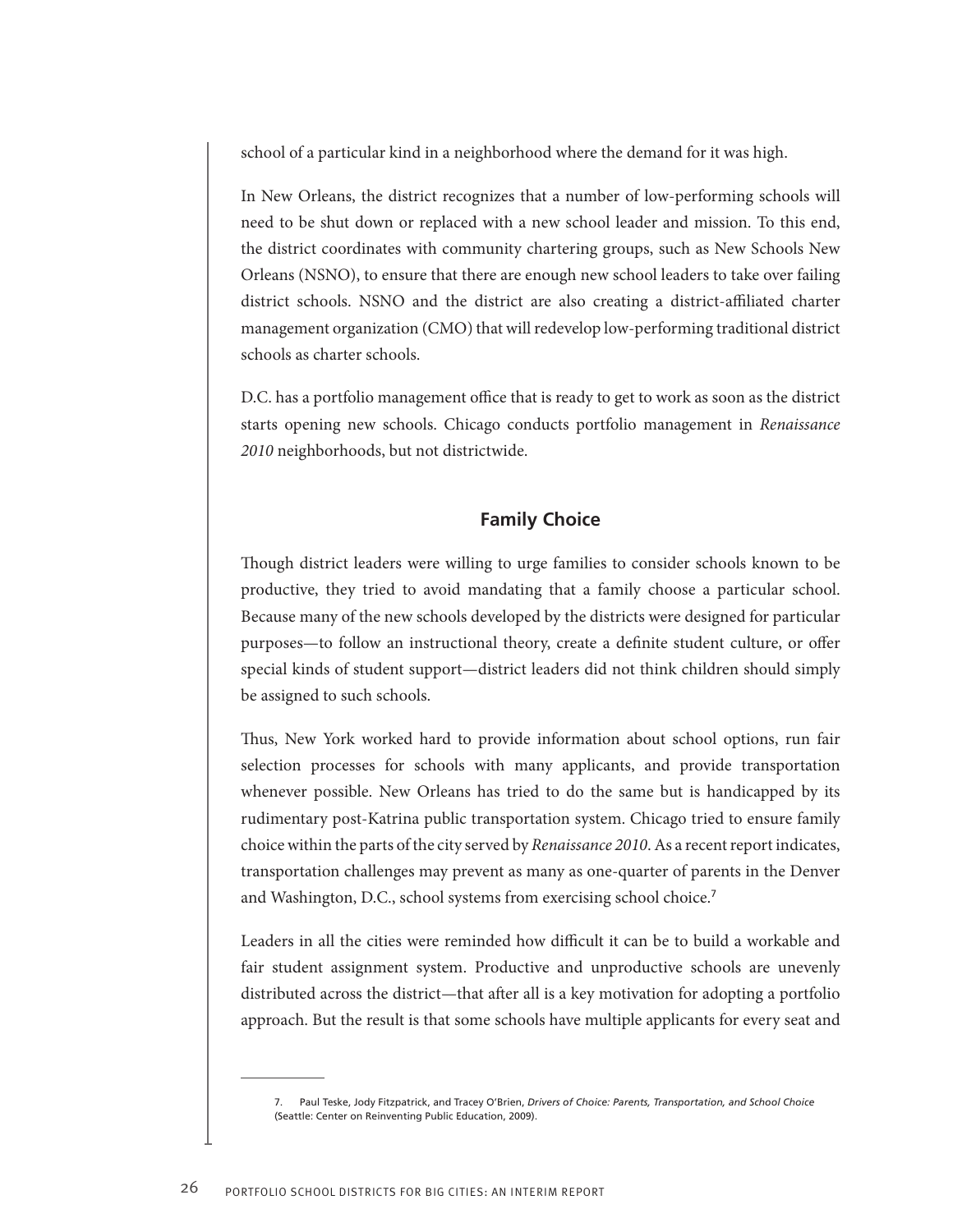<span id="page-32-0"></span>some are under-enrolled. Families living near the most popular schools want to assert the right to go to school in their neighborhoods, while families in neighborhoods with few productive schools are desperate to find their children options elsewhere. School leaders, no matter how committed to equity in the abstract, inevitably hope to influence the student assignment process in order to achieve what they consider the ideal mix of student attributes and talents. Leaders of less popular schools complain with justification that they get students from the least engaged families—i.e., those that do not work the assignment process.

In theory, a portfolio district will even out school quality across the whole district. However, that takes more time than any of our cities have had to close and open schools; and even when every neighborhood has good options there will be schools that families all over the city want for their children. Try as they might, district leaders are unlikely ever to interpret schooling options in the same ways as parents do. In Chicago, for example, students from closed schools were enrolled in nearby schools but rejected them, not because the schools weren't good or were too far from home, but because to get to them students had to cross dangerous gang turf boundaries.

Student assignment is a continuing challenge for any school district. Even if portfolio districts offer families more and better options, they are sure to get strong criticism. The final report from this project will provide links to systems and software that the leading portfolio districts have developed to manage—if not solve—this problem.

#### **A System for Shifting Funds as Students Transfer**

District leaders needed to capture the funds formerly used by a closed school so these could be transferred to whatever schools its students next attended. Because school closing is often not instantaneous—loss of enrollment is one of many signals that a school is spiraling down and should be considered for closure—districts needed to avoid paying for full administrative and teaching staffs in schools that were being hollowed out of students. This meant that schools losing students must also lose staff continually, until such time as they are closed and no longer receive any district funds.

#### **Pupil-Based Funding and Devolution of Key Decisions to Schools**

Pupil-based funding means the vast majority of dollars flow to schools based on enrollment and can be used by schools to pay for salaries and other resources and to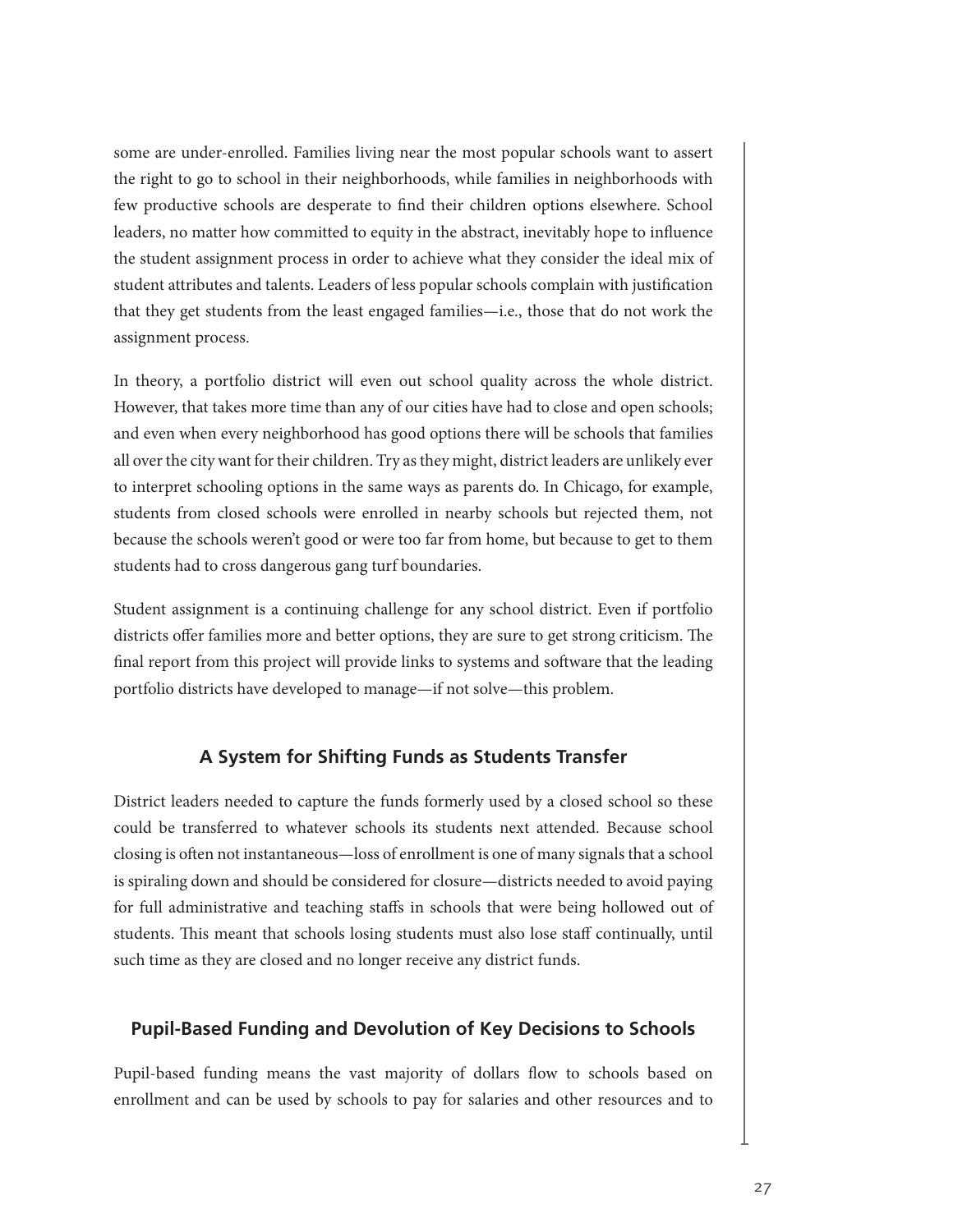purchase assistance from the central office and independent providers. As few dollars as possible are held in the central office to pay for oversight functions and new schools development.

New York City Chancellor Klein understood from the beginning that a strategy of closing unproductive schools and creating new ones would not be feasible if great amounts of money were tied up in central office programs, guaranteed jobs, or formal administrative structures. He also wanted to make it possible for school leaders to use money flexibly, for example to extend hours the school was open, vary class sizes according to student need and teacher ability, create their own mixes of junior and senior teachers, and be free to make tradeoffs between staff salaries and instructional technology or purchased services.

Klein reasoned that the most direct way to accomplish these things was to create a wholly new system for allocating funds, from one based on programs and staffing tables to one based on student enrollment. He introduced the idea to a relatively small 60-school autonomy pilot, but applied it districtwide within five years. The districtwide implementation came at the same time as central office expenditures were dramatically cut, so that school leaders could control the lion's share (70 percent) of all funds.

Other portfolio districts have acknowledged the need for such a change in financing, and the Louisiana Recovery School District is moving rapidly in that direction. Half of its schools already possess direct control over finances, since they are charter schools; perpupil revenue is funneled directly to them by the district.

Chicago and D.C. have acknowledged the advantages of pupil-based funding but have been slow to adopt it, in Chicago because of fear of a backlash from schools that now receive far more than the districtwide per-pupil average, and in D.C. because Chancellor Rhee still wants to spend a great deal extra in particular schools she is personally trying to make over.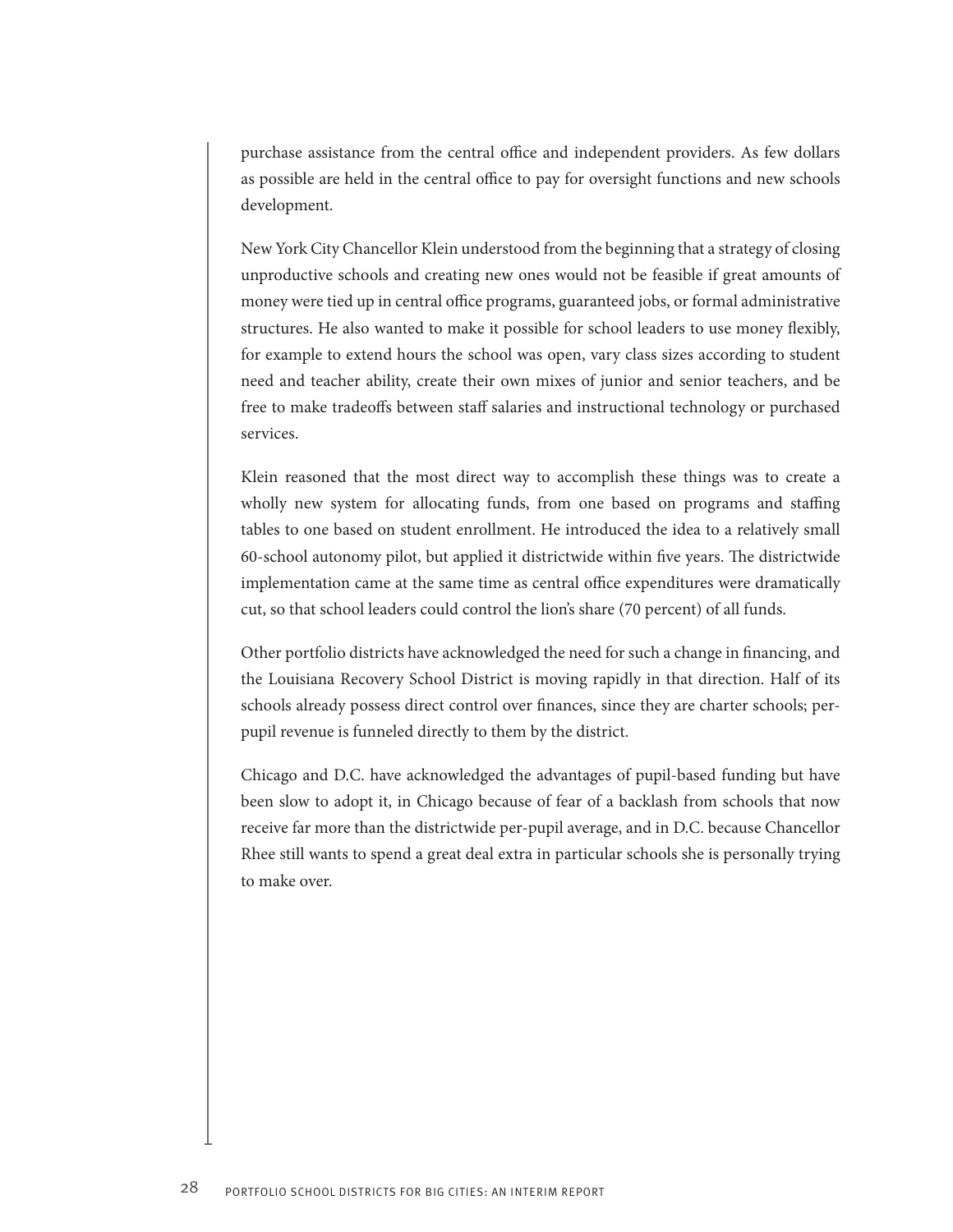# <span id="page-34-0"></span>WHAT'S NECESSARY FOR DATA-BASED DECISIONS ABOUT SCHOOLS

**Portfolio management requires excellent data about school, student, and teacher performance, and a capacity for clear, credible analysis. None of these requirements is easy to meet. In contemporary public education it can** teacher performance, and a capacity for clear, credible analysis. None of these requirements is easy to meet. In contemporary public education it can be extremely difficult to gain consensus on legitimate indicators of school performance, particularly when these include student achievement tests. All the districts we studied use testing heavily, but they also make sure test results are analyzed in light of student and neighborhood characteristics, use other indicators of school climate and organizational health, and try to assess how students perform once they leave a school for the next higher level of education.

#### **Longitudinal Data on Performance**

New York and Chicago developed the capacity to follow individual students from kindergarten through high school graduation, compute annual gains in test scores and course credits, and to link these to the schools and instructional programs to which a child was assigned. Louisiana had a similar statewide system before Hurricane Katrina, and D.C. is working to build one. These data make it possible to identify performance outliers, schools that produce exceptionally high and low annual student gains. In theory, annual gain rates could also be attached to teachers.

New York is the most advanced among our districts in making longitudinal school and student performance data available for use by educators and families, as well as for district management decisions. However, presenting data in ways that are useful for many audiences is a daunting challenge for all of K-12 education, not just portfolio districts.

#### **A Formal Accountability System**

In New York, student records are analyzed along with dozens of other indicators of school and classroom health to create an accountability information system that can rate schools on students' absolute performance levels and average gains, accounting for the demographic and economic characteristics of students and neighborhoods. This system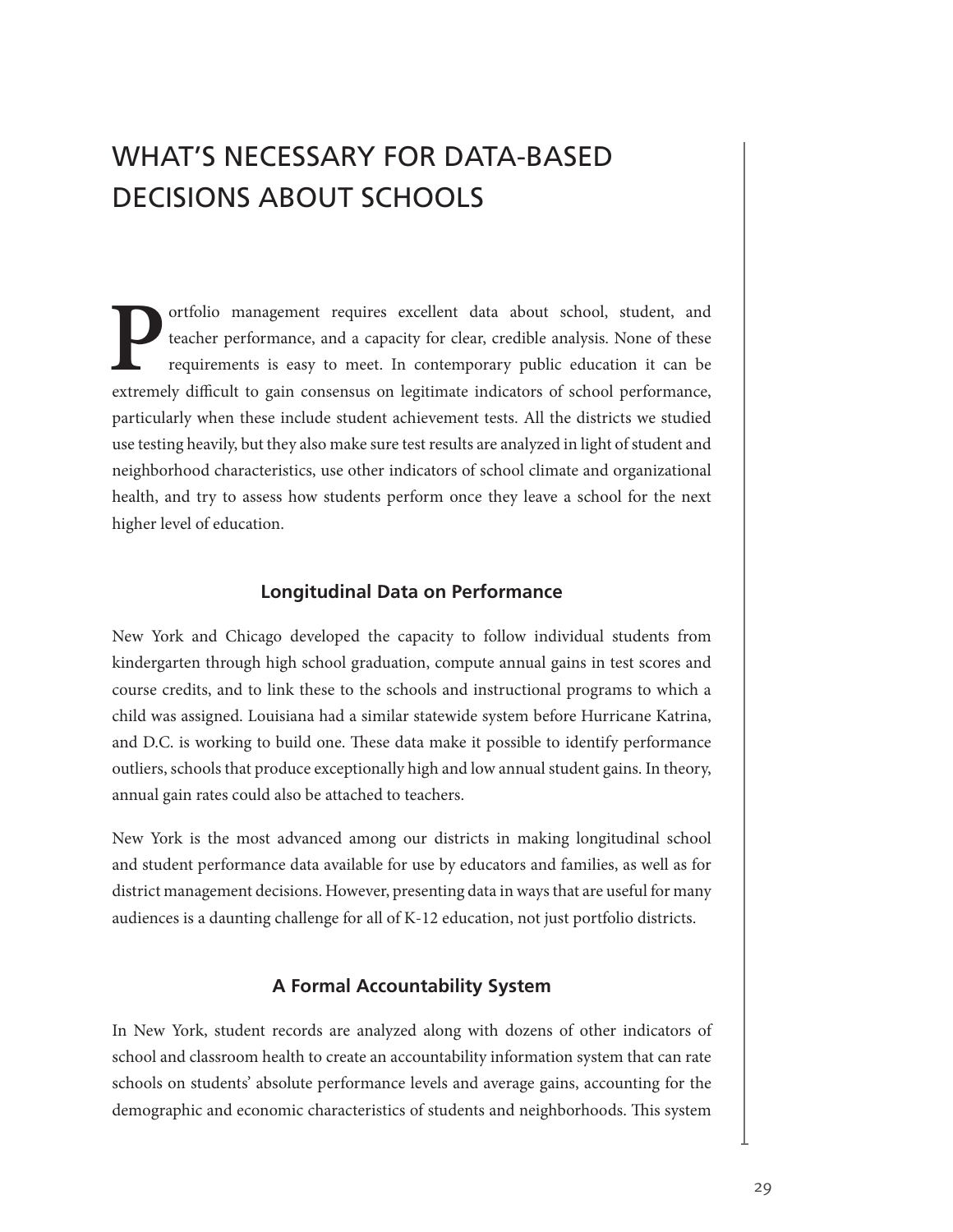<span id="page-35-0"></span>identifies schools that are candidates for action, but the district also looks closely into individual cases, considering for changes in the neighborhood and student composition, whether school leaders and staff are making clear progress on an improvement plan, and the quality of recent recruits to the teaching force.

New York also deploys an independent schools "inspectorate" to review schools' instructional programs, climate, and student services. Ultimately, this combination of hard indicators and softer site-specific reviews is used to help the Chancellor decide whether to give a school more time, infuse new leadership and resources, or close it. The Chancellor also considers the availability of seats in higher-performing schools nearby and (via the portfolio management function) whether new schools are emerging to take the place of one that is closed. Chicago has a similar system based on the example of the district's excellent charter schools office, and New Orleans hopes to build something similar.

Another district, Denver, uses a simpler set of basic indicators to flag schools for consideration, but it also looks closely at neighborhood circumstances, the climate of cooperation in the school, and the availability of options for children.

#### **An Independent Data Analytic Capacity**

Having data that can be analyzed for evidence of performance is one thing; analyzing and using it well is another. New York City Chancellor Joel Klein has learned a lesson that Chicago leaders learned a decade earlier: analysis is too sensitive and requires too much highly paid talent to be trusted to the school district bureaucracy. Highly capable district employees are always susceptible to being pulled off their jobs in emergencies, and analysis and reporting can always look less urgent than something else. Moreover, district leaders might want good analysis as a general principle, but they can be tempted to withhold or alter results that could cause criticism or controversy.

An independent organization can assemble the talent and spend the time necessary to perform deep analysis. It is also much more likely than a district-based organization to make hard news public and present results in ways that laypersons (parents who need to choose schools and citizens who want unvarnished results about what the district has and hasn't accomplished) can follow.

For all these reasons, New York City is building the Research Alliance for New York City Schools, under the leadership of James Kemple at New York University, in imitation of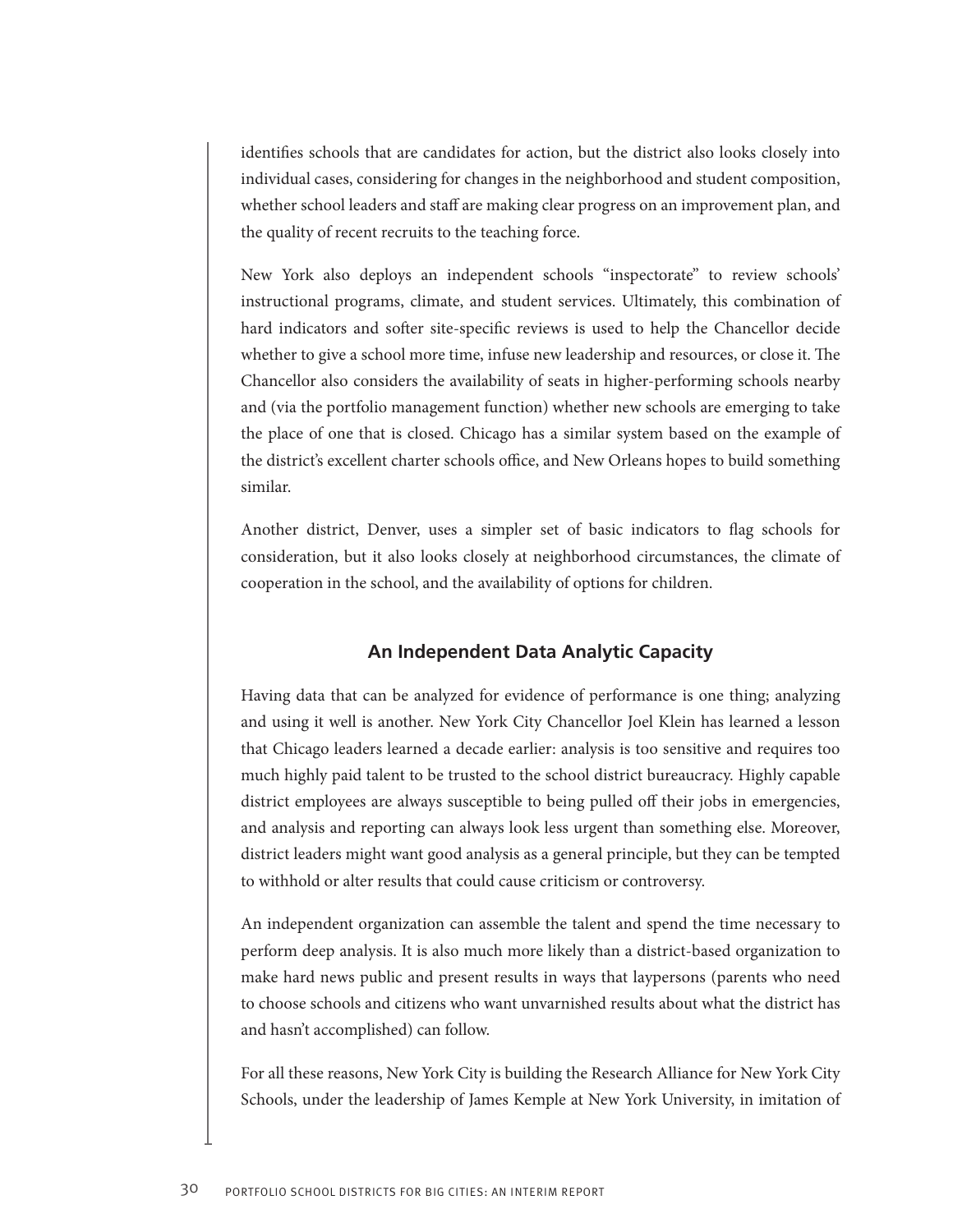the 20-year-old Consortium on Chicago School Research. Chancellor Rhee in D.C. has the same idea, though like other elements of D.C.'s portfolio plan, it has been deferred until teacher contract issues are resolved. These organizations are typically housed in universities and are funded by combinations of local and national philanthropies, with in-kind contributions from the district (mainly guaranteed access to district data files and to schools and teachers for data collection).

**Table 2** summarizes the ways these elements have been developed (or in some cases not yet developed) in the four cities. The differences among the cities reflect many factors, including how long the city has been committed to the portfolio idea and how deeply committed local political leaders are to the idea.

|                                                            | <b>CORE STRATEGY</b><br><b>DISTRICTWIDE</b> | <b>PARTLY FORMED,</b><br><b>LOCALIZED</b> | NOT<br><b>PRESENT</b> |
|------------------------------------------------------------|---------------------------------------------|-------------------------------------------|-----------------------|
| New schools                                                | New York,<br>New Orleans                    | Chicago, D.C.                             |                       |
| Closing unproductive schools                               | New York                                    | Chicago, D.C.,<br>New Orleans             |                       |
| Data-based decisions                                       | New York                                    | Chicago, D.C., New<br>Orleans             |                       |
| Uniform performance accountability<br>system               | New York                                    | Chicago, D.C.,<br>New Orleans             |                       |
| New school providers                                       | New York, New<br>Orleans                    | Chicago, D.C.                             |                       |
| External assistance providers                              | New York                                    | New Orleans, Chicago                      | D.C.                  |
| Portfolio management system                                | New York,<br>New Orleans                    | D.C., Chicago                             |                       |
| Longitudinal performance data                              | New York,<br>New Orleans                    | Chicago, D.C.                             |                       |
| System for shifting funds                                  | New York                                    | New Orleans                               | Chicago,<br>D.C.      |
| Devolution of decisions to schools,<br>pupil-based funding | New York                                    | New Orleans,<br>Chicago                   |                       |
| Family choice                                              | New York,<br>New Orleans                    | Chicago, D.C.                             |                       |
| New terms of employment<br>for teachers and principals     | New York, D.C.,<br>New Orleans              | Chicago                                   |                       |
| Analytical capacity                                        | New York<br>Chicago                         | New Orleans, D.C.                         |                       |
| Formal accountability system                               | New York                                    | Chicago,<br>New Orleans                   | D.C.                  |
| Talent strategy                                            | New York, D.C.,<br>New Orleans              | Chicago                                   |                       |
| Culture strategy                                           | New York, D.C.                              | New Orleans                               | Chicago               |
| New approach to facilities                                 | New Orleans                                 | New York, Chicago                         | D.C.                  |

#### **Table 2. Status of the Portfolio Strategy in Four Cities**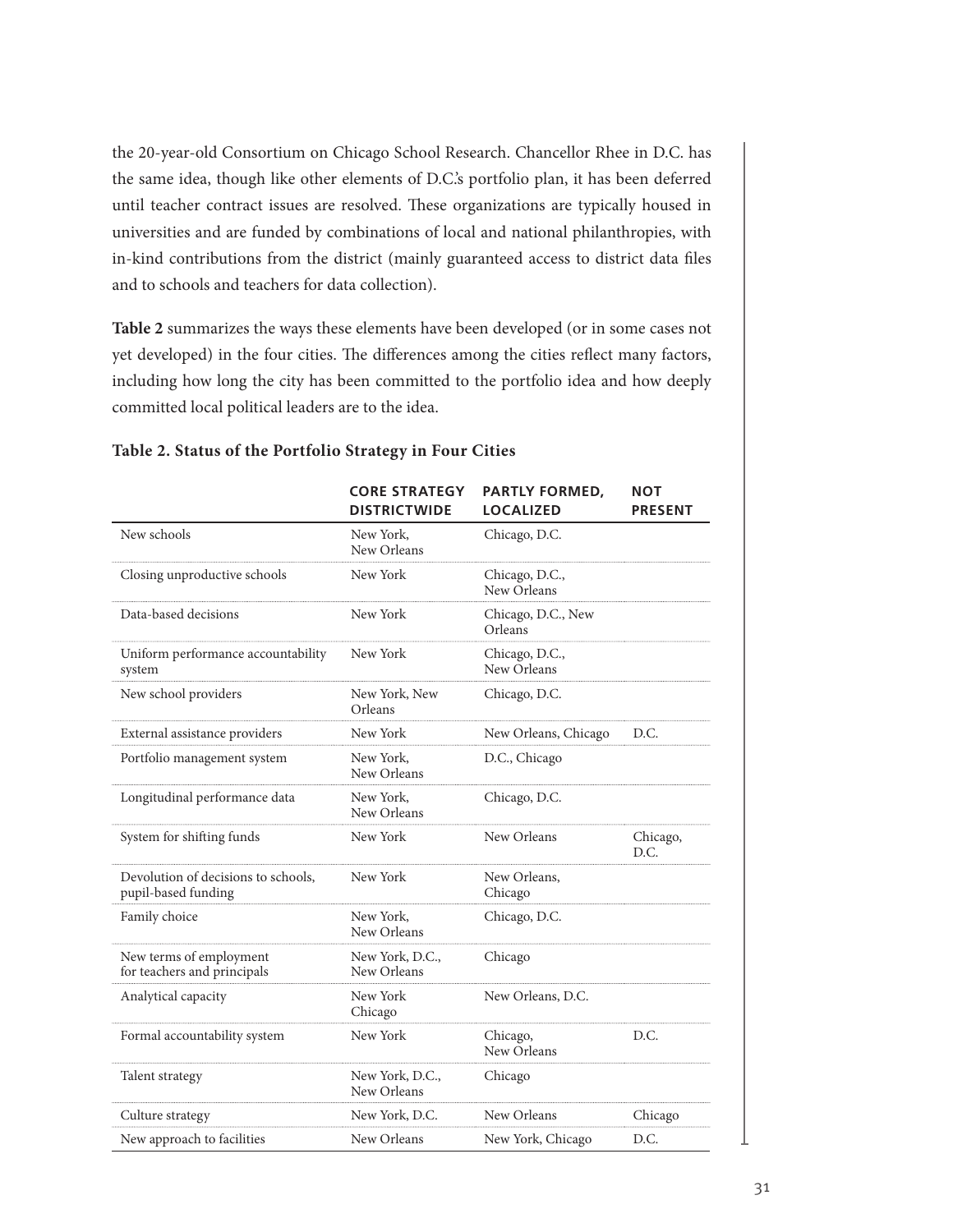As the table makes clear, design and implementation vary, with New York's plan the most complete, both in terms of number of features it includes and the degree of implementation across the district. New Orleans' portfolio is highly developed in some respects—given the loss of populations and institutions due to Hurricane Katrina there was no alternative to a new schools strategy and an effort to attract teaching talent and technical expertise from elsewhere—and rudimentary in others.

Chicago and D.C. represent less complete portfolio models, for different reasons. D.C. Chancellor Rhee is committed to most of the aspects of the portfolio model, but she has been on the job a much shorter time than New York City Chancellor Klein. Moreover, she has put creating new terms and conditions of employment for teachers first, and delayed development of a full portfolio model until current labor negotiations are complete.

Chicago, though committed to new school development, is still far from adopting a portfolio strategy districtwide. *Renaissance 2010* was not designed to expand to include the whole district, unlike New York City's original autonomy pilot. Though there are other new schools initiatives and devolutions of authority to school leaders, these are generally limited to specific populations or kinds of schools (for example, high-performing schools that have "earned" autonomy) and are not designed to operate districtwide. Chicago's adoption of a portfolio model is also at least temporarily stalled due to former CEO Arne Duncan's departure to become U.S. Secretary of Education. New CEO Ron Huberman is likely to press for fast development in the next year, however.

This system of mutually reinforcing features is expensive and hard to design, requires major reallocations of funds, and needs political support—while generating opposition from groups attached to the traditional district structure. Thus how these features are introduced and developed, and how they are made to work in a district environment created for very different purposes, is as important as the design of the reform. As we discovered, portfolio districts bring people into public education who have made careers in other sectors, mixes private with public funds, requires legal and political as well as administrative engineering, and closes up some avenues of political activism while opening up new ones. It is particularly hard on politicians and groups whose claim to fame was to "fix" things within the district, whether to get district money for a particular purpose, arrange a job, or get a student into a particular school. But it also opens up opportunities for parents and individuals not affiliated with pressure groups to be heard in new and consequential ways. The next section details the many changes of these kinds we have found in the four districts.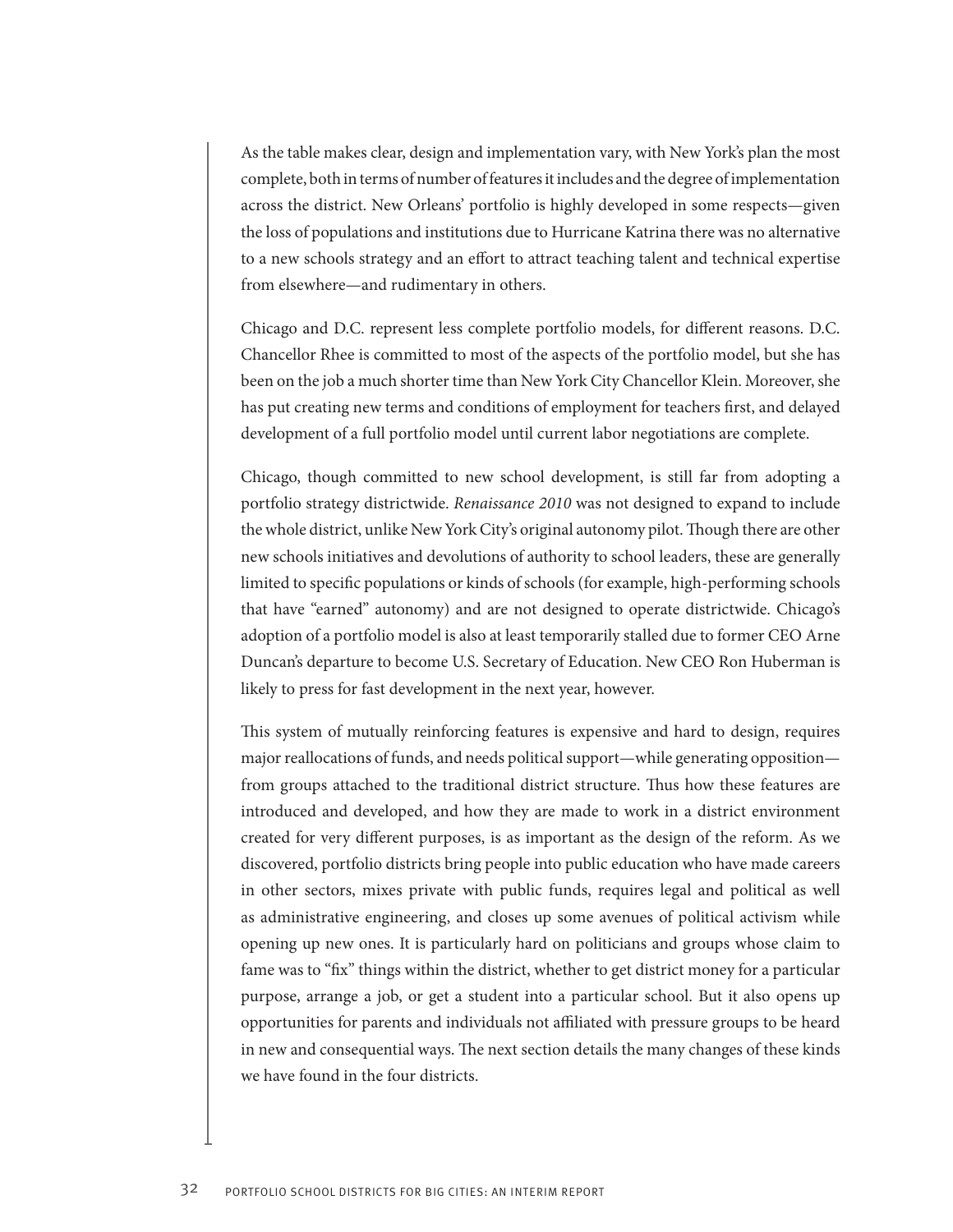# <span id="page-38-0"></span>MANAGEMENT AND POLITICS OF PORTFOLIO **DISTRICTS**

This section analyzes implementation in our four districts—who is involved, what resources they use, how they seek allies, and what groups they exclude. School districts don't spontaneously disassemble themselves or devolv resources they use, how they seek allies, and what groups they exclude. School districts don't spontaneously disassemble themselves or devolve functions to other organizations. Superintendents and central office leaders who were trained to run conventional districts have not been early adopters of the portfolio idea.

A portfolio strategy transforms school districts in ways that upset established patterns, threaten many groups, create the need for kinds of expertise not traditionally used in public education, and render some forms of expertise obsolete. Putting the portfolio idea into practice thus requires development of new capabilities in the central office, in schools, and among contractors and external partners and management. Because sweeping change makes many people uncomfortable and dispossesses others of advantages held in the old system, there is always opposition. Supporters of the portfolio idea must create new support coalitions and insulate the reform from natural opponents.

Reform management and politics varied a great deal among our four districts, but there were five commonalities:

- Precipitating events
- An analytically oriented district leadership team
- New actors and new forums for decisionmaking
- Control of legal interpretations
- Philanthropic support for new schools and assistance groups

#### **Precipitating Events**

Before adopting the portfolio strategy, public education in all four cities had been in crisis for decades. Superintendents and other reform initiatives had come and gone, each accomplishing something and changing the districts in some way, but leaving the essential performance problems unsolved. Though each district had its defenders, support for the status quo was weak and narrow and large parts of the community were open to new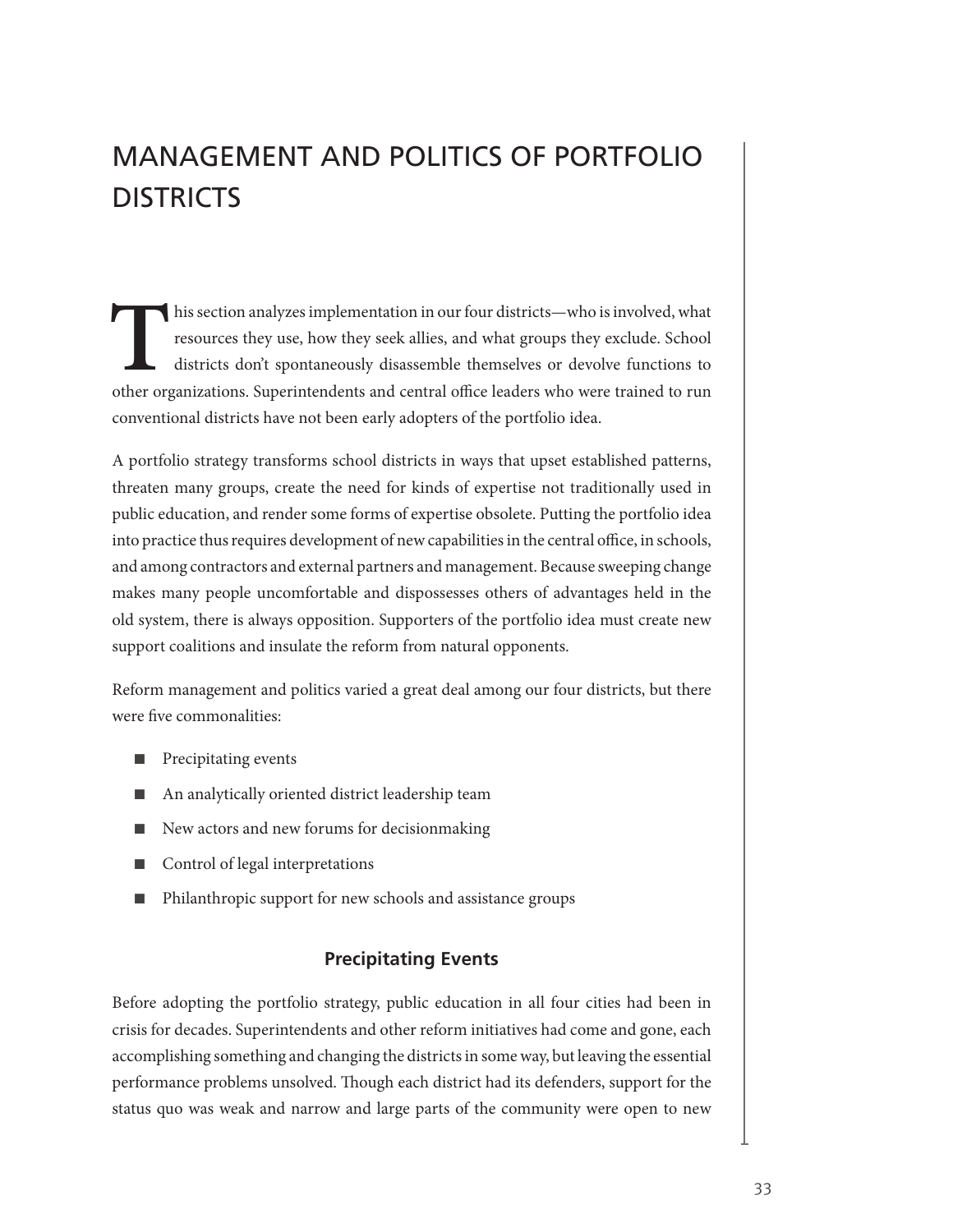<span id="page-39-0"></span>ideas.<sup>8</sup> All four districts also endured events that made fundamental changes in public education possible—mayoral takeover in New York and D.C., a shift in elite opinion about the disgrace of hundreds of low-performing schools in Chicago, and a hurricane in New Orleans. These events shook up administrative and political arrangements that had endured for decades.

The character of the precipitating event can vary, as the list above shows. In other cities, precipitating events have included state takeover caused by district bankruptcy (Oakland), and a declaration by the U.S. Secretary of Education that the city had the worst public schools in the country (Chicago before an earlier round of reform). In the future, federal enforcement of the *No Child Left Behind Act* might also cause cities to adopt a combined new-schools and school-closing strategy. In the current recession, additional districts might become insolvent and therefore open to state or mayoral takeover.

In studying Los Angeles' evolution toward a district that offers schools in many ways, including chartering, Charles Kerchner and David Menefee-Libey concluded that a series of public failures and continued low performance gradually de-legitimized the Los Angeles United School District, to the point that it was unable to resist fundamental change.<sup>9</sup> Thus, a protracted crisis leading to loss of civic confidence might have the same effect as a sudden overwhelming event.

Note that mayoral takeover, claimed by some as a necessary precondition to profound reforms of school systems, was a precipitating event in only two cities; moreover, Chicago's long-established mayoral control only recently led to adoption of a portfolio strategy.

#### **An Analytically Oriented District Leadership Team**

The individuals leading portfolio districts are almost universally from analytical disciplines—law, economics, public policy analysis, or business. Though some (for example, former Chicago CEO Arne Duncan) have worked in schools, by background and basic approach they are not people steeped in the craft of education. Instead they are people trained to use data and incentives to optimize the performance of organizations. By training and inclination these people believe that strong incentives, transparency about

<sup>8.</sup> On the importance of a crisis of legitimacy as a precondition to sharp changes in school district politics and governance, see Charles Taylor Kerchner, David J. Menefee-Libey, Laura Steen Mulfinger, and Stephanie E. Clayton, *Learning from L.A.: Institutional Change in American Public Education* (Cambridge: Harvard Education Press*,* 2008).

<sup>9.</sup> See Kerchner et al., *Learning from L.A.*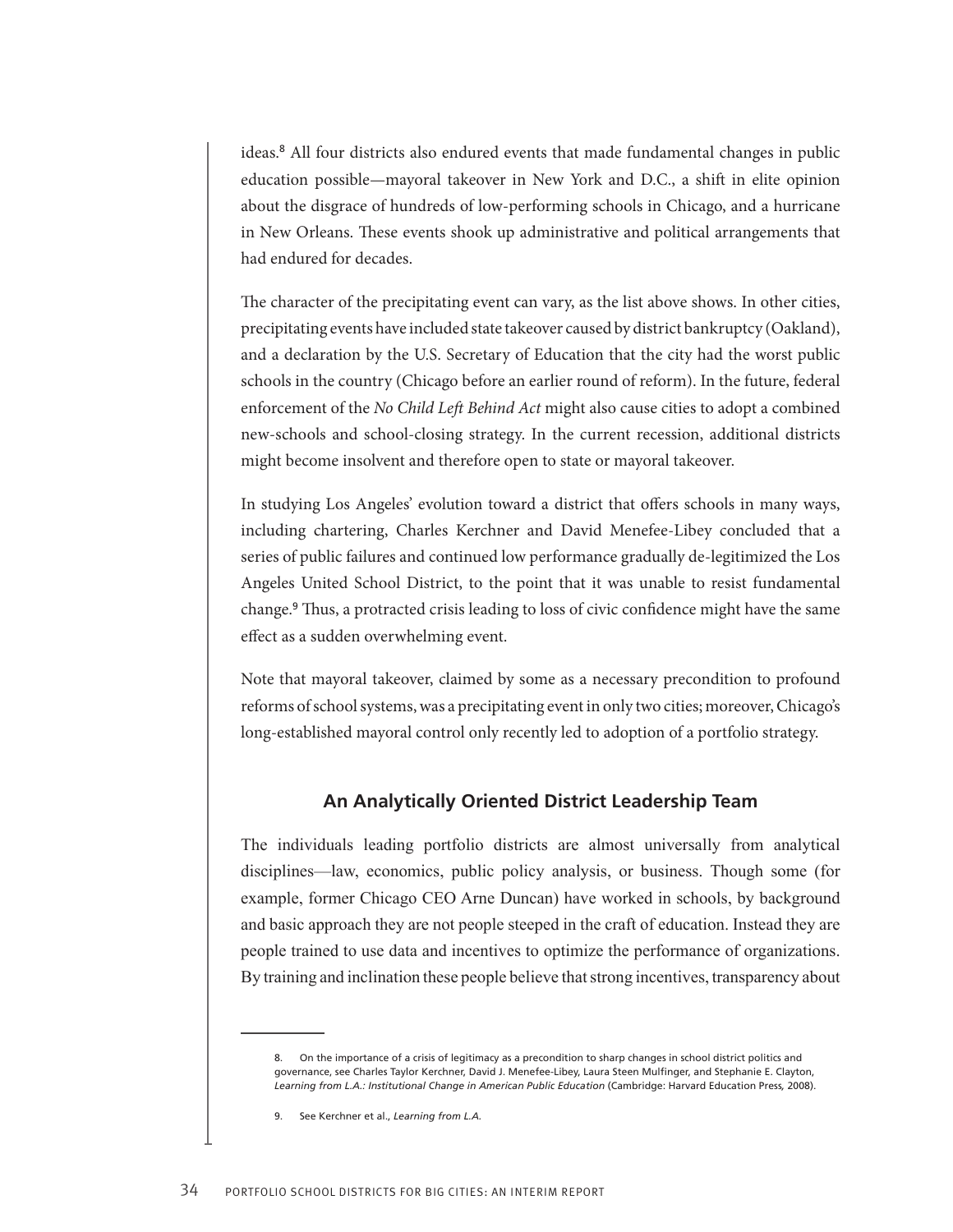performance, and freedom for school leaders to innovate are the keys to performance improvement. As we noted in an earlier analysis of urban school reform, there are major cultural gaps between analytically trained leaders and traditional educators, whose values and training emphasize collaboration, mutual support, moral commitment, and deference to substantive experts.<sup>10</sup>

**Table 3** illustrates this point by identifying the backgrounds of key reform leaders in our four cities. Career educators occupy important roles, but the top leaders are individuals who, based on their backgrounds and talents, could be (or have been) chief executives and world-class professionals in fields other than education. These individuals are extremely capable, but more to the point, they are people who have dealt all their lives with issues of organizational performance and change. New York City Chancellor Joel Klein's career—as an antitrust litigator in high-profile cases, pitting him against such corporate clients as Microsoft—gives him a special perspective on the problems of transforming an unproductive and self-protective bureaucracy.

With the exception of Paul Vallas and Paul Pastorek in Louisiana, most top officials of portfolio districts are publicly identified as members of the Democratic Party and committed to public-private partnerships, not business takeover of public functions.<sup>11</sup> Klein and his closest collaborators have a well-developed set of ideas about using a combination of centralized accountability and decentralization of technical decisions in order to maximize innovation and performance. All believe that the education system needed to be shaken up, forced to accept and work closely with people and ideas from the broader community, and be subject to strong performance pressure.

<sup>10.</sup> Paul Hill and Mary Beth Celio, *Fixing Urban Schools* (Washington, DC: Brookings Institution Press, 1998).

<sup>11.</sup> Two former leaders of portfolio districts, Michael Bennet of Denver (now U.S. Senator from Colorado) and Arne Duncan of Chicago (U.S. Secretary of Education in the Obama Administration) are strongly identified with the Democratic Party.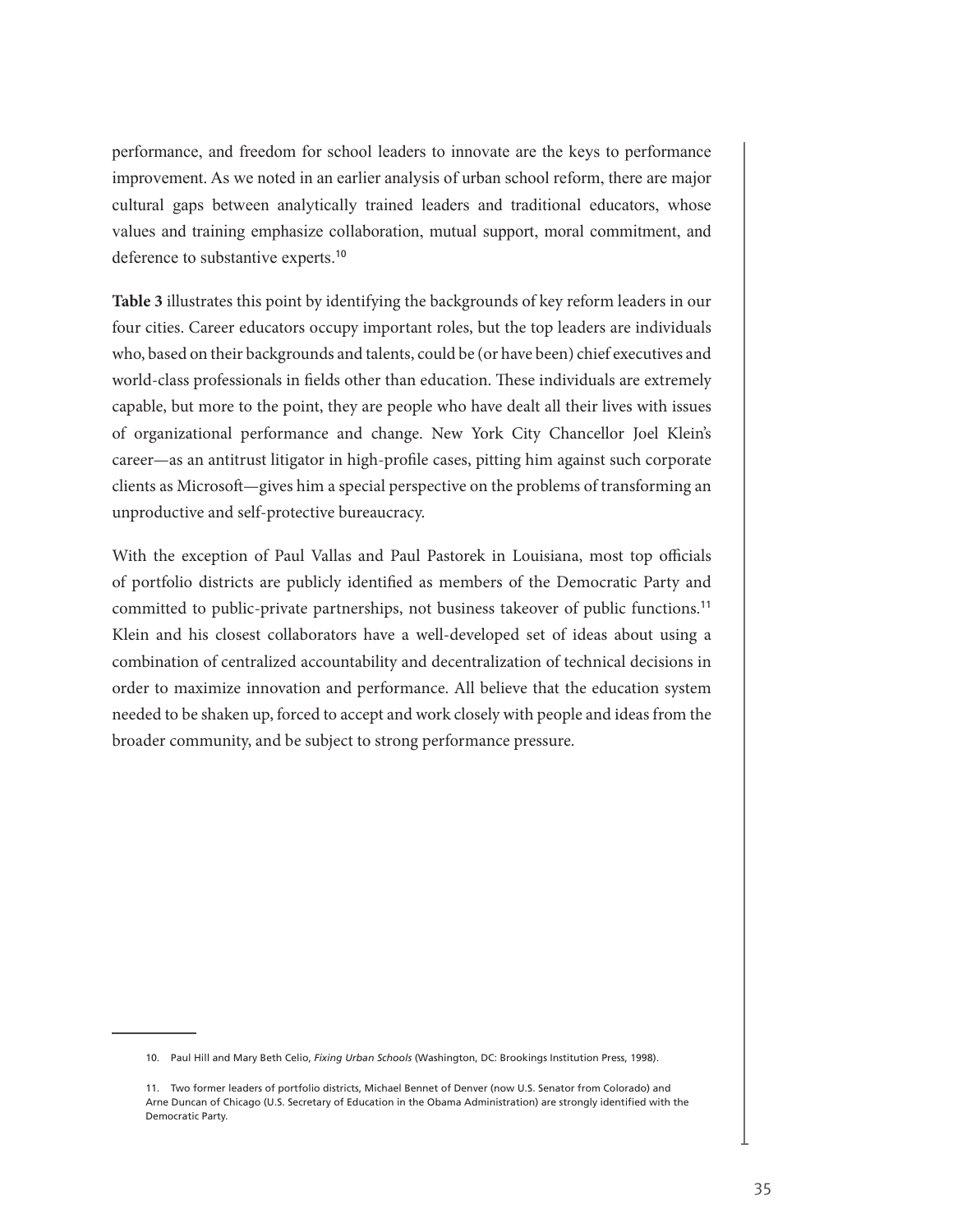| <b>POSITION</b>                     | <b>BACKGROUND OF INCUMBENT</b>            |
|-------------------------------------|-------------------------------------------|
| New York                            |                                           |
| <b>CEO</b>                          | Antitrust litigator                       |
| Chief Operating Officer             | Corporate lawyer                          |
| General Counsel                     | Counsel for state and city agencies       |
| Head of accountability              | Professor of law, death penalty expert    |
| Head of portfolio management office | Lifelong educator-teacher, principal      |
| Chicago                             |                                           |
| <b>CEO</b>                          | Policeman, city agency head               |
| Head of portfolio management office | Attorney                                  |
| Chief Academic Officer              | Lifelong educator                         |
| <b>New Orleans</b>                  |                                           |
| CEO of State Recovery District      | City agency head, military, politics      |
| State Superintendent                | Private attorney, general counsel of NASA |
| Chief of Staff                      | Chicago Housing Authority Manager         |
| D.C.                                |                                           |
| <b>CEO</b>                          | Founder, nonprofit New Teacher Project    |
| Chief Operating Officer             | MBA, Teach for America leader             |
| General Counsel                     | Head of most prominent D.C. law firm      |

#### <span id="page-41-0"></span>**Table 3. Backgrounds of Key Local Reform Leaders**

#### **New Actors and New Forums for Decisionmaking**

Big changes in decisionmaking are sure to increase the power of some entities and reduce the power of others. In portfolio districts, decisions are made about different things, and in different places, than in traditional school districts. Decisions once made by career central office employees—about who will be the principal of a particular school, whether a school will offer band or some other elective, what is to be done with a low-performing teacher, who will deliver professional development sessions to teachers and about what, or how many administrators a school will have and what roles they will play—are now made in the individual schools.

School boards, which in the past have had the authority to delve into virtually any issue and decide any question they decide to take up, are often limited to advisory roles. In New York and New Orleans, funds are distributed to schools on the basis of enrollment, not programs, so school boards cannot mandate extra funding for a particular program.

Portfolio districts also make decisions—for example, whether to close a particular school, how to encourage formation of new independent organizations, whether to charter a new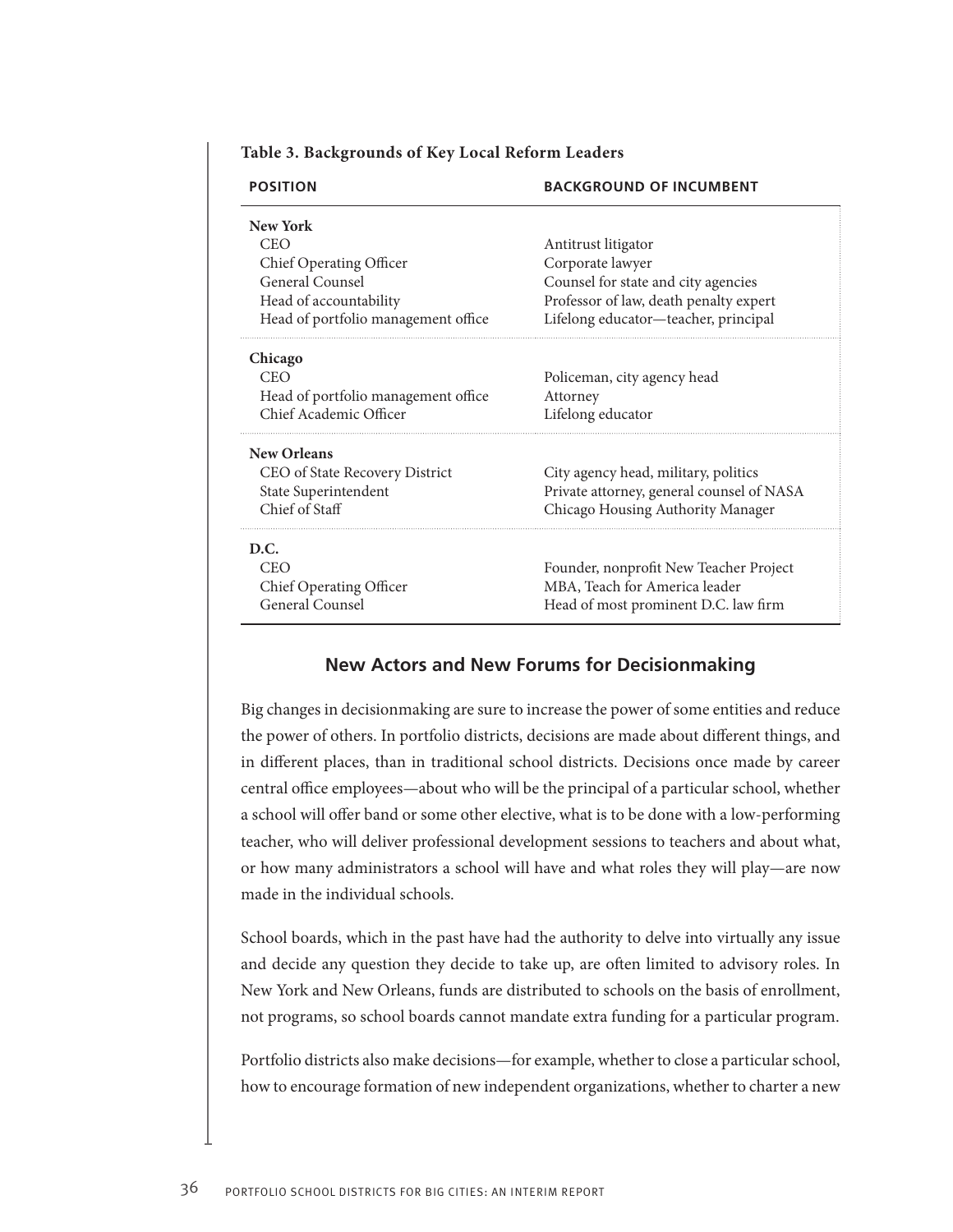school or open it with traditional district employees—that seldom came up in traditional districts. In portfolio districts these questions preoccupy top district leaders.

Portfolio districts stimulate formation of education service provider organizations and independent school providers—nonprofit groups that districts support. They gain supporters among teachers and parents who like the greater freedom of action that schools enjoy.

However, a portfolio district makes it difficult for a neighborhood politician—city council member, state legislator, or school board member—to "fix" things for their constituents. New York district leaders quote a city official who complained it was no longer possible to phone the person in charge of salary increases or teacher assignment to arrange a favor on behalf of a constituent. It can also make it difficult for a parent who has a grievance about a teacher or course to find anyone to talk with, other than the principal of the child's school. Parents have many greater options about what school their child will attend, but little access to higher authorities that can force the school to do what they want.

Our research made it clear just how deeply small neighborhood and interest groups had penetrated the traditional school district in the past. Such groups were accustomed to getting direct access to school officials, being able to demonstrate at school board meetings, and getting paid to organize services and forums at which officials could hear complaints. Many such groups in New York, Chicago, and New Orleans depend on a visible relationship with the district for their funding and neighborhood cache. In New York, middle-class families whose schools were able to work the system for the best of everything can feel worse off in a system where money flows simply on enrollment.

A district structure that provides few places for such groups to exert influence—and will not help pay the groups' bills—is a serious threat to some interests.

For a disinterested observer it is impossible to know how to balance claims that the district is opaque and unresponsive against counterclaims that parents are happy with the expansion of options and educators appreciate their greater school-level freedom of action. Controversy on these issues is growing in New York and New Orleans. Do portfolio districts reject citizen input or simply stick to their knitting? Have they closed down forms of community theatre that cause conflict rather than resolve it, or are they shutting down essential democratic dialogue? Cases can be made either way. It is too soon to say whether contention on such issues will undermine political support for portfolio districts.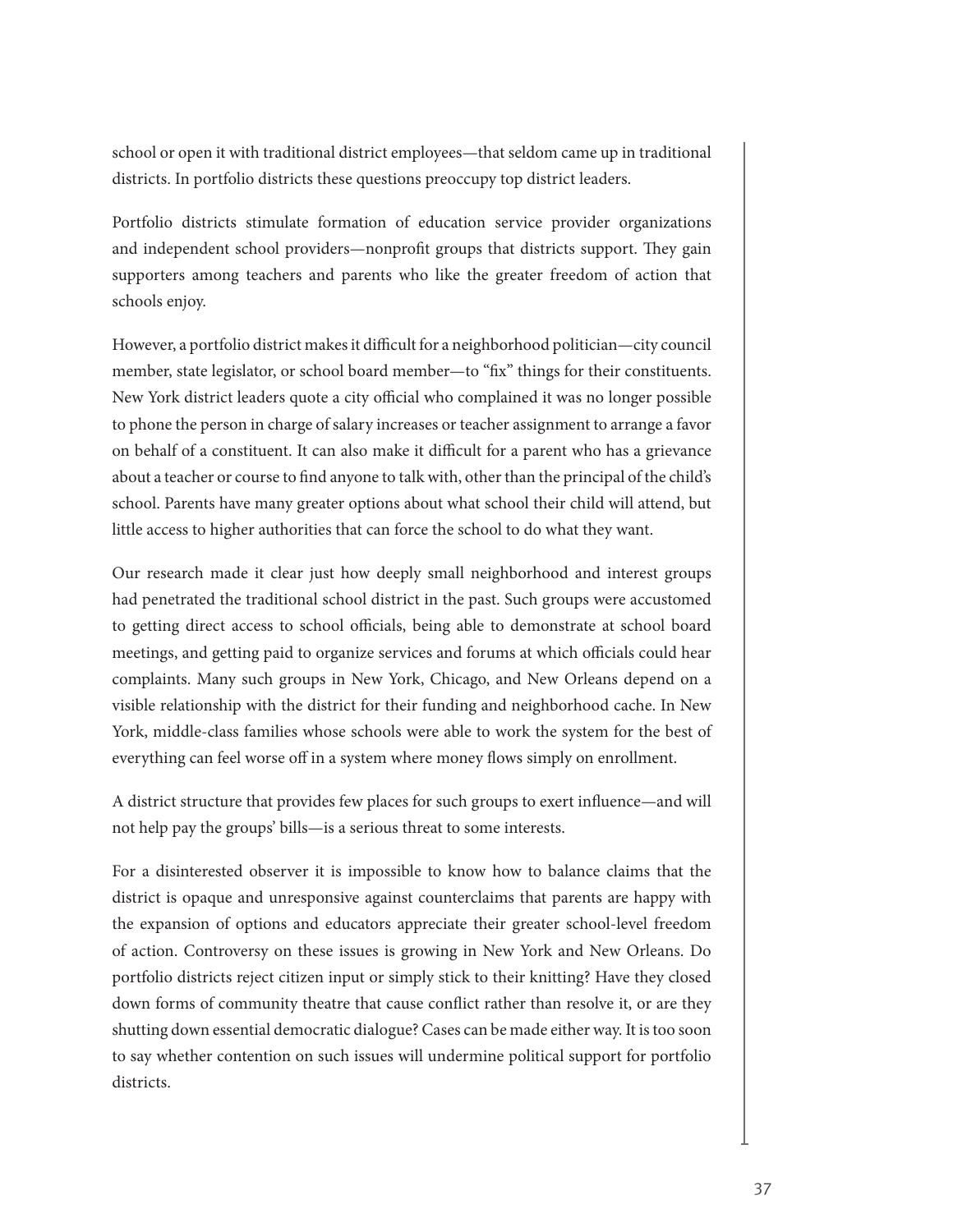<span id="page-43-0"></span>As this is written, the powers of New York's Panel on Education Policy have been slightly increased by the State Legislature, and there is a great deal of discussion about whether and how to return Louisiana's RSD schools to a form of local school board control. In D.C., the City Council is becoming less deferential to Mayor Fenty and might intervene more frequently in district affairs. It is not clear how the re-emergence of public deliberative bodies will affect the progress of portfolio districts. Greater public deliberation could blunt some of the claims of unilateralism and arrogance so frequently lodged against Klein, Rhee, Vallas, and Louisiana State Superintendent Pastorek. But will that also signal the return of interest group vetoes, patronage-based hiring, and union dominance of decisions? Our final report in two years will have a great deal more to say about these questions.

#### **Control of Legal Interpretations**

Portfolio district superintendents (or in the language preferred by some, CEOs) have a different attitude about legal constraints than traditional school superintendents. Traditional superintendents want to avoid taking actions that could lead to lawsuits, while the superintendents we interviewed expected to be sued from time to time and were willing to take actions they thought necessary as long as a court was not likely to rule against them.

Even before lawyers like Klein, Bennet, and Pastorek came onto the scene, former San Diego Superintendent Alan Bersin, a former U.S. attorney, complained about district officials' tendency to use the term "illegal." As Bersin commented, "much of what inhouse counsel called illegal was simply untested. When I thought it was likely we could prevail in court I went ahead."<sup>12</sup>

Portfolio superintendents Klein, Rhee, and Vallas regarded the law as pliable and subject to argument. Klein hired the best public administration lawyer in the state, and has used the general counsel's office to find ways to do things, not to find reasons not to do things. In D.C., Michelle Rhee made a public appeal for help from private lawyers, claiming the only legal advice she could get from within the district was biased against action. Her new general counsel is the former head of the D.C. Bar Association. He quickly found provisions in the D.C. city code that applied to the school system and provided a much fairer and more workable process for terminating unproductive teachers than the district had been using.

<sup>12.</sup> Personal communication with author.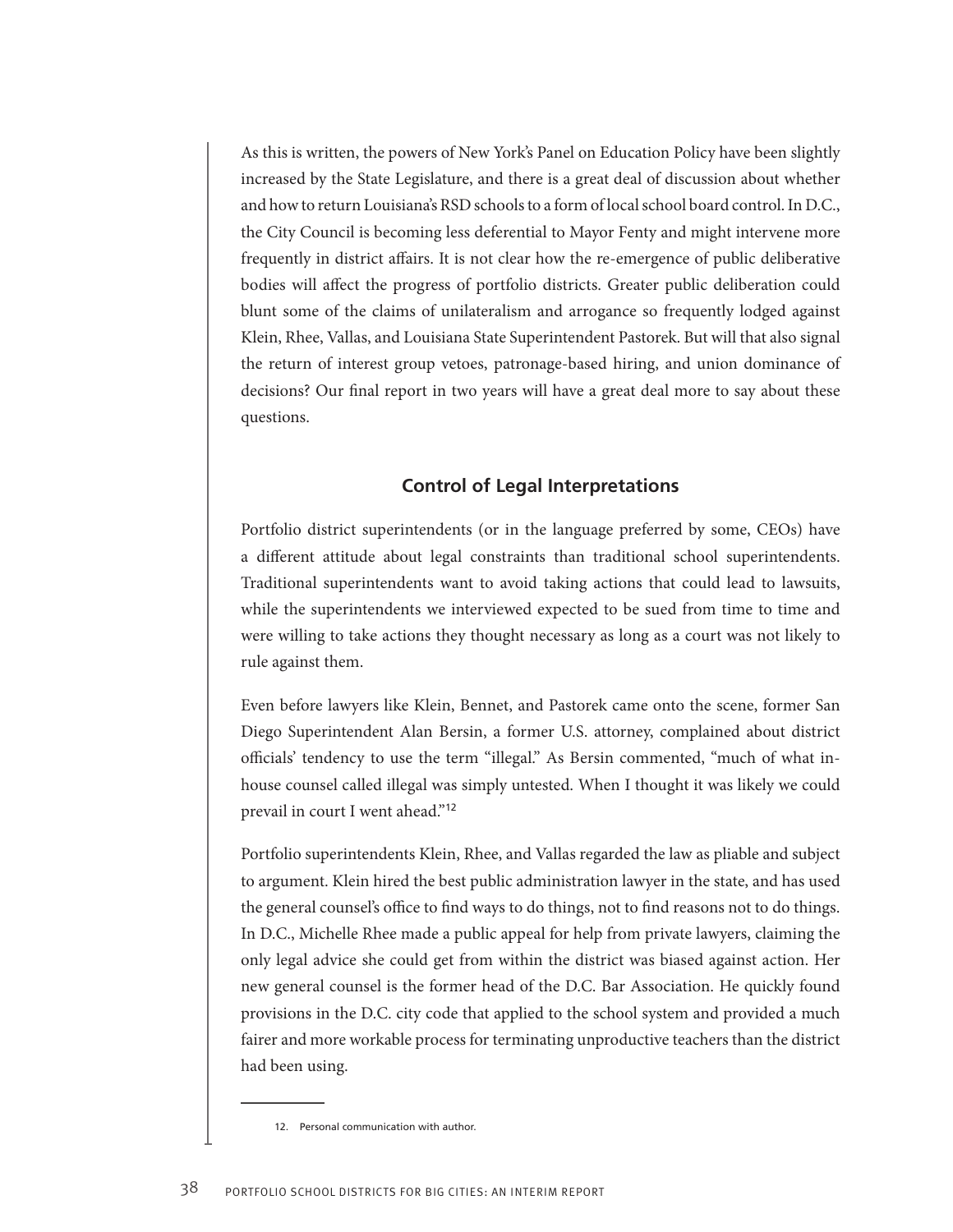<span id="page-44-0"></span>Only in Chicago is the district legal counsel still in the traditional mode and not an integral part of the reform leadership team. This reflects the fact that *Renaissance 2010* is not seen as a reform of the entire district but one of many coexisting initiatives. However, positive legal interpretations have been indispensable even there: if the district lawyers had not interpreted Illinois charter laws to allow multiple campuses under one charter, Chicago would have been "capped out" at 15 charter schools and its new schools initiatives would have been stymied long before anyone thought of *Renaissance 2010*. Similarly, the decision that the district had the power to enter into contracts with independent school providers allowed the district to create new schools via mechanisms other than chartering.

#### **Philanthropic Support for New Schools and Support Organizations**

All four districts were creating new organizations—or entering partnerships with independent organizations—to do things to make the portfolio idea work. Because district funds were largely going to schools to pay for salaries, other instructional costs, and facilities rent and maintenance, funds for innovation came from philanthropy.

In all districts philanthropic funds paid to start new organizations to operate schools and provide assistance. Organizations like New York's New Visions for Public Schools and New Orleans' new charter management organization, designed to turn around the lowest-performing schools started by the Recovery School District, were founded with philanthropic funds. New York's new independent analysis organization, like the Consortium on Chicago Schools Research 15 years earlier, started with big foundation grants. In D.C., foundations will pay the initial costs of Michelle Rhee's pay plan for teachers who trade in their tenure for higher salaries.

The Bill & Melinda Gates Foundation and The Broad Foundations have been major contributors to these start-up organizations, but so have local funders (for example, the Joyce Foundation, the John D. and Catherine T. MacArthur Foundation, and business philanthropies in Chicago). Special hurricane recovery funds from the U.S. government have also paid for start-ups in New Orleans, as well as for school reconstruction.

The amounts available have been significant, by some accounts as high as \$200 million in New York City, half that amount in Chicago, and over \$50 million in New Orleans. Philanthropic contributions to D.C. have been smaller to date, in part because the district has barely started to build external support organizations and in part because foundations are waiting to fulfill their pledges to the new teacher salary scheme.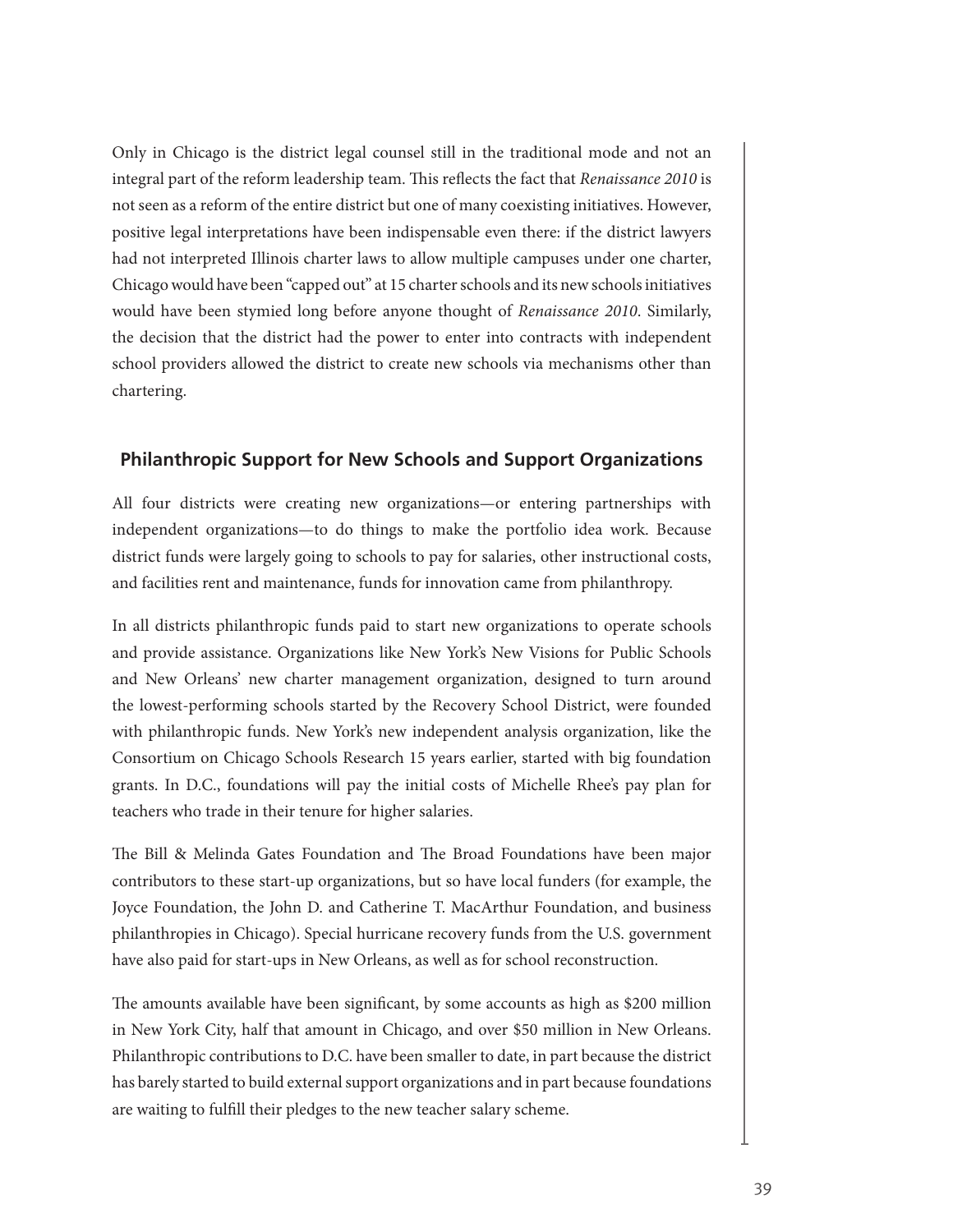In future reports we hope to sharpen these estimates and tell more about the uses of extra funding. We will pay particular attention to the question of sustainability: can the new support organizations, once established, operate on fees received from schools and the district, or will they require continued foundation funding? We will also try to estimate the amounts of support needed by other cities. The four we have studied were highly visible at a time large foundations were pouring money into districts with charismatic leaders and strong reform stories. Other cities are unlikely to get as much, but they might be able to build on what was created at great cost in these four cities.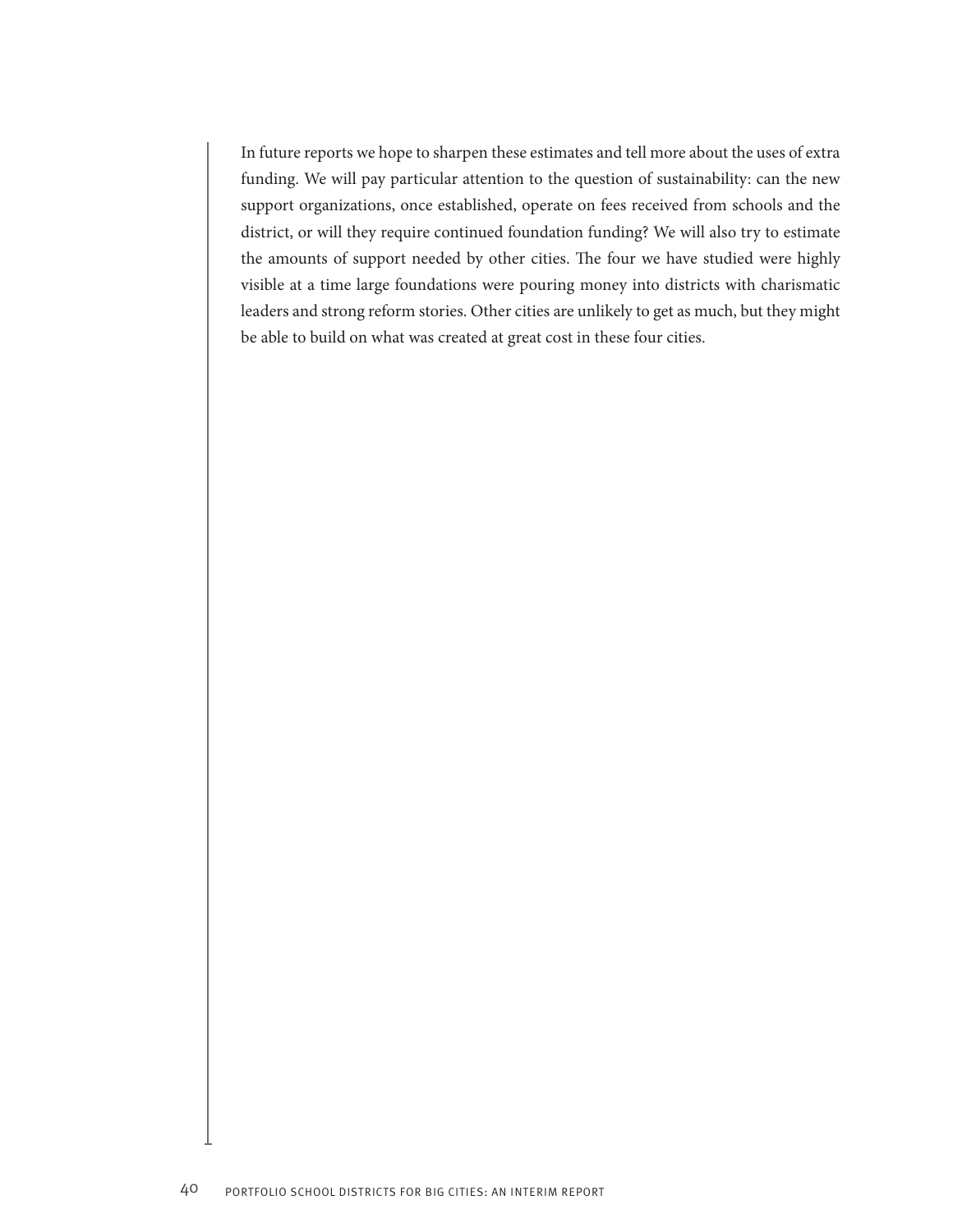## <span id="page-46-0"></span>UNRESOLVED QUESTIONS

**Questions about the ultimate effects of a portfolio strategy are unresolved** and will remain so for some time. The final section of this paper provides a perspective on how localities can assess the consequences of a port and will remain so for some time. The final section of this paper provides a perspective on how localities can assess the consequences of a portfolio strategy for its overall effects on the quality and distribution of educational opportunity and for student learning.

In this section we focus on more immediate questions, about how localities that have adopted a portfolio approach can solve problems that have emerged in its implementation. In this report we can identify emerging problems but can say only a little about how leaders of portfolio districts are approaching them. In our 2011 report we hope to have more to say about how—and whether—they have been solved.

We see four important problems emerging in the implementation of the portfolio idea:

- Can localities that first adopt the portfolio idea only partly—for instance only in some area of the district as in Chicago, or putting in place only a few of the key elements as in D.C.—implement it more completely in the future?
- Can portfolio implementation be sustained after the events that originally precipitated the reform have long passed and the originators (e.g., Bloomberg and Klein in New York) leave the scene?
- Can localities that depend on alternative source teachers and school leaders (e.g., from Teach for America and its alumni) continue attracting them in the numbers needed to staff new and existing schools?
- Can the independent school operators and assistance providers be weaned of their dependence on philanthropy?
- Can school districts be governed over the long haul in ways that do not slowly erode school freedom of action and performance-based accountability?

#### **Moving from Fragmentary to Complete Implementation**

Chicago and D.C. are very different cases, but they both have the problem of greatly enhancing their implementation of the portfolio idea long after nominally adopting it.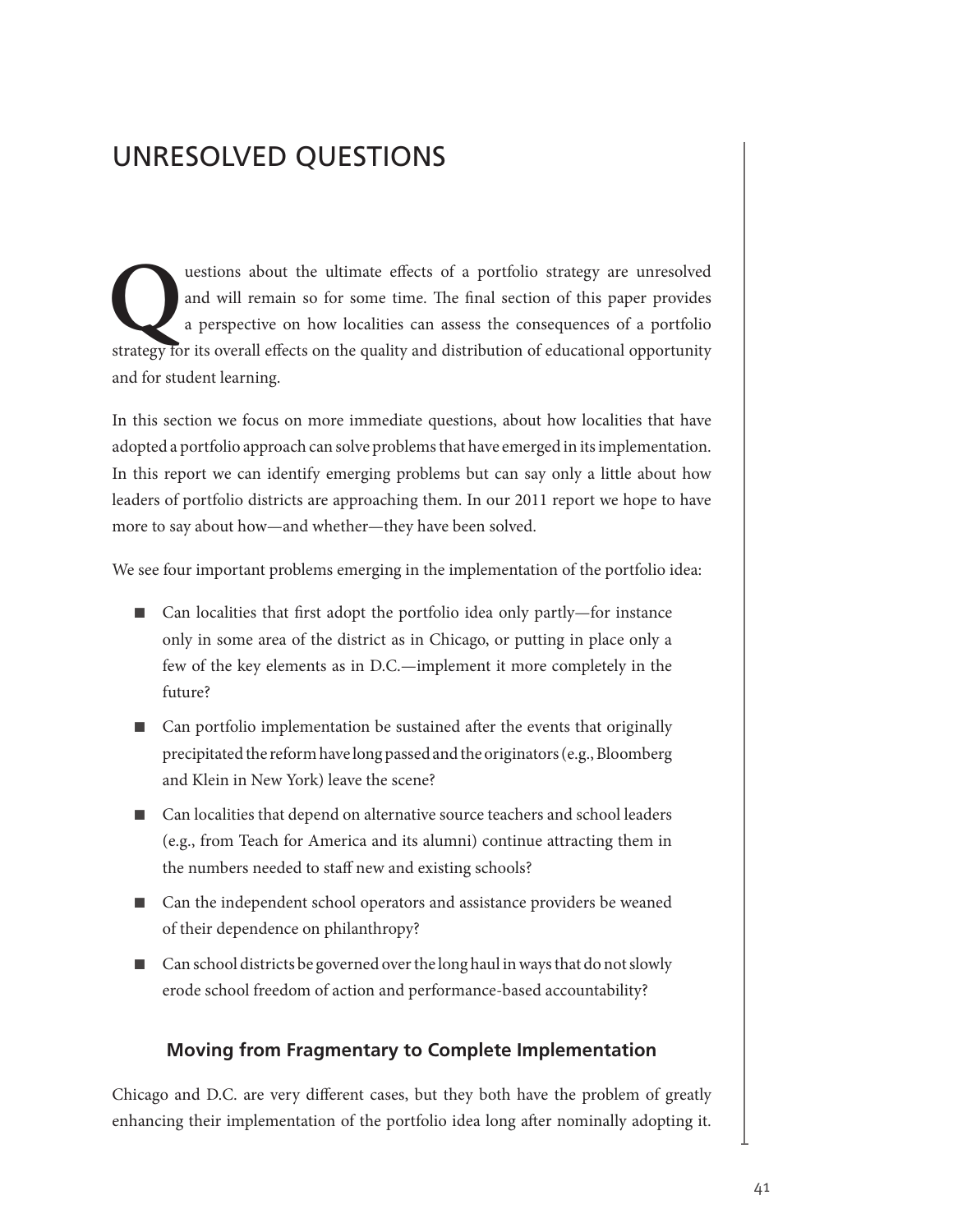<span id="page-47-0"></span>Chicago has opened and closed schools and built a significant base of independent school operators and assistance providers, but it has not tried to extend key portfolio features like pupil-based funding, common accountability, and a talent strategy districtwide. Chicago leaders have understood the value of such portfolio features, but they thought the politics were too hard. D.C. has built central office units to take responsibility for virtually all the portfolio features, but has emphasized the talent and culture strategies and deferred action on all the rest.

Will mayors and school district CEOs be able to push for a more complete reform strategy years after masking a theoretical commitment to it? Or will they have been too weakened by controversy (over school closings in Chicago and transformation of the human resource system in D.C.) to go further?

#### **Sustaining Portfolios over Time**

In three of our four cities, the leaders who declared an emergency, accepted responsibility for their city's schools, and put a portfolio system into place are still in charge. So are the senior district leaders who suspended their legal, business, public policy, and analytical careers to lead parts of the reform. (The exception is Chicago, where Ron Huberman has succeeded Arne Duncan, who succeeded Paul Vallas, and each new leader brought in a new executive team.)

Will others with similar backgrounds succeed them, or will educators with more conventional career experience be put in charge of their cities' portfolios? Will successors understand or even want to build on what has been done, or try to reverse it?

Answers to these questions might differ from one city to another. Though it is unlikely that any city can always attract world-class professionals from other sectors to lead its schools, some might continue to find highly capable people who understand what has been done and will work to sustain it. Cities might also differ on how much citizen support there is for the portfolio strategy, and how strongly opponents will organize. In New York, the portfolio strategy now has its own support base of people affiliated with nonprofits that have new roles to play, and among school leaders and teachers who enjoy the freedom and support the portfolio strategy has provided. But the strategy also has opponents, including some in the upper reaches of the city's policy and intellectual elites, who resent school closings, reductions in central office staffing, and closing-off of traditional channels of influence. When lions like Bloomberg and Klein have left the stage these resentments will lead to action.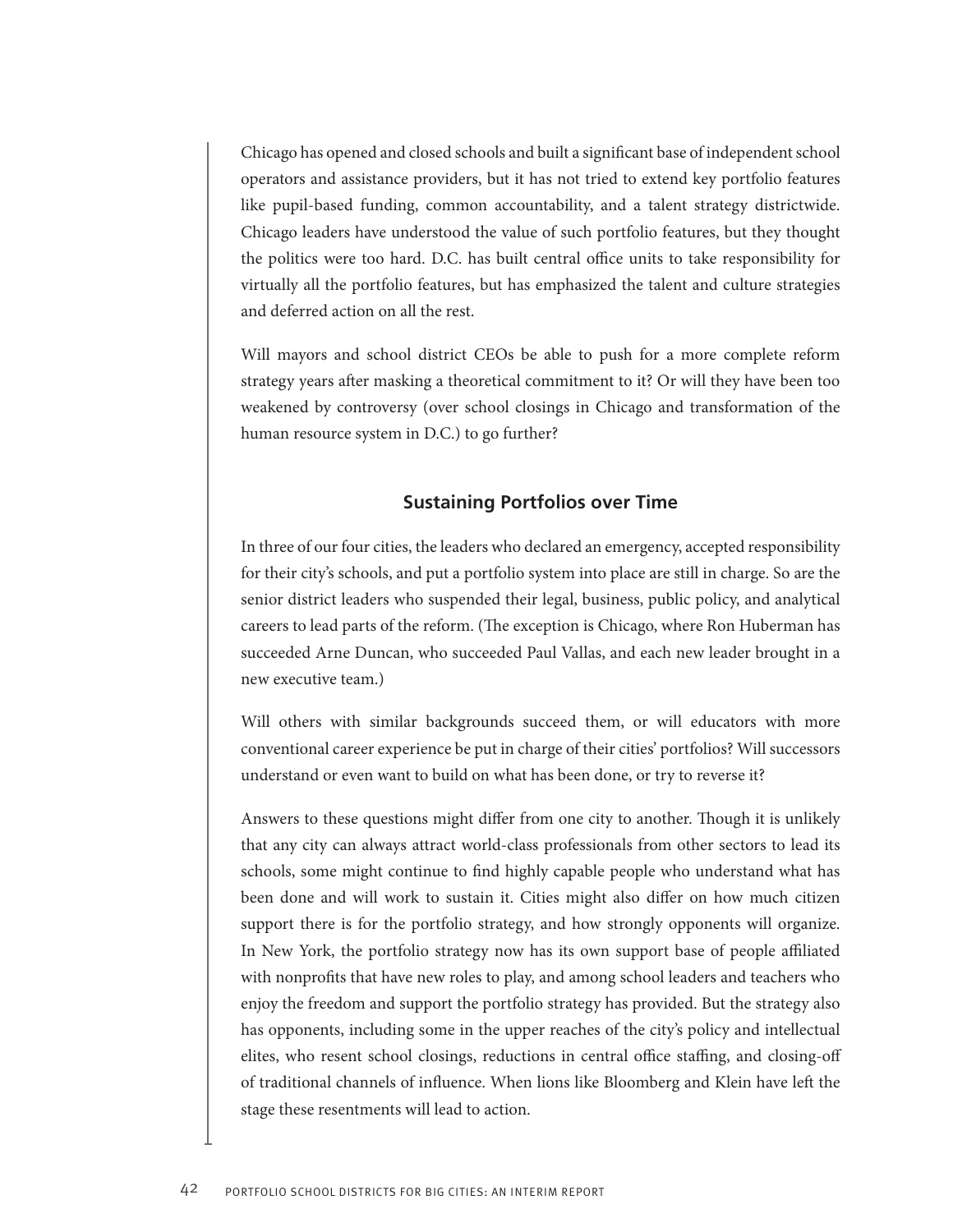<span id="page-48-0"></span>Much the same is true in New Orleans: the portfolio strategy has created both strong bases of support and reservoirs of resentment. The D.C. reform might survive Michelle Rhee's departure, but surely not a decline in Mayor Adrian Fenty's support. He is the reform's constituency of one, and there is no reason to believe the reform could survive a return to D.C. politics as usual.

#### **Continuing to Get Needed Teachers and Principals**

New Orleans, New York, and D.C. depend heavily on alternative source teachers, especially to staff their new schools, and on Teach for America (TFA) and New Leaders for New Schools alumni to serve as principals. Though there is controversy about the value of teachers who might serve only two years and principals with scant prior teaching experience, leaders in these districts believe they make indispensable contributions.

Chicago has used alternative source teachers, but not as heavily as the other districts. It recruits new-style principals locally but through newly developed channels, including New Leaders for New Schools, new training organizations at the University of Illinois Chicago, and the Academy for Urban School Leadership.

New Orleans CEO Paul Vallas believes that city could not have made the progress it has made without a continuing supply of TFA teachers and alumni, and hopes their numbers will increase indefinitely. TFA gives New Orleans access to a national talent pool that many believe is much stronger than the pool of educators produced by Louisiana colleges. It also makes it easier to lead and staff schools that require long hours, flexible approaches to work, and entrepreneurial attitudes.

D.C. and New York can tap many more sources of teachers than New Orleans—including educators in high-performing suburban districts and underemployed college graduates living in the city—but they also rely heavily on alternative source teachers. Though they acknowledge the problems associated with rapid teacher turnover, city leaders think benefits outweigh costs.

However, portfolio districts could be hurt if fewer college graduates decided to join TFA, or if a crisis in some other city attracted people who are drawn by the neediest cases. Given their traditional appeal to elite college graduates, New York, D.C., Chicago, and New Orleans might not lose their TFA pipelines. However, other portfolio districts with less cachet might have difficulty attracting a steady supply of such people.

Whether or not portfolio districts can attract large numbers of younger, alternatively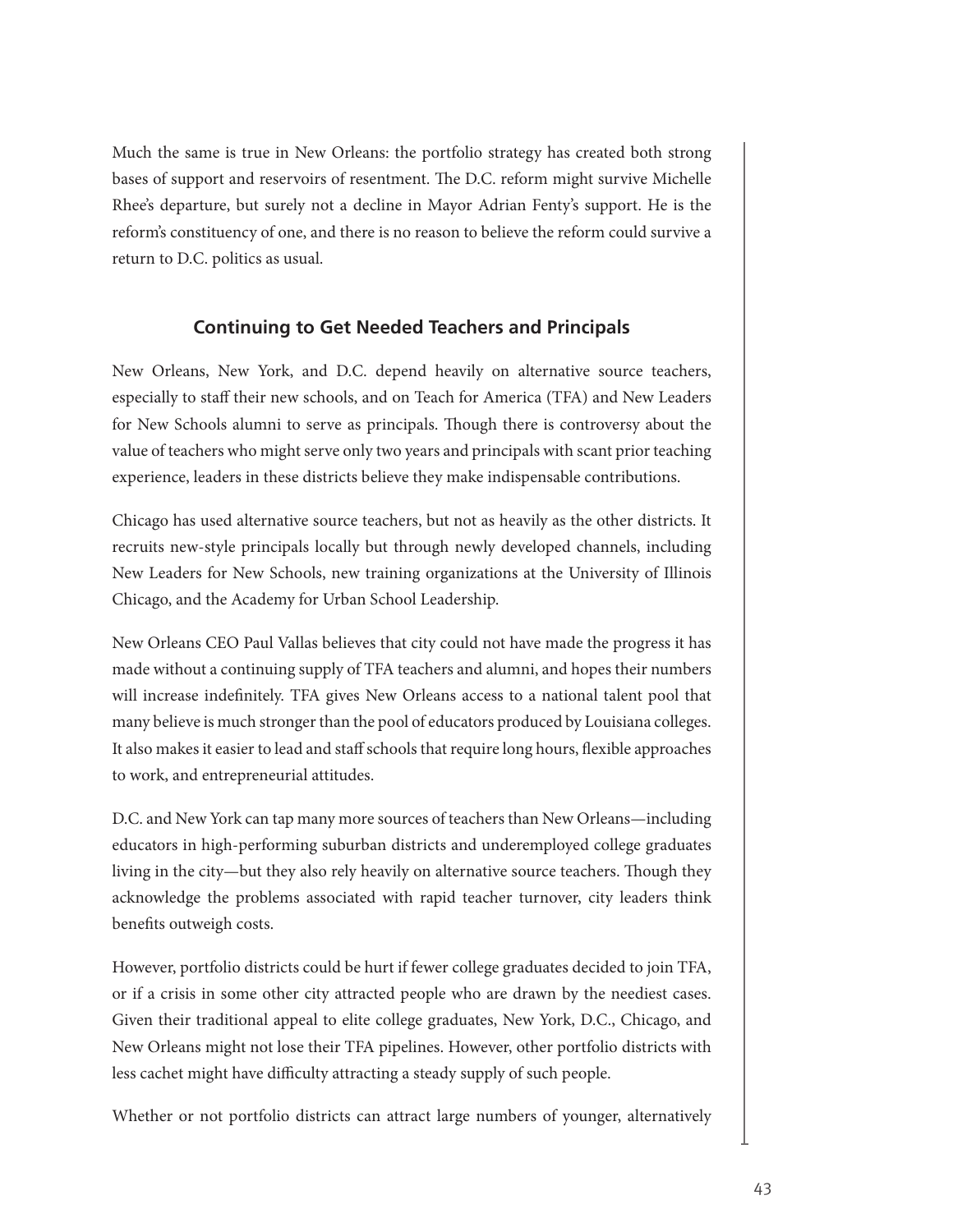<span id="page-49-0"></span>credentialed teachers and principals, they also need to work with current and future teachers with traditional values and training. This underlines the importance of the links between old and new cultures described above. How well such culture initiatives work to redirect the slow-moving ship of educator culture has yet to be seen.

#### **Weaning Reformers off Philanthropy**

In theory, foundation support for the reforms in all our four cities has been limited to one-time costs of start-ups for new schools, school operators, assistance providers, central office units built on the portfolio model, and the Research Alliance for New York City Schools. For example, in February 2007, Chicago's Noble Charter Network got \$4.2 million in grants to open a math/science magnet in Humboldt Park. These funds were for facilities acquisition, renovation, and construction. Such donations allow ambitious start-ups and help new schools through the start-up phase of limited enrollments and cash flow.

However, few if any district-sponsored or partner organizations that have emerged under the portfolio strategy are self-sustaining in the sense that they can run entirely on public funds. New school operators and assistance providers seldom recover as much as half of their costs from fees paid by schools or the district, and group leaders openly admit they don't see how to operate without some foundation subsidies. The added costs of D.C.'s proposed new teacher pay scheme will all be paid by philanthropy, and though district leaders hope to pay the continuing costs via efficiencies in public spending, these will not be easy to be obtain.

Some philanthropy is likely to continue, certainly from local foundations and businesses. In large philanthropy centers like New York and Chicago, support from those sources might be sufficient. But will New Orleans and D.C., which have relied on their compelling recent histories and charismatic leaders to attract national foundation funding, be able to sustain key elements of the reform after their special appeal fades? It is too soon to say.

#### **Governing over the Long Haul**

Today, portfolio districts are governed as if by emergency decree. District leaders, who intend to revolutionize the relationship between schools and the district central office, make policy based on consistent principles. However, emergency rule is inevitably short lived. Ultimately, governance must be constitutional, in that it distributes particular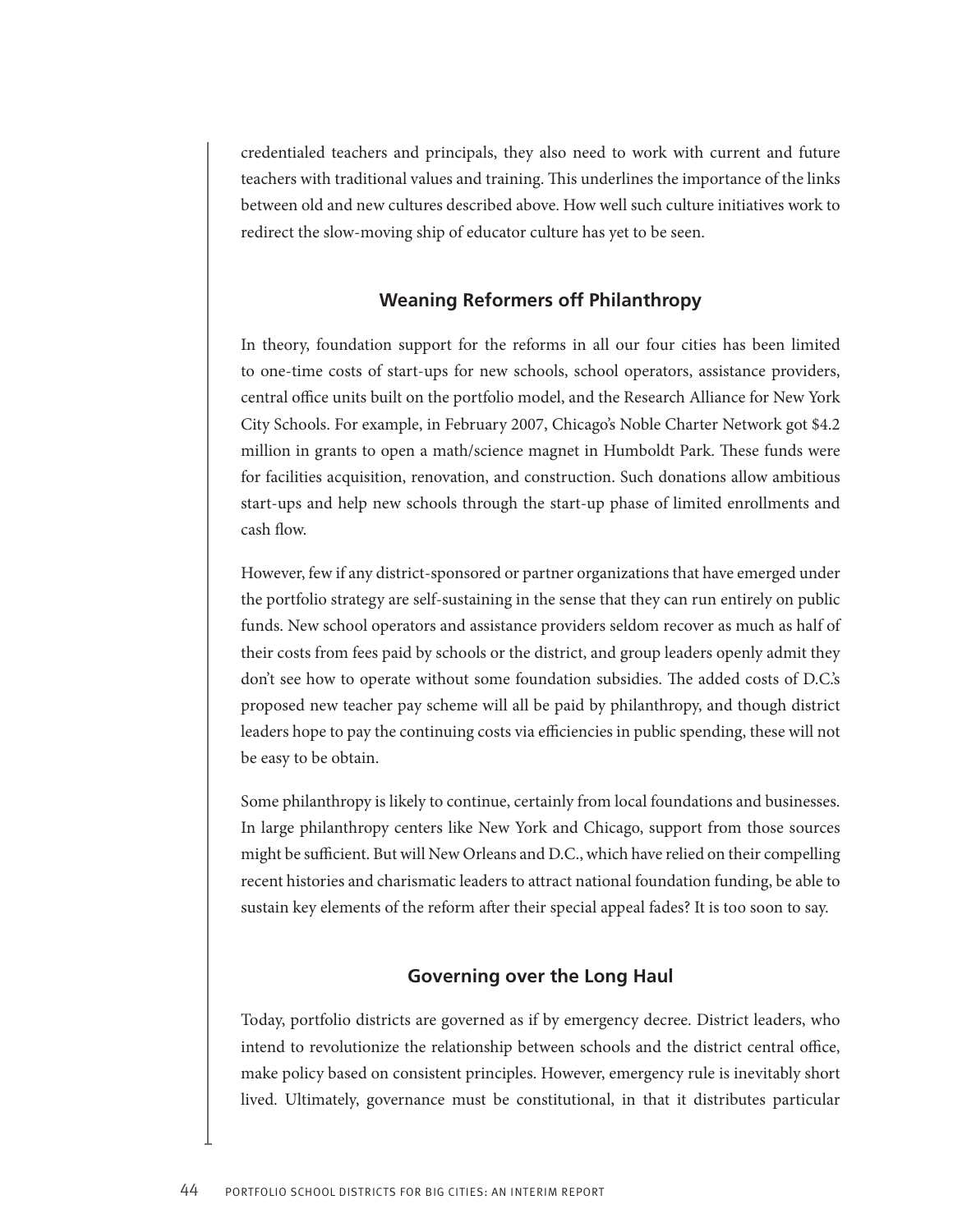powers among CEO, board members, central office units, and schools actors in a way that leaves schools enough control over what they do to be accountable for the results.

Though mayoral control is now authorized through Michael Bloomberg's third term and Joel Klein will likely stay four more years, the Chancellor's actions will be subject to review by a growing number of boards and panels. In Louisiana, there is growing pressure for the Recovery School District to return New Orleans schools to the control of some sort of local school district. The prestigious Cowen Institute at Tulane is leading an effort to redesign a local district that would not look like either the RSD or the pre-Katrina school board. In D.C. the City Council, though still driven by Mayor Fenty's agenda, is demanding more oversight over Chancellor Rhee's actions.

Returning control to traditional local school boards that have virtually unlimited power over budgets, hiring, and rulemaking will almost certainly put an end to a locality's portfolio strategy. The pressures to mandate hiring, standardize methods and curricula, respond to demands that every school be required to have a specific arts or music program, and increase board control over budgets at the expense of school autonomy are irresistible.

There are ways to design local governance so that it sustains rather than destroys a portfolio system. But these require careful design, including explicit limitations on board powers.<sup>13</sup> Today it is not clear whether any locality is working toward a permanent governance system that could maintain a system of highly autonomous schools held accountable only for performance.

Though Chicago has recently lost Superintendent Arne Duncan to President Obama's cabinet, it seems likely that the new schools chief Ron Huberman will continue and expand Duncan's new schools and accountability policies. Mayor Daley's support for the basic idea of the reform is solid, and the Mayor himself is under no particular threat. Though Chicago has moved more gradually than our other cities, district leaders there probably have more time than in other cities, and can afford to move in increments.

<sup>13.</sup> Paul T. Hill, *School Boards: Focus on School Performance, Not Money and Patronage* (Washington, DC: Progressive Policy Institute, 2003).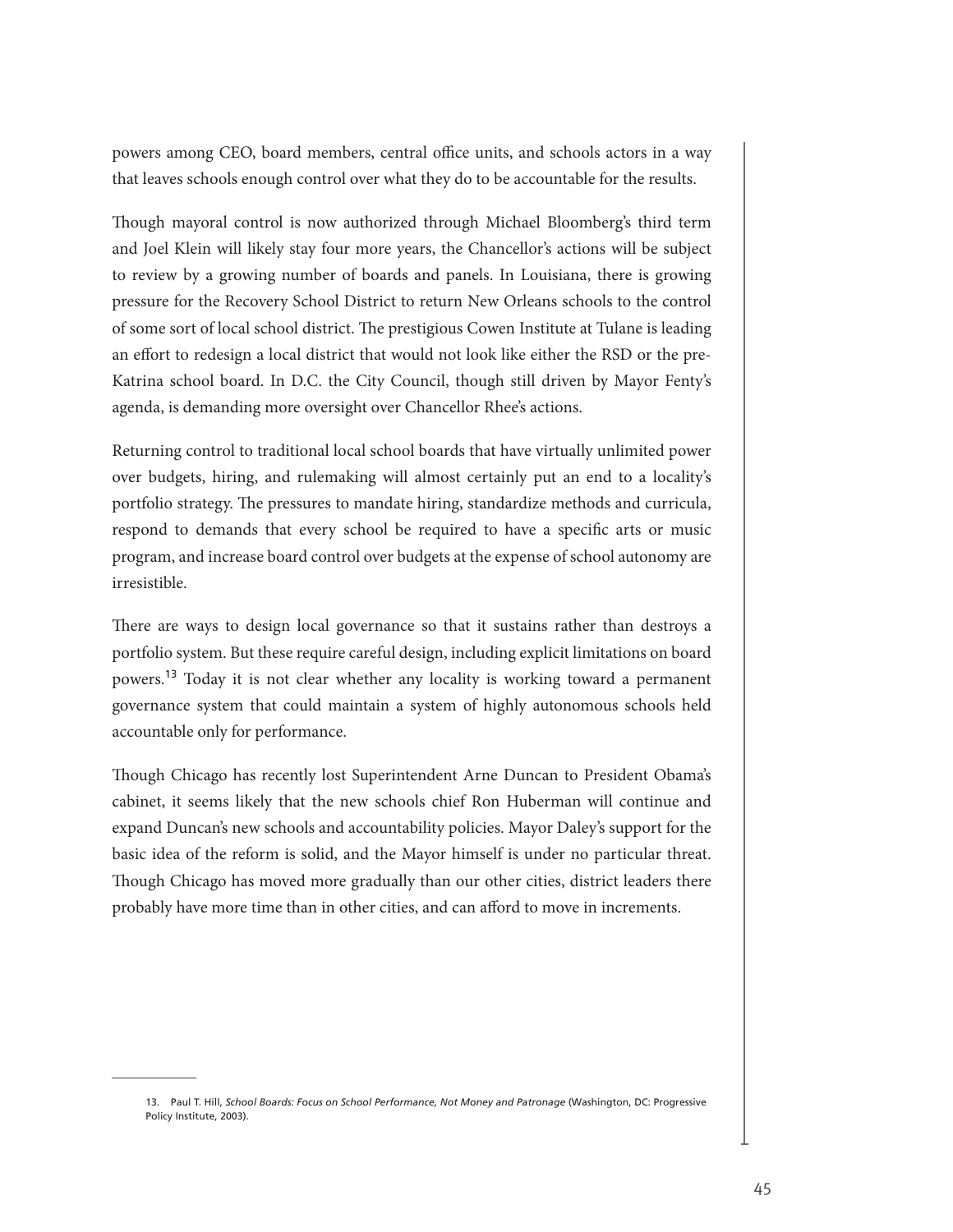### <span id="page-51-0"></span>BOTTOM LINES

The urnext report, due in early 2011, will provide more examples and reflect nearly two years' additional experience in the life of a very young movement. It will undoubtedly have the benefit of future developments, for ex two years' additional experience in the life of a very young movement. It will undoubtedly have the benefit of future developments, for example on databased decisionmaking and accountability systems, and of some failures and blow-ups in one or more of the cities. Though our 2011 report will not try to draw a single bottomline judgment of the value of the portfolio approach, it will provide a great deal more evidence than is now available.

It is unlikely, however, that we can ever give a simple answer to the question, "Have the cities that adopted a portfolio strategy benefited from it?" This is so for several reasons, including that districts started in different places and moved at different paces toward full implementation. For example, in 2005 and 2006, New Orleans had no alternative to opening schools in partnership with independent providers. If only in the sense that the portfolio approach let the state provide schools where none existed, the approach must be counted as a success. In the other cities, where children could find schools to attend before the district adopted the portfolio approach, no such judgment is possible.

Everyone will want to judge the portfolio approach according to whether students learned more or less than before. But this will be easier said than done. Crude juxtapositions like comparing city students' average gains to average gains statewide—leave too many differentiating factors (e.g., immigration, transiency, family disruptions) uncontrolled.

A piecemeal approach—for example, calculating gain scores for students who attended new schools and comparing them to gains in the rest of the district—could easily produce misleading results. New schools might attract disproportionate shares of students who were ready for a breakthrough, and therefore deserve little credit for the results.<sup>14</sup> Alternatively, students in new schools could have relatively slight gains yet still be learning more than they would have done in their previous schools. Finally, existing schools' scores might

<sup>14.</sup> Caroline Hoxby's recent study of New York City charter schools compares students attending charters with similar students who lost in admissions lotteries for the same schools. This method provides a valid answer to the question, "Are students doing better in new schools than they would have done elsewhere?" The results, strongly positive about the benefits of charter school attendance, can be found in Caroline Hoxby, Sonali Murarka, and Jenny Kang, *How New York City's Charter Schools Affect Achievement* (Cambridge, MA: National Bureau of Economic Research, 2009).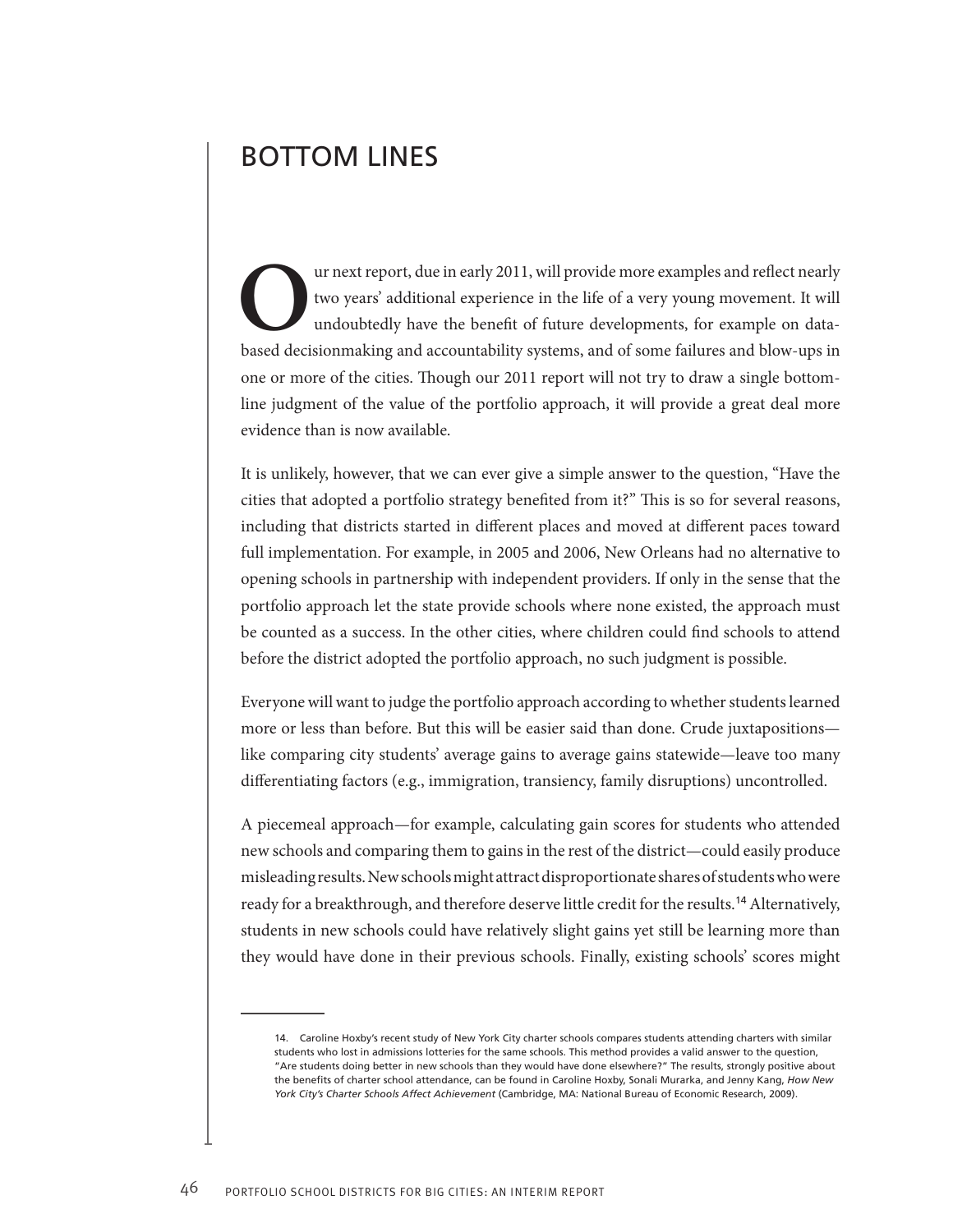rise rapidly after new schools are created, as competition, new devolutions of authority, family choice, and new staffing options help existing schools improve.

Though new schools are at the core of a portfolio strategy, success in every case should not be expected. There is a risk of failure in creating new schools, even if they imitate existing successful schools.<sup>15</sup> Nor is it clear how long it should take for new schools to reach their full potential with respect to student performance. Charter schools, for example, mature in three to five years. Thus, early in the implementation of a portfolio strategy, evaluations that spotlight a small number of apparent failures do not provide a balanced assessment of what is being attempted.

Based on our experience in these four cities, we believe there is only one way to judge a portfolio district on student achievement results: it is whether the portfolio approach has led to continuous improvement overall. The portfolio approach does not promise that every decision about closing a school will be good, or that every school opened will be better than one closed to make way for it. But it does create a process of continuous change under which over time the quality of schools available, the district's overall responsiveness to needs in the community, and parents' ability to find schools that match individual children's needs will steadily improve.

Thus, the bottom-line question is whether districtwide gain scores have improved continuously over time, not only for students on average but also for poor and minority students formerly assigned to schools with very low average gains. These questions could be answered districtwide, for different levels of schooling, or for different demographic groups.

This is a very difficult analysis, given the need to follow large numbers of students over several years, and to take full account of changes in neighborhood and school demographic competition. Despite the claims of proponents and critics alike, no existing study can be considered definitive because none has used this form of analysis.

There are, however, ways that localities can assess their own progress, for example by observing changes in the schools available, their distribution among neighborhoods,

<sup>15.</sup> Recent assessments on Chicago this year have raised questions about performance of new schools. The SRI study of *Renaissance 2010* (*Renaissance Schools Fund-Supported Schools: Early Outcomes, Challenges, and Opportunities,* 2009, available at http://policyweb.sri.com/cep/publications/RSF\_FINAL\_April\_15v2.pdf) showed uneven performance by new schools. The Civic Committee of the Commercial Club of Chicago's June 2009 report, *Still Left Behind: Student Learning in Chicago's Public Schools* (available at http://www.chicagobusiness.com/downloads/CPS.pdf) shows that some new schools are among the city's lowest performers. This raises questions about the academic quality of some new schools and suggests that Chicago needs—as its district leaders intend—to continue developing and experimenting with models of schooling.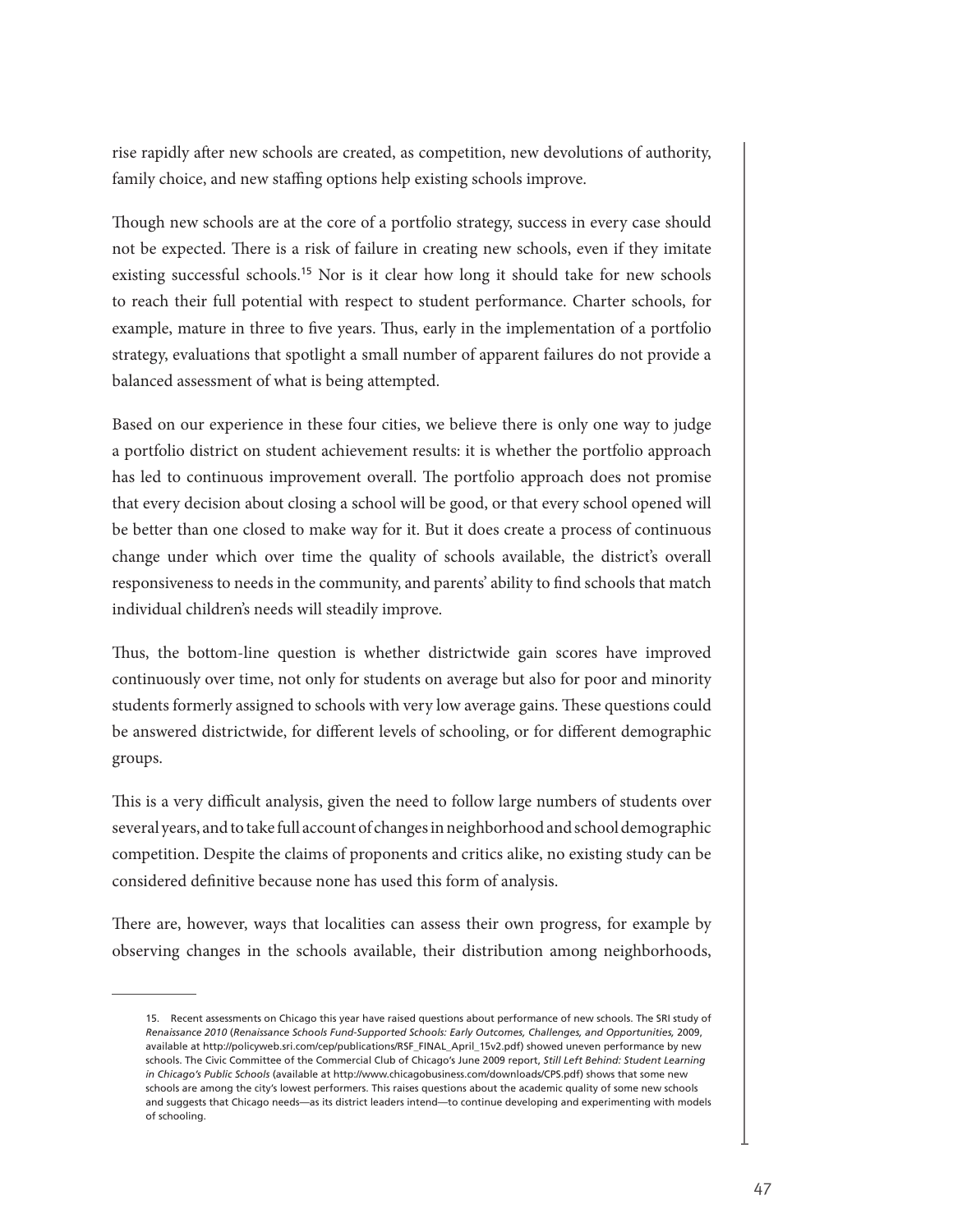ability of poor and minority children to get into their first choices of schools, teacher turnover and the numbers of teachers applying for jobs in schools serving low-income and minority neighborhoods, etc. Our next report will be a short paper on such "leading indicators" of the effects of a portfolio district and how districts can use them to assess progress and fix problems that emerge.

In facing the wicked problem of raising achievement for disadvantaged children, city and district leaders face many unknowns. They cannot know what mix of schools and other instructional, staffing, and student support options will provide the best results, and they intend that later efforts, informed by the results of earlier ones, will be increasingly effective. Friends and enemies of the portfolio approach will seize on quick results, but their claims can serve political ends, not render balanced judgment of a complex and long-term strategy.